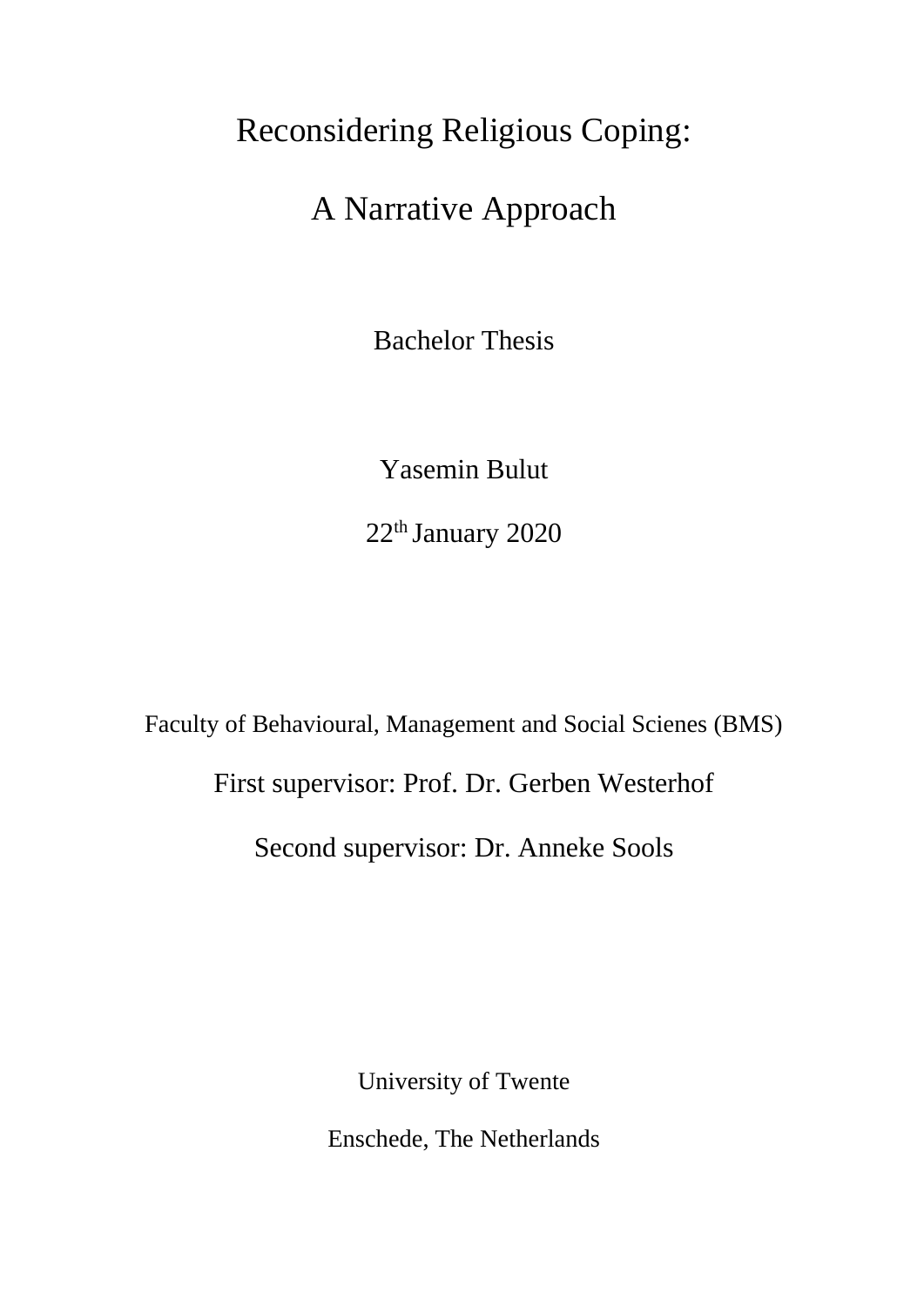### Abstract

<span id="page-1-0"></span>Pargament's theory of religious coping has dominated the field of research on religion and coping. Using predominantly quantitative top-down approaches, it scarcely examined the context, dynamics of religious coping and its potential significance in construing identity. Especially older people tend to have higher levels of religious commitment when compared to other age groups. In contrast to the stereotypes in the western society, older adults can adapt to age-related changes and maintain subjective well-being. Hence, this study investigated whether religious coping might play a role in that. Since there is little knowledge about how older people themselves experience religious coping in relation to well-being, context, and identity, this study examined religious coping from a qualitative bottom-up approach and had three goals: the first goal was to examine religious coping in the individual's life context. The second goal was to investigate how older adults experience the relation between religious coping in maintaining or achieving well-being. The third goal was to figure out whether religious coping plays a role in the construction of narrative identity.

For the purposes of the study, the narrative approach chosen. A life-story interview based on McAdams (2008) was developed and applied to five older individuals aged 74 to 82. What we found out was that religious coping can have a dynamic as well as a static nature in relation to context. Hence, the context can shape religious coping, but also the other way around. Furthermore we found that religious coping and well-being can be experienced either as having a dynamic or a static relationship or can have no relation at all for some people. Another finding suggests that religious coping seems to have an important role in construing narrative identity. Certain reoccurring themes in the life stories that are related to religious coping experiences show that religious coping can either motivate the person to develop autonomy or a strive for social connectedness.

The narrative approach helped to see that the nature of religious coping in relation to context and well-being is person dependent. Furthermore it helped to see its importance for narrative identity construction. The approach of this study opens a new direction of research on religious coping and can inform interventions for its importance in late life.

**Key words:** Religion, Religious Coping, Well-Being, Stressful Situations, Narrative Identity, Life-Story Interviews, Older Individuals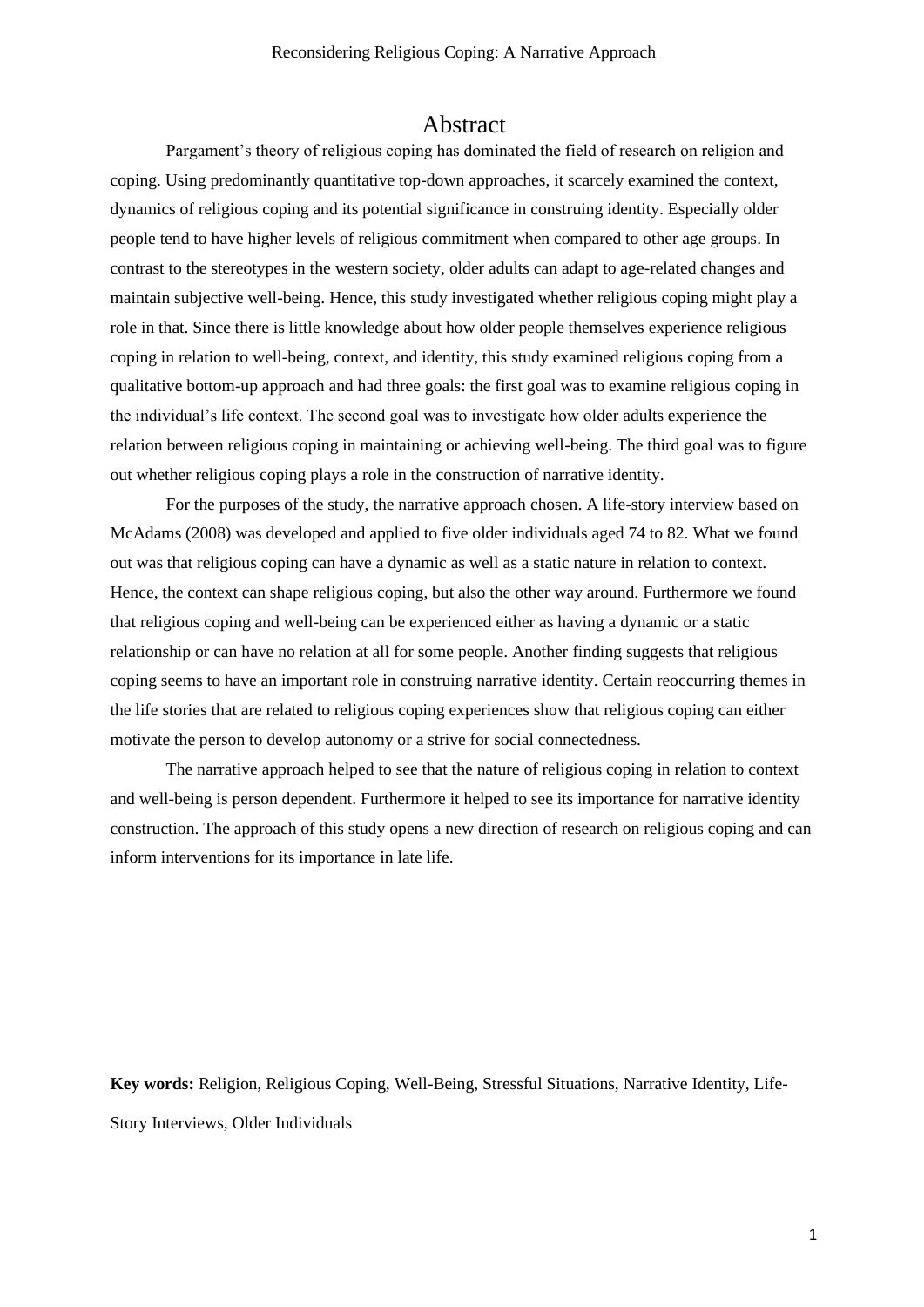# Table of Contents

| 3.1 Developing freedom and creativity through new religious interpretations  13                    |
|----------------------------------------------------------------------------------------------------|
|                                                                                                    |
| 3.3 New religious interpretations helped me to find my sacred inner strengths 18                   |
| 3.4 Recognizing that all I need is the help of a loving and caring mother like Mary, the mother of |
| 3.5 Realizing that religion was nothing but educational measures: God as a moral authority 25      |
|                                                                                                    |
|                                                                                                    |
|                                                                                                    |
|                                                                                                    |
|                                                                                                    |
|                                                                                                    |
|                                                                                                    |
|                                                                                                    |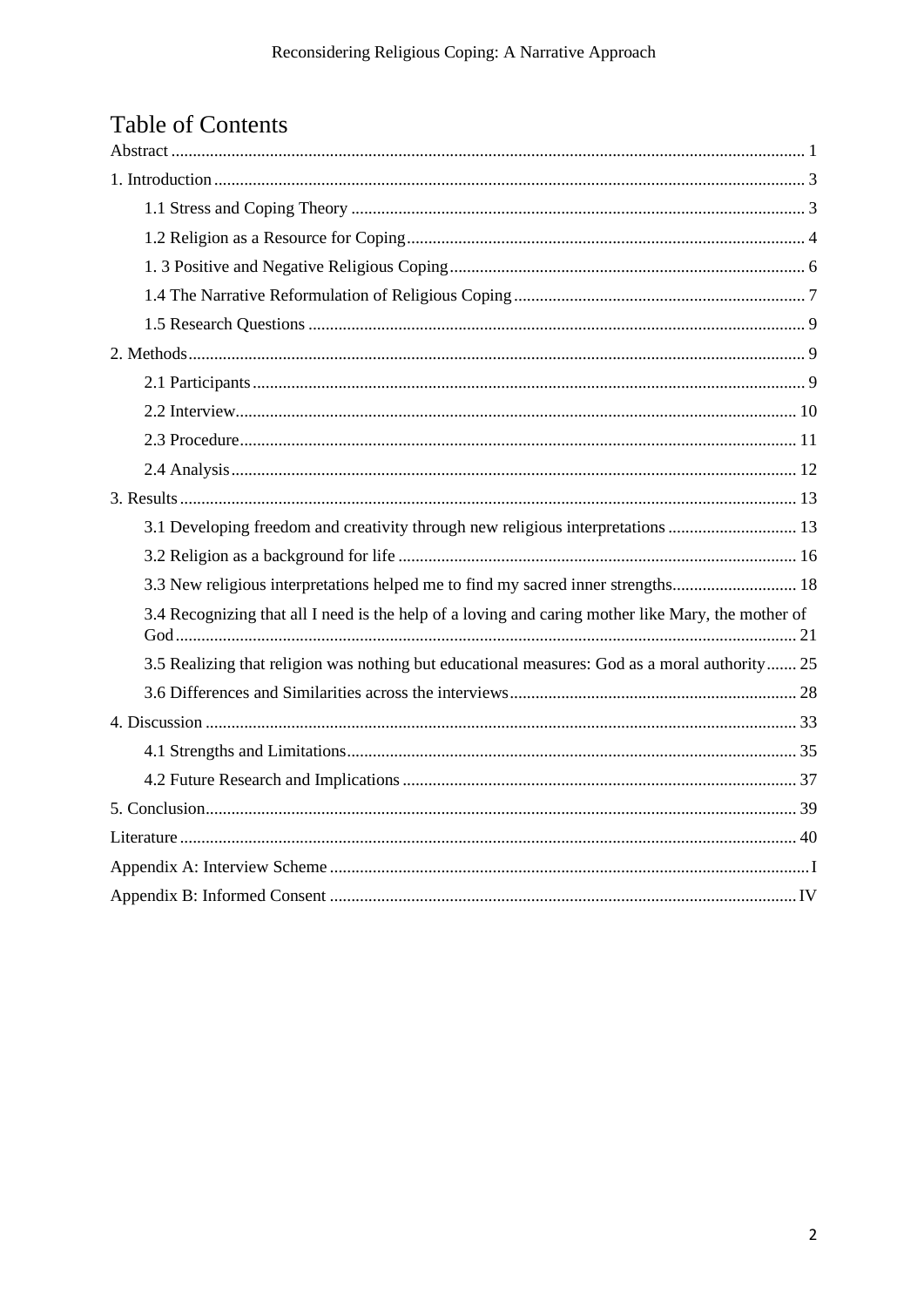## <span id="page-3-0"></span>1. Introduction

In western society people tend to think that older adults suffer from age-related losses of roles and relationships and a growing decline of their psychophysical functioning (Westerhof & Barrett, 2005). Research has found that older people can adapt to age-related changes and maintain subjective well-being and meaning in life (Westerhof & Barrett, 2005; Lazarus & DeLongis, 1983). Since older people tend to have higher levels of religious commitment when compared to other age groups, it should be questioned whether religiosity plays a role in how older people maintain their well-being (McFadden, 1995). O'brien, Shrestha, Stanley, Pargament, Cummings, Kunik, Amspoker (2018) and Ellison (1991) suggest that religious involvement (e.g. religious beliefs, practices and communities) can offer coping strategies for how older adults maintain their subjective well-being. Generally, religiosity is associated with psychophysical health benefits (O'brien et al., 2018; McFadden, 1995). However, the relationship between religiosity and subjective well-being is not consistently positive, since there are individual differences in how people use their faith and religion to cope with stressful life events (O'brien et al., 2018). For instance, differences in context and identity might play a role in that (Ganzevoort, 1998a).

Most of the current research on religious was based on quantitative research methods, which allow to understand religious coping from a top-down approach. However, religious coping is scarcely investigated from a qualitative bottom-up approach, which could help to clarify how these individual differences emerge. Hence, qualitative research methods can enable to understand religious coping from the lens of an older individual, e.g. how the person experiences the relation between religious coping and context, well-being and identity (Xu, 2015; Ganzevoort, 1998a).The purpose of this study is to investigate religious coping from a qualitative bottom-up approach which enables to understand religious coping from the point of view of older individuals, e.g. whether religious coping methods can be recognized within the individual's context and how the individual sees the relation between religious coping and well-being. Furthermore it aims to understand whether and how narrative identity is constructed in relation to the religious coping methods.

#### <span id="page-3-1"></span>1.1 Stress and Coping Theory

According to the stress and coping theory by Lazarus and Folkman, "*stress is contextual, meaning that it involves a transaction between the person and the environment, and it is a process, meaning that it changes over time*" (Folkman, 2010, p. 901). Depending on the dynamic transaction between the context and the person, a coping response emerges (Folkman, 2010). There are two main coping strategies, namely problem-focused coping and emotion-focused coping described in the model of Lazarus and Folkman (Morrison & Bennet, 2006). Problem-focused coping focuses on altering or removing the stressor by for example reducing the demands of the stressor and expanding one's resources. Emotion-focused coping seeks to manage the emotional and physiological effects of stress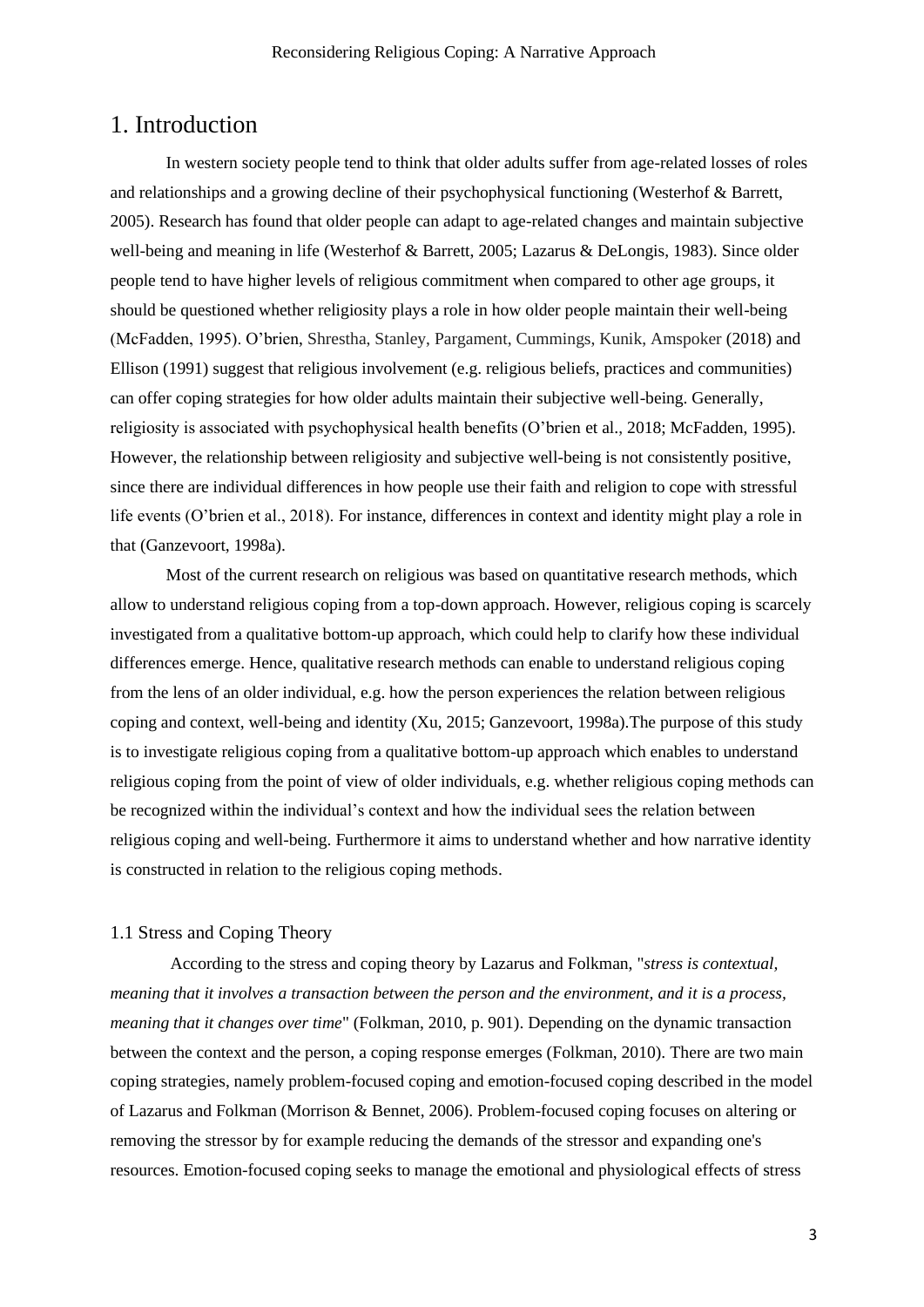to feel better while still being confronted with the stressor by changing one's perception of the stressful event (Morrison & Bennet, 2006). Both coping strategies are correlated to psychological well-being (Park & Adler, 2003; Morrison & Bennet, 2006, Folkman, 2010).

According to Lazarus and Folkman (1980), religion is an emotion-focused coping strategy, which one uses "*as a source of emotional support and active coping*" (Rice, Overby, Boykin, Jeter, & Villarreal, 2014, p. 1255). In literature religion is reported to be a resource for coping which is correlated with well-being (Abu-Raiya, Pargament, Krause, 2016; Pargament, 1998).

#### <span id="page-4-0"></span>1.2 Religion as a Resource for Coping

Among certain groups, especially older people, religion is reported as a resource for coping when dealing with major stressful live events (Bulman & Wortman, 1977; Conway, 1986). According to the stress and coping theory by Lazarus and Folkman, religion is regarded as a cognitive act that operates through the emotion-focused coping. However, researchers debated whether the role of religion in coping processes could be classified to a higher-order coping factor such as emotionfocused coping (Pargament, 1997; Krägeloh, Chai, Shepherd, 2012). For example, Krägeloh et al. (2012) claimed that it is hard to classify religious-coping as either emotion-focused or problem-focused coping since religious coping can be both. Praying for guidance or resolution could be solution-seeking coping that would fit problem-focused coping or as a way to gain comfort from religion, which could be classified as emotion-focused coping (Pargament, 1997).

Since religious coping is neither recognized as emotion-focused nor problem-focused coping (Pargament, 1997; Krägeloh et al., 2012), Pargament and colleagues proposed a model which integrates religion into the model of Lazarus and Folkman as a higher order coping factor. Hence, "*Religious Coping*" is a broad construct defined as "*a search for significance in times of stress in ways related to the sacred*" (Pargament, 1997, p. 32). Pargament, Koenig, & Perez (2000) described several religious coping methods, which are described as "*ways of understanding and dealing with negative life events that are related to the sacred*" (Pargament, & Raiya, 2007, p. 23).

Religious coping methods are measured and introduced in the RCOPE, a theoretically based instrument made to understand how the person is making use of religion when dealing with major stressful live events (Pargament et al., 2000). In total, the instrument consists of 21 subscales. Each subscale consists of 5 items to which the participants can respond on a 4-point Likert Scale. Some items were generated based on clinical literature, existing scales, and self-reported measures of people who are facing stressful live events (Pargament et al., 2000). Table 1 presents the RCOPE scales and definitions.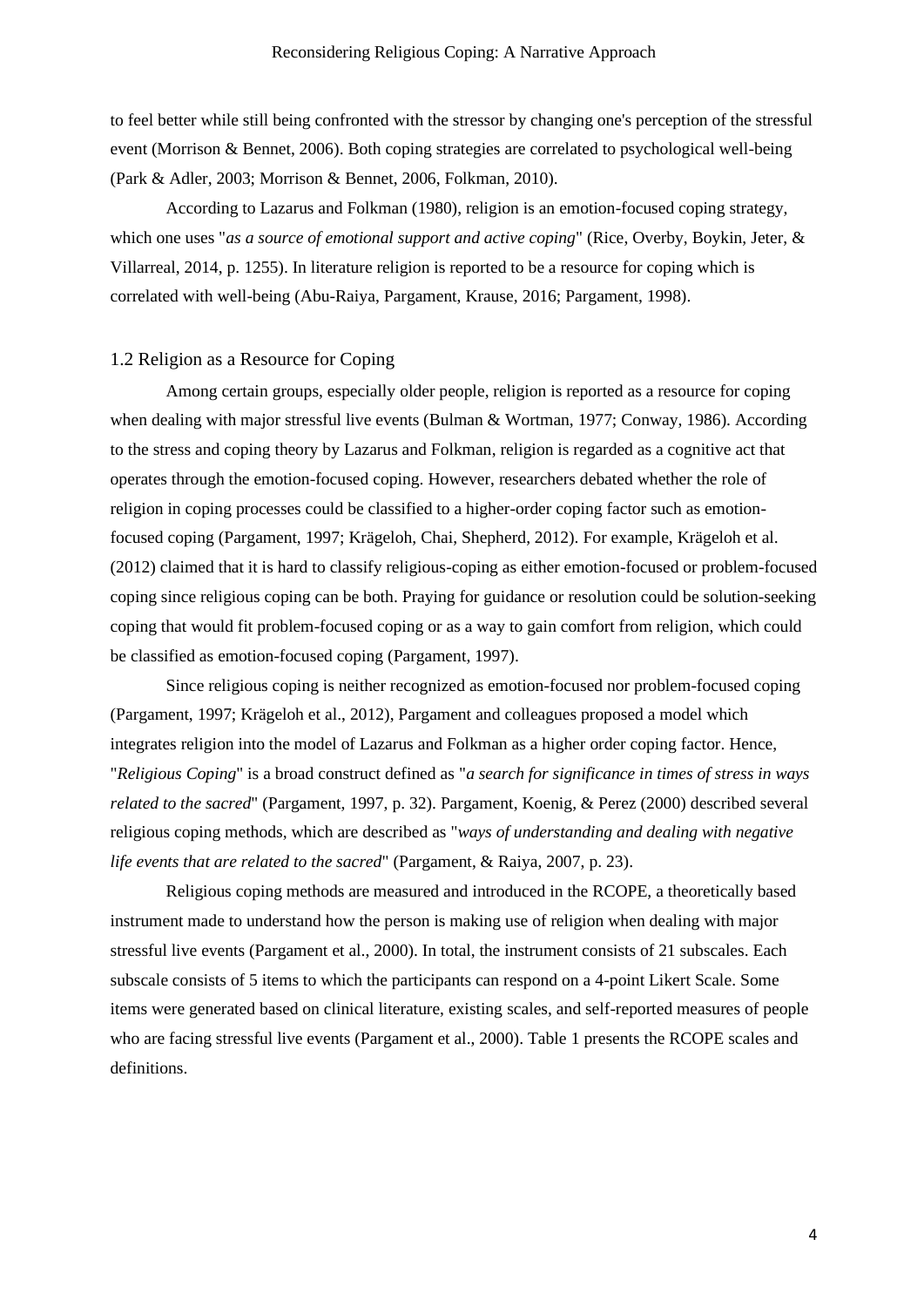#### Table 1.

#### *Religious Coping Methods in terms of RCOPE Scales and Definitions*

| <b>Religious Coping Methods</b>           | <b>Definition</b>                                                                   |
|-------------------------------------------|-------------------------------------------------------------------------------------|
| <b>Benevolent Religious Reappraisal</b>   | Redefining the stressor through religion as benevolent and potentially beneficial   |
| <b>Punishing God Reappraisal</b>          | Redefining the stressor as a punishment from God for the individual's sins          |
| <b>Demonic Reappraisal</b>                | Redefining the stressor as an act of the Devil                                      |
| <b>Reappraisal of God's powers</b>        | Redefining God's power to influence the stressful situation.                        |
|                                           |                                                                                     |
| <b>Collaborative Religious Coping</b>     | seeking control through a partnership with God in problem-solving                   |
| <b>Active Religious Coping</b>            | an active giving up of control to God in coping                                     |
| <b>Passive Religious Coping</b>           | Passive waiting for God to control the situation                                    |
| <b>Pleading for Direct Intercession</b>   | Seeking control indirectly by pleading to God for a miracle or divine intercession. |
| <b>Self-Directing Religious Coping</b>    | Seeking control directly through individual initiative rather than help from God    |
| <b>Seeking Spiritual Support</b>          | searching for comfort and reassurance through God's love and care                   |
| <b>Religious Focus</b>                    | engaging in religious activities to shift focus from the stressor                   |
| <b>Religious Purification</b>             | searching for spiritual cleansing through religious actions                         |
| <b>Spiritual Connection</b>               | Experiencing a sense of connectedness with forces that transcend the individual     |
| <b>Spiritual Discontent</b>               | Expressing confusion and dissatisfaction with God's relationship to the individual  |
|                                           | in the stressful situation                                                          |
| <b>Marking Religious Boundaries</b>       | Clearly demarcating acceptable from unacceptable religious behaviour and            |
|                                           | remaining with religious boundaries                                                 |
| <b>Seeking Support from Clergy or</b>     | Searching for comfort and reassurance through the love and care of congregation     |
| <b>Members</b>                            | members and clergy                                                                  |
| <b>Religious Helping</b>                  | attempting to provide spiritual support and comfort to others                       |
| <b>Interpersonal Religious Discontent</b> | expressing confusion and dissatisfaction with the relationship of the clergy or     |
|                                           | members to the individual in the stressful situation                                |
| <b>Seeking Religious Direction</b>        | Looking to religion for assistance in finding a new direction for living when the   |
|                                           | old one may no longer be viable                                                     |
| <b>Religious Conversion</b>               | Looking to religion for a radical change in life                                    |
| <b>Religious Forgiving</b>                | Looking to religion for help in shifting from anger, hurt, and dear associated with |
|                                           | an offence to peace                                                                 |

*Note.* From Pargament et al. (2000), pp. 522-524

Researchers who have started to investigate specific religious coping methods in greater breadth found that different coping methods have different implications for adjustment to stressful life events (Pargament et al., 1998). Furthermore it was found that religious coping methods were not used singly, but in combination (Pargament et al., 1998). Hence, Pargament and colleagues have decided to focus on the patterns of interrelationship and its implications on health and well-being. Religious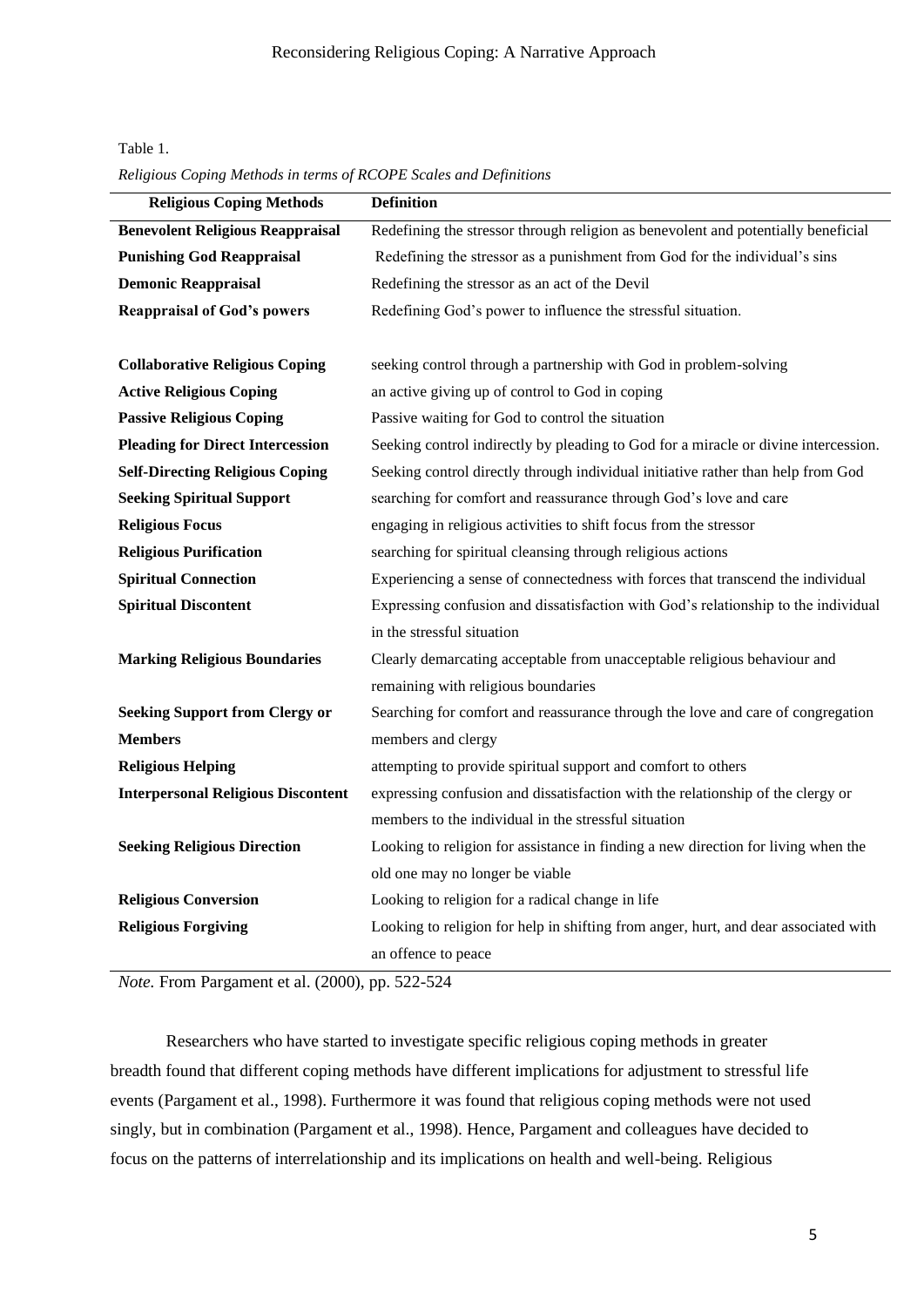coping was associated with various positive mental health outcomes, as lower rates of depression and stress-related growth (Pargament et al., 2000). These outcomes remain significant even when controlling the possible contaminating factors as nonreligious coping measures or socio-demographic measures (Pargament et al., 2000).

#### <span id="page-6-0"></span>1. 3 Positive and Negative Religious Coping

Since the focus in religious coping research was no longer laid on the depth of religious coping methods but rather on the breadth, certain *religious coping patterns* were found (Pargament, Smith, Koenig, Perez, 1998). In order to find these religious coping patterns, the original 100-item version of the RCOPE was reduced to 14-items through exploratory and confirmatory factor analysis. The 14 items belong to distinct religious coping patterns, namely: positive and negative religious coping (Pargament et al., 1998). The pattern of positive religious coping methods includes e.g. benevolent religious reappraisal, seeking spiritual support, collaborative religious coping, religious purification, spiritual connection, religious forgiving. It expresses "*a sense of spirituality, a secure relationship with God, a belief that there is meaning to be found in life, and a sense of spiritual connectedness with others*" (Pargament et al., 1998, p. 712). The pattern of negative religious coping methods includes e.g. Spiritual Discontent, Demonic Reappraisal, punishing God reappraisal, reappraisal of God's powers, interpersonal religious discontent. In contrast to positive religious coping, it expresses "*a less secure relationship with God, a tenuous and ominous view of the world, and a religious struggle in the search for significance*" (Pargament et al., 1998, p. 712).

The positive religious coping pattern was found to be correlated to psychological well-being, spiritual growth, cooperativeness, and hardly any rates of distress (Pargament et al., 1998). Negative religious coping patterns were correlated to symptoms of emotional distress like depression and apathy towards others (Pargament et al., 1998).

Researchers found through quantitative self-report studies that many people tend to use the pattern of positive religious coping methods quite more often than the negative patterns of religious coping because they "*see God and their congregation as a source of love and support than as a source of punishment*" (Pargament et al., 1998, p.720).

The designation of the respective patterns as "positive" or "negative" implies not per se the outcome of the coping, which is either successful or not. Pargament, Koenig, Tarakeshwar, & Hahn (2004) quantitatively examined the relationship between religious coping at baseline and mental health, spiritual outcome, and physical health through a two-year old longitudinal study and were able to demonstrate that many religious coping methods can have mixed implications. For example, it was found that negative religious coping patterns (as demonic reappraisals of an illness) among a group of Christian older people (55 or older) can be predictive of deterioration of psychological well-being and health but were also correlated to better spiritual outcomes. Making sense of someone's illness by believing that the devil is to blame may be disadvantageous for someone's well-being, yet the effort to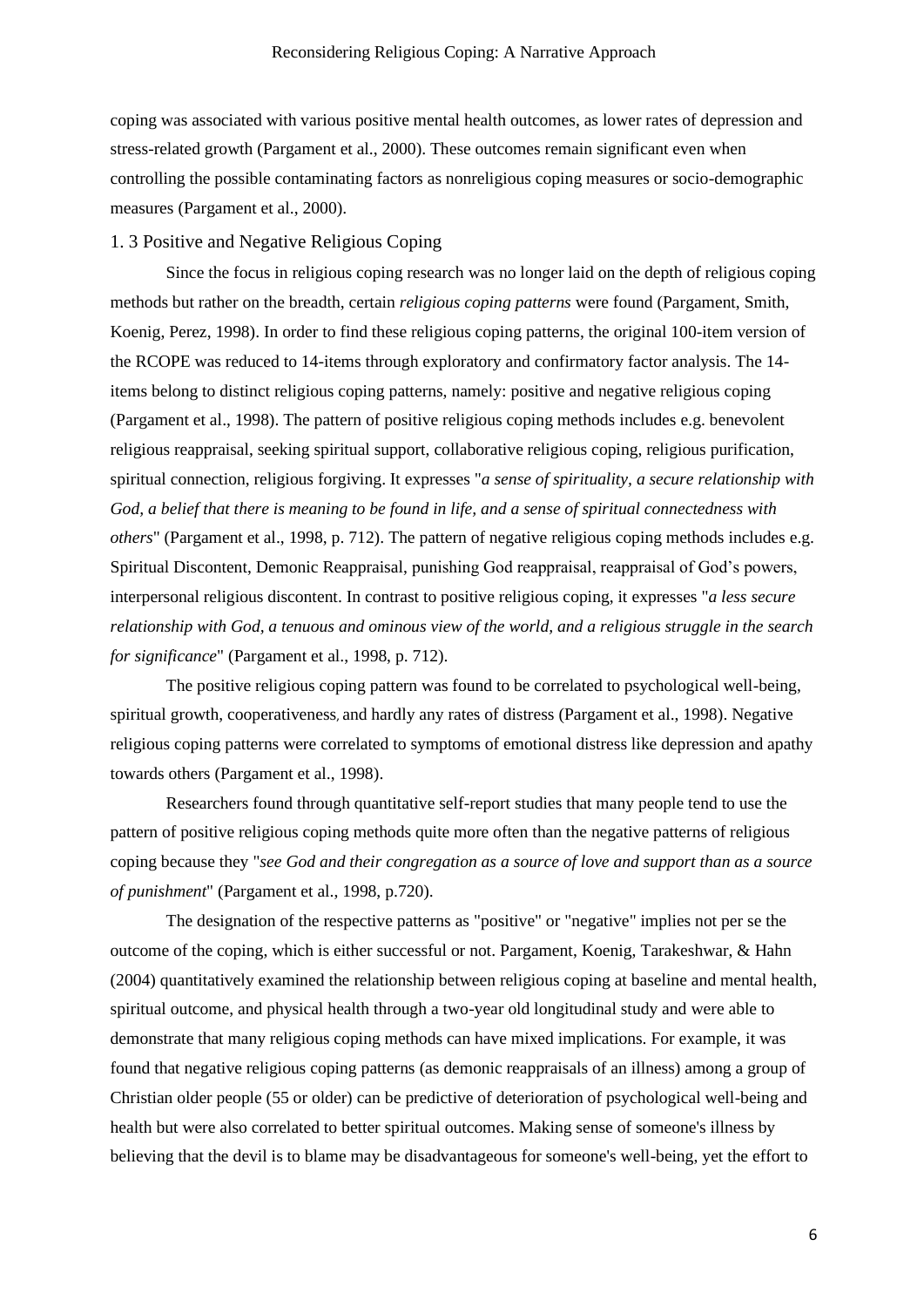search for meaning in such an incomprehensible situation might be partially successful (Pargament et al., 2004). Some positive religious coping methods such as religious purification, religious conversation, and religious forgiveness were correlated with "*declines in activities of daily living, depressed mood and/or quality of life*" (Pargament et al., 2004, p. 727), although the same religious coping methods were correlated to stress-related spiritual growth. In a meta-analysis of 49 studies with participants ranging between 17-97 years of age  $(M<sub>age</sub> = 42.01)$  with different religious affiliations (e.g. Christian, Muslims, Buddhists, etc.), Ano and Vasconelles (2005) quantitatively examined the correlation between situation-specific religious coping methods and psychological adjustment to stress. The findings show that positive coping strategies are only functional because they go hand in hand with successful coping, while negative religious coping methods with significantly worse success in coping which explains why they are regarded as dysfunctional.

It is also important to consider the chronicity of negative religious coping and its effects on well-being. Individuals who reported to use negative religious coping methods only at baseline were found to be at no greater risk for deterioration of mental health than persons who use positive religious coping strategies (Pargament et al., 2004). Hence, some people use negative religious coping methods as a time-limited phenomenon which does not cause any long-term disadvantages for someone's wellbeing (Pargament et al., 2004).

As the paragraphs above highlighted, religion has a complex relation to well-being. Depending on factors like success of coping, chronicity and other potential factors, the religious coping behaviour could affect the well-being of the person in a negative or positive way and the other way around. The remaining question is however whether a quantitative top-down approach to measuring religious coping is enough to capture the dynamic nature of religious coping processes and whether the reported mixed outcomes are due to individual differences in identity and context.

#### <span id="page-7-0"></span>1.4 The Narrative Reformulation of Religious Coping

Pargament and colleagues have rendered much insight into the field of religious coping research. They recognized that religion holds a complex relationship to well-being and that religious coping is a dynamic process. However, Ganzevoort (1998a) has criticized certain aspects of Pargament and colleagues work. Specifically, there are three aspects he criticizes in the current research of religious coping (Ganzevoort, 1998a). First, he argues that Pargament's research focused on onedirectional effects of religious coping. According to Ganzevoort (1998a), Pargament has recognized religious coping as a bidirectional process, but his model and research were presenting that religion has an influence on coping and not vice versa. This presents religion as a stable system rather than a dynamic process, which changes over time through various life experiences like coping and crises. The second criticism by Ganzevoort (1998a) involves that Pargament's merely focused on other processes that could be important for understanding religious coping behaviour like identity and context. Identity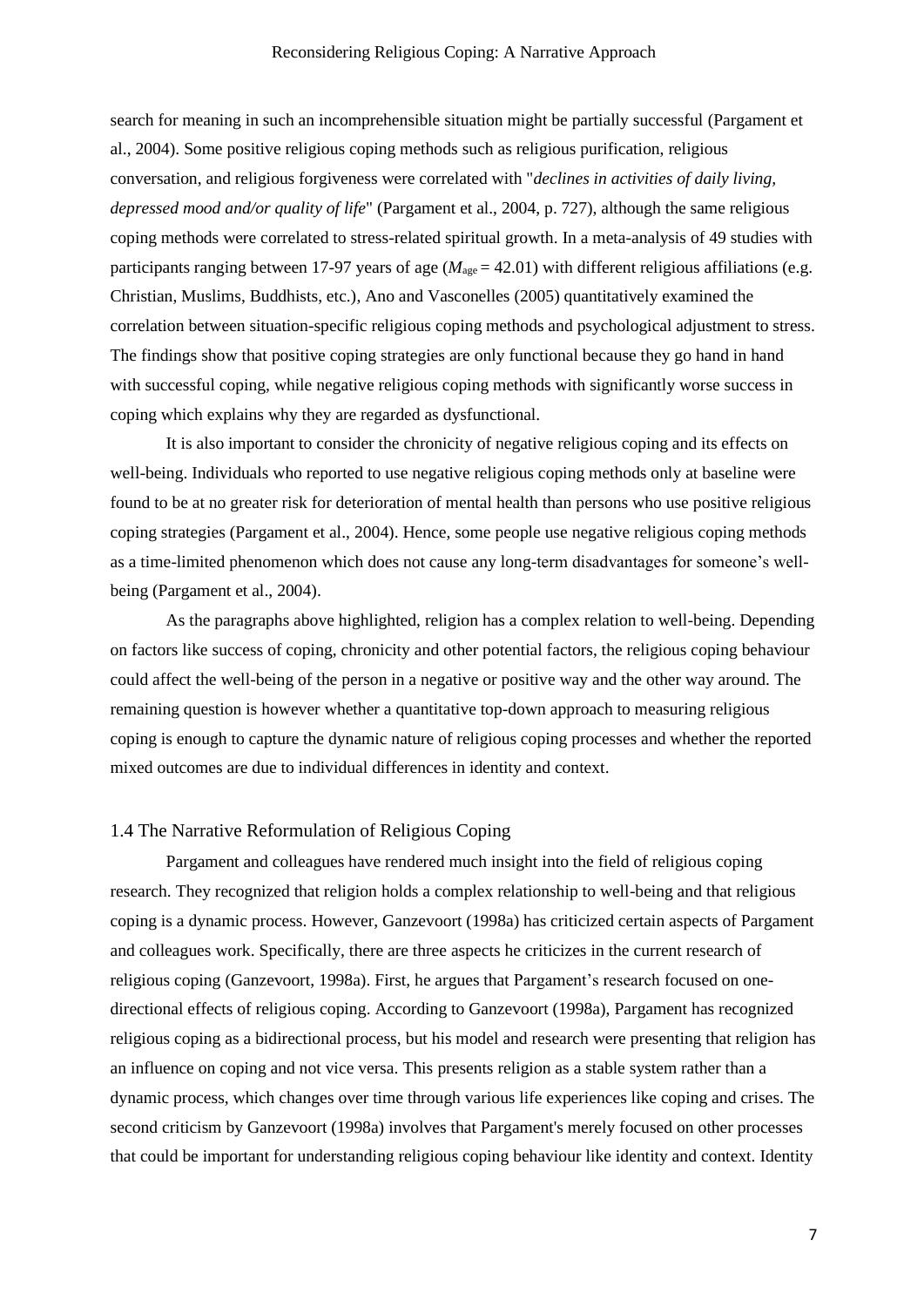and context were only mentioned as external independent variables rather than "*as influencing and being influenced by the coping and religion processes*" (Ganzevoort, 1998a, p.261). The third criticism is the emphasis on investigating religious coping through quantitative research methods. Ganzevoort (1998a) claims that a model of religious coping that claims individuals are striving for significance and interpretation of crisis should use qualitative research methods to receive a greater understanding of this very complex field of research. These aspects that were criticized by Ganzevoort (1998a) might explain the mixed findings on the relationship between religious coping and well-being since there is no clarity about the influence of identity and context on coping on religion and vice versa (see paragraph "1.3 positive- and negative religious coping" above). The narrative approach can help to investigate these aspects by exploring the idiosyncratic and dynamic nature of religious coping experiences rather than generalizing religious coping methods through quantitative methods.

The life story model offers one form of narrative inquiry. The life story is "*the story a person chooses to tell about the life he or she has lived, told as completely and honestly as possible, what the person remembers of it and what he or she wants others to know of it, usually as a result of a guided interview by another*" (Atkinson, 2012, p. 26). A life story situates one's life in a retrospective and prospective sense of time, which McAdams conceptualizes as *narrative identity* (McAdams, & McLean, 2013, p. 234). The narrative identity "*is a person's internalized and evolving life story, integrating the reconstructed past and imagined future*" (McAdams, & McLean, 2013, p. 233). The internalized life story entails self-defining memories from the past which "*match the motivational themes of future goals*" and thereby establish thematic coherence (McAdams et al., 1996, p. 344). The thematic coherence in the life story provides the person's life "*with meaning, unity, and purpose*" (McAdams et al., 1996, p. 344).

According to McAdams et al. (1996) there are two concepts which organize the motivational content of life stories, namely agency and communion. Agency is described as "*existence of the organism as an individual, manifesting itself in self-protection, self-expansion, and mastery of the environment*" whereas communion refers to "*the participation of the individual in some larger organism of which the individual is a part, as manifested in union, love, and intimacy*" (McAdams et al., 1996, p. 344).

Coping processes are important when constituting meaning and coherence in one's life story or narrative identity (Ganzevoort, 1998b). Through coping processes the story can be reinterpreted or altered, e.g. emotion-focused coping tries to change the interpretation of it and problem-focused coping aims to alter the situation (Ganzevoort, 1998b). The central role of coping processes in building a coherent narrative identity is structured since it helps the individual to reinterpret or change the situation according to the storylines (Ganzevoort, 1998b). Religious coping, like non-religious coping "*is in narrative terms also a part, antecedent and result of identity processes. Both religious and identity stories tell us who we are and where we stand in this world. They define, interpret and direct our relations with God and our fellow human beings*" (Ganzevoort, 1998b, p.9). The life story model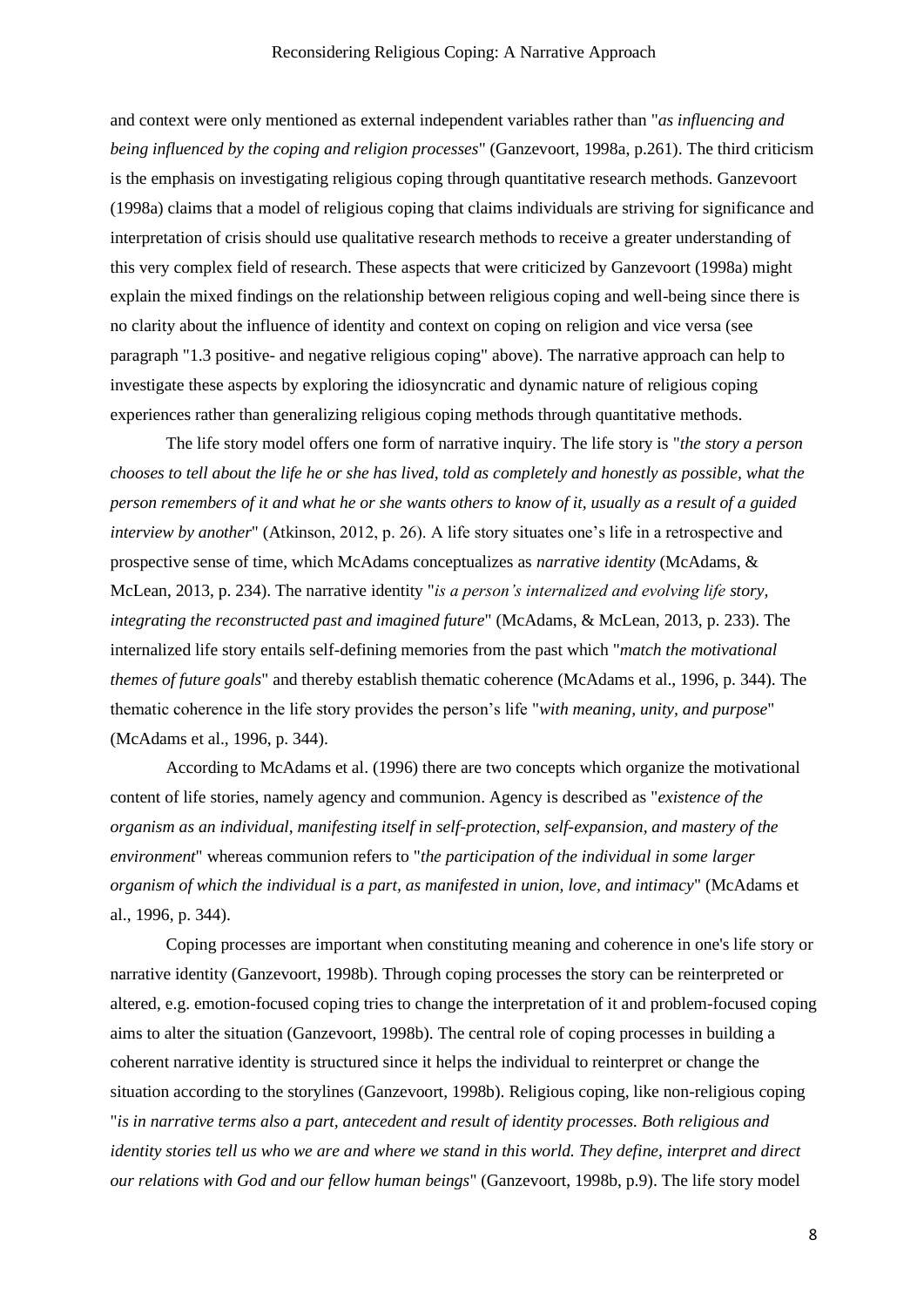(McAdams, 2001) can help to understand religious coping processes by analysing them in a dynamic story with changing contexts. It can also help to investigate how older people experience the relation between religious coping and well-being. Furthermore, the life story model can clarify whether religious coping plays a role in construing narrative identity.

#### <span id="page-9-0"></span>1.5 Research Questions

Since research suggests that religious involvement (e.g. religious beliefs, practices, and communities) can offer coping strategies for how older adults maintain their subjective well-being (O'brien et al., 2018; Ellison, 1991), a target group of older adults of at least 65 years of age was chosen. There are three reasons why this target group was chosen. Firstly, older adults tend to have higher levels of religious commitment when compared to other age groups. Secondly, religious institutions provide services (e.g. worship services, offered services by organisations like the Catholic Women's Association (KFD) in Germany or Caritas, as going to trips and having breakfast with the congregation, etc.) for older people to help them maintain their well-being (McFadden, 2010). Lastly, religion provides the believers with a framework through which they can reflect upon the meaning of life and what comes after, which could contradict some negative stereotypes about ageing (McFadden, 2010). Current research on religious coping among older adults provides valuable knowledge about the relation between religious coping and other constructs like well-being through mainly quantitative research methods. However, it is still something to be investigated whether and how constructs like context, well-being and narrative identity play a role in the subjective experience of religious coping behaviour of older adults.

The purpose of this study is to understand religious coping from the perspective of older individuals. It revolves around the question how religious coping relates to context, well-being and narrative identity in the experience of older adults. The following research questions are guiding this qualitative inquiry. The first research question is focuses on the aspect of context and religious coping "*how can we recognize religious coping methods within the individual's life context?*". The second research question concentrates on the dynamic nature of religious coping methods and well-being *"how is the relation between religious coping methods in achieving or maintaining well-being in the individual's experience?*". The third research question focuses on identity and religious coping "*how is narrative identity constructed in relation to the religious coping methods?*".

## <span id="page-9-1"></span>2. Methods

#### <span id="page-9-2"></span>2.1 Participants

This study comprised a purposive sample of five older individuals of at least 65 years of age who were not familiar with the researcher and voluntarily participated to share their experiences on religious coping. The sample consisted of two men and three women, whose age ranged between 74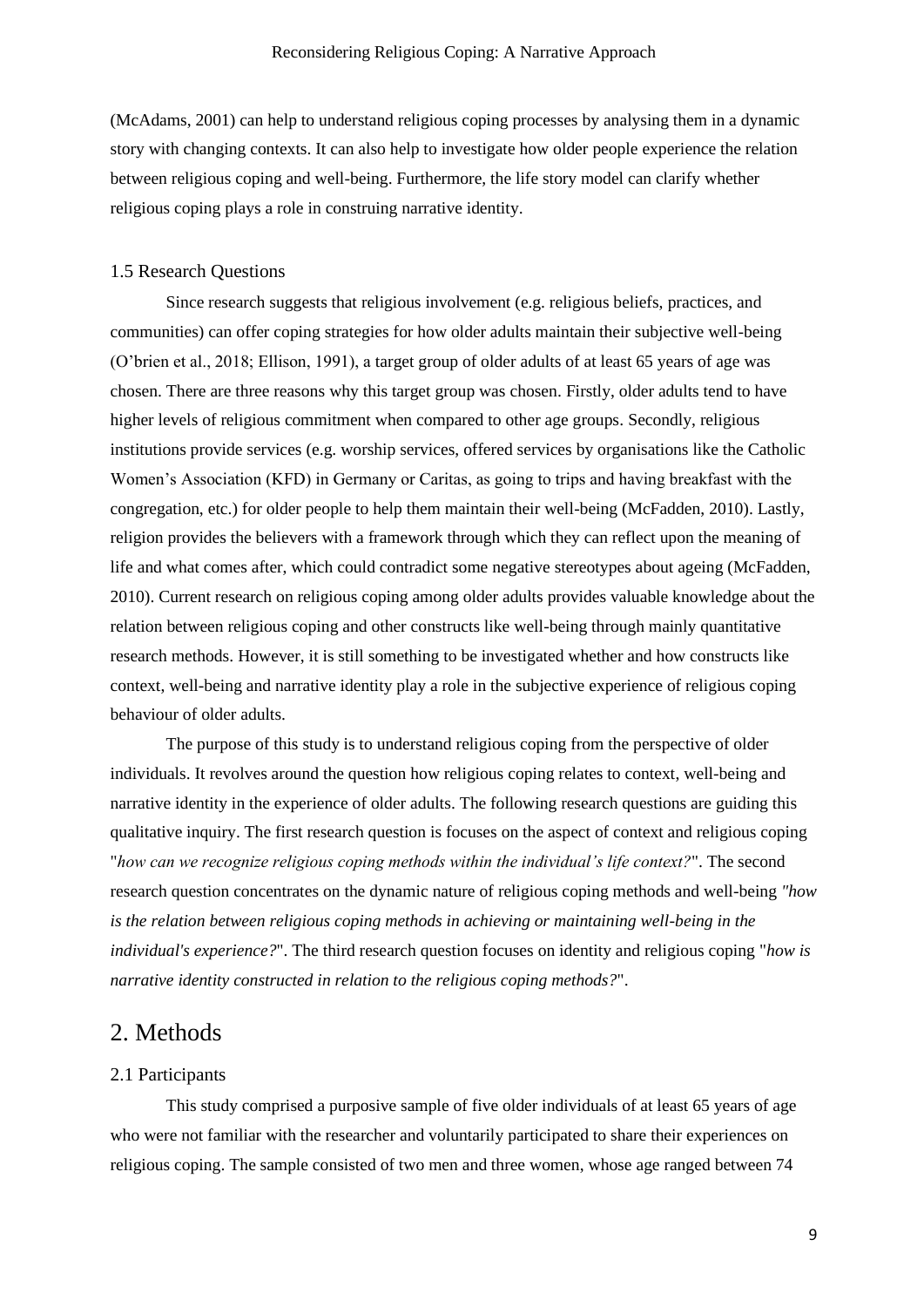and 82 ( $M = 78,2$ ;  $SD = 2,85$ ). Two of the participants were higher educated and the other three less educated. Four of them are in good and one is of poorer physical health. All the interviews were conducted in one district of North-Rhine Westphalia (Germany) called Coesfeld. Inclusion criteria were an affiliation to the catholic church and an age of at least 65 years. Exclusion criteria was an agerelated insufficiency of cognitive and verbal abilities and memory recall. None of the participants needed to be excluded on the grounds of this criteria.

#### <span id="page-10-0"></span>2.2 Interview

The goal of this interview was to explore how the individual experiences their faith in certain situations in his/her life and how s/he coped with the situation through his/her faith considering his/her coping behaviour is integrated into context and identity.

A qualitative narrative approach was deemed appropriate for the purposes of this study. Based on McAdams (2008) life story model, a semi-structured interview was conducted. The interview compromised nine open-questions and some sub questions, focusing on religious coping experiences (cf. Appendix A). The interviews were conducted in the German language and with each of the 5 participants individually. The goal of this interview was to explore how the individual experiences his/her faith in certain stressful situations and how s/he coped with the situation through his/her faith. Furthermore, it was explored why the person experiences this situation as important and what s/he learned from it. Another point of exploration was the to find out how helpful the individual experiences religious coping and well-being. The interview questions covered five main parts.

In the first part, the interviewees were informed about the structure and aim of the interview and were asked whether they have any questions about the procedure, which was the first question.

In the second part, the interviewees were asked to reflect their lifelong experiences with faith chronologically as if their life was a book or TV series with different chapters or episodes. Subsequently, the interviewees were asked to name the title of the main chapters of their life and give a short description of each life chapter.

In the third part, four questions were asked for one key scene per life chapter. Specifically, participants had to describe a situation or a specific experience (which was very vivid in their memory) for each life chapter in chronological order (as a child, teenager, adult, older adult). After describing the situation the participant had to give a detailed explanation about which role faith took in the named situation or experience and how their faith might relate to the situation or experience. By means of subquestions they were asked what they specifically did in this particular situation to cope with it and whether faith played a role and how exactly the situations relate to their faith (reinforced or decreased faith, the experienced relation to God, the understanding of God in that context). Next, the interviewee was asked to explain why s/he chose this situation or experience in order to figure out what the person learned from it. Through sub-questions the interviewee was asked what s/he had learned from the situation and how it changed them as a person.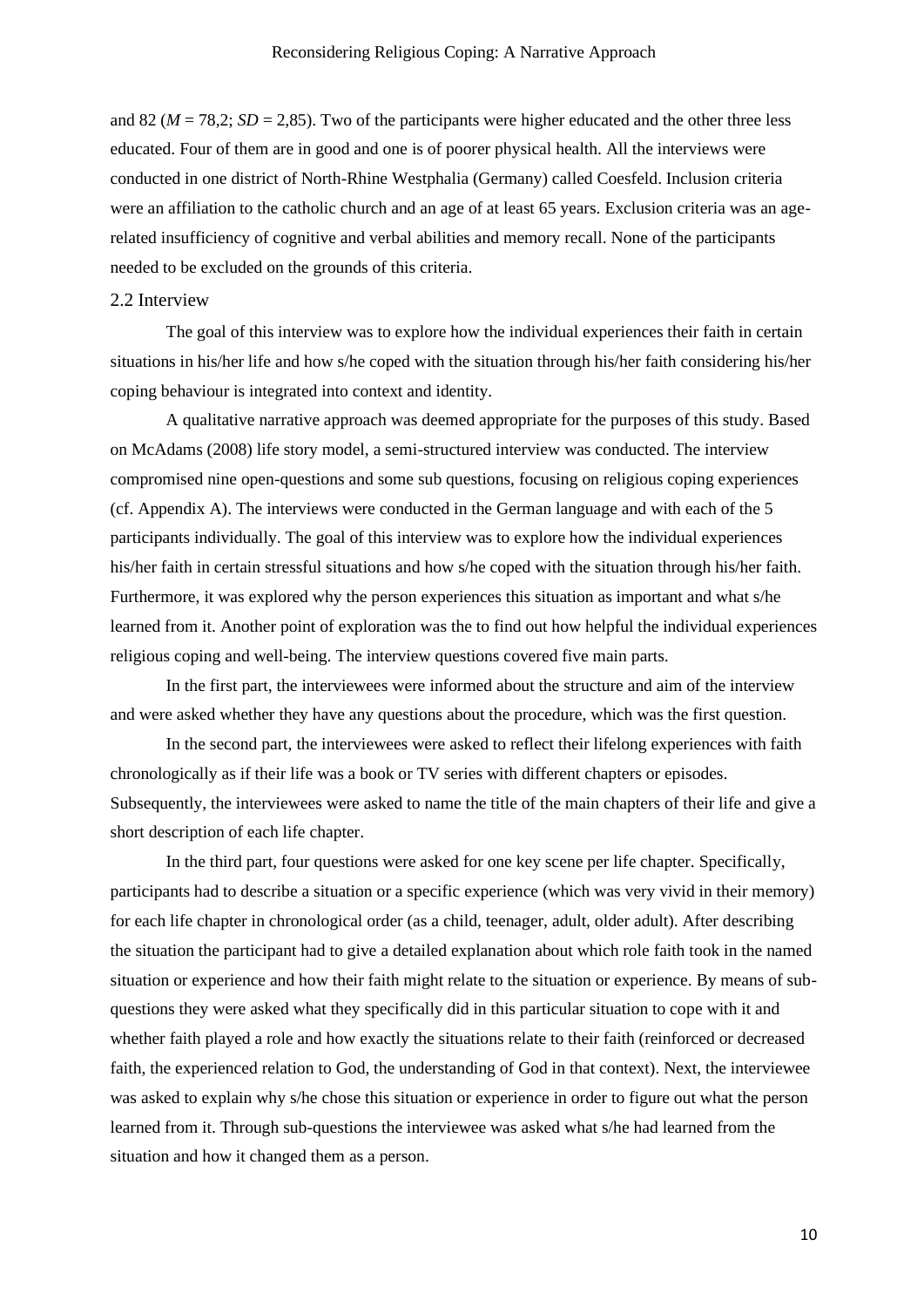In the fourth part, four questions were asked about how helpful the interviewee experiences religious coping in achieving or maintaining his/her well-being. Specifically, s/he was first asked to reflect how helpful s/he experienced his/her faith in the mentioned key scenes. Through sub-questions the interviewer clarified whether there were other times where s/he had experienced faith as helpful and not helpful. Then, the interviewee was asked whether s/he visits the church regularly and whether s/he takes advantage of the services that are offered by the church (e.g. Caritas or KFD). If yes, a subquestion was asked to which s/he had to answer whether s/he experiences church visits and services offered by the church as contributing to her/his well-being. If not, they were asked why as a subquestion. Subsequently, the interviewee was asked whether s/he believes that having a sense in life through religion contributes to well-being. Through the last question, the interviewee had to answer how s/he experiences aging from a religious point of view and whether s/he thinks religion contradicts negative stereotypes about aging.

#### <span id="page-11-0"></span>2.3 Procedure

This interview study obtained ethical approval of the ethics committee of the Faculty of Behavioural, Management and Social sciences (BMS) at the University of Twente under the registration number 191234. At the beginning of the interview it was made clear that the participant would have the opportunity to withdraw from the interview at any time. All participants were fully informed about the nature and aim of the study without deception. Furthermore they were asked for permission to record, store, and transcribe and quote them under a pseudonym for academic purposes. Every detail about their identity was anonymized. They gave permission by signing an informed consent where the researchers contact details are mentioned (cf. Appendix B). Participants got the opportunity to ask questions throughout the whole interview. After the interview the researcher asked the interviewees how they feel in order to spent emotional support, since the topic could be emotionally burdening to some people.

All the interviews were conducted by the researcher herself in the private home of the participant due to convenience. Generally, the participants appeared to be interested in the topic, cooperative, talkative, and calm. The length of the interviews ranged between 73 to 106 minutes with a mean length of 92.2 minutes. The interviewer had some problems with explaining the interview guideline to 4 of the participants. Although the interviewer explained that the interview begins with the title and a short description of the life chapters and continues with a detailed explanation about the life chapter through key scenes, four interviewees thought that they have to tell everything, including the key scenes, directly at the beginning of the interview. This explains the extensive interview length, since a life story interview by McAdams is normally slated for 1 hour. In order to control the length of the interview, the interviewer reminded the participants about the structure of the interview, which sometimes helped to control the length of the interview.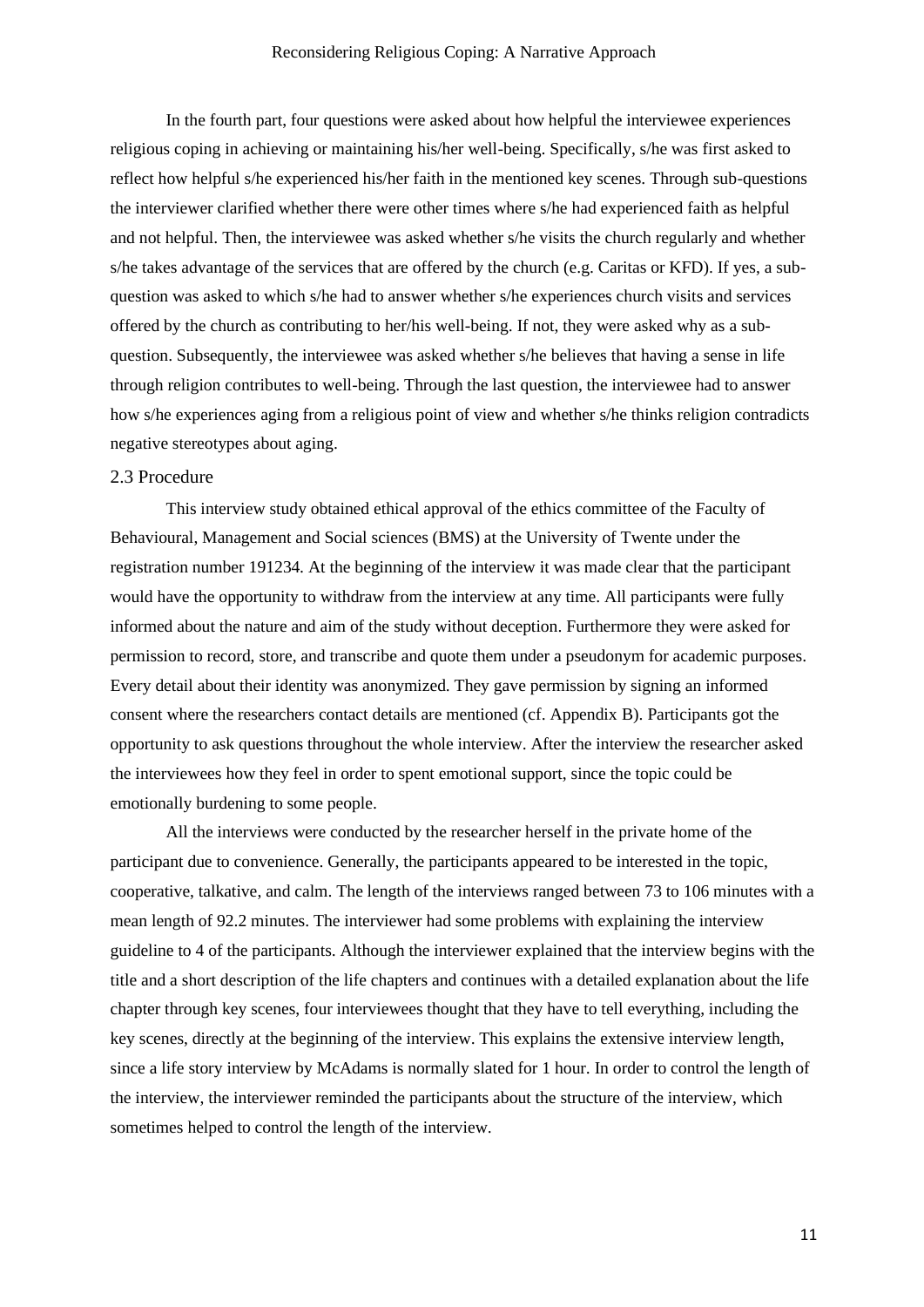#### <span id="page-12-0"></span>2.4 Analysis

The interviews were transcribed and analysed by the researcher herself. The anonymity of the participants was ensured by replacing names with pseudonyms and omitting the locations. The *holistic content analysis* (Lieblich et al., 1998) was adapted to analyse the interviews. It enables to see how the individual constructs narrative identity in narrating about religious coping experiences. The process for analysing the interview in terms of the holistic content analysis can be summarized as follows: First, the interviews were summarized by means of the life chapters in order to provide a rich description of the individuals life context. Second, the interviews were read several times until the foci of the whole story emerged and the interpretation followed in order to answer the research questions. What goes beyond the holistic content analysis was the comparison between the interviews and the recognition of the coping methods and their comparison with the coping methods described by Pargament.

The first research question ("*How can we recognize religious coping methods within the individual's life context?*") was answered by interpreting the interview in terms of the coping strategies, which were described in terms of the key scenes through which the context in which the individual found him-/herself was made conceivable. Thereby, the researcher searched especially for reoccurring coping behaviour and turning points in the storyline. Subsequently, the researcher compared the mentioned coping methods to the religious coping methods described in the literature by Pargament et al. (2000) and examined whether they fit. If not, the researcher suggested new religious coping methods.

For answering the second research question ("*how is the relation between religious coping methods in achieving or maintaining well-being in the individual's experience?*"), the researcher described how the individual experiences the relation between religious coping strategies in achieving or maintaining well-being in general.

In order to answer the third research question ("*how is narrative identity constructed in relation to the religious coping methods?*"), the researcher described how the narrative identity is constructed in relation to the religious coping methods. For this purpose the researcher went through the interview and searched for reoccurring themes, "*the space devoted to the theme in the text (…) and the number of details the teller provides about it*" (Lieblich et al., 1998) that hint to the religious development and the identity at stake.

Lastly, the three research questions were answered across the persons by examining differences and similarities on religious coping behaviour and context, the relation between religious coping and well-being, and the construction of narrative identity in relation to religious coping.

The results were interpreted and discussed with another researcher in order to find consensus and avoid researcher bias. Furthermore, the results were reported by using many quotations that were translated into English in order to stay close to the way the interviewee narrates. The paraphrases were also closely reported to the words that the interviewees have used.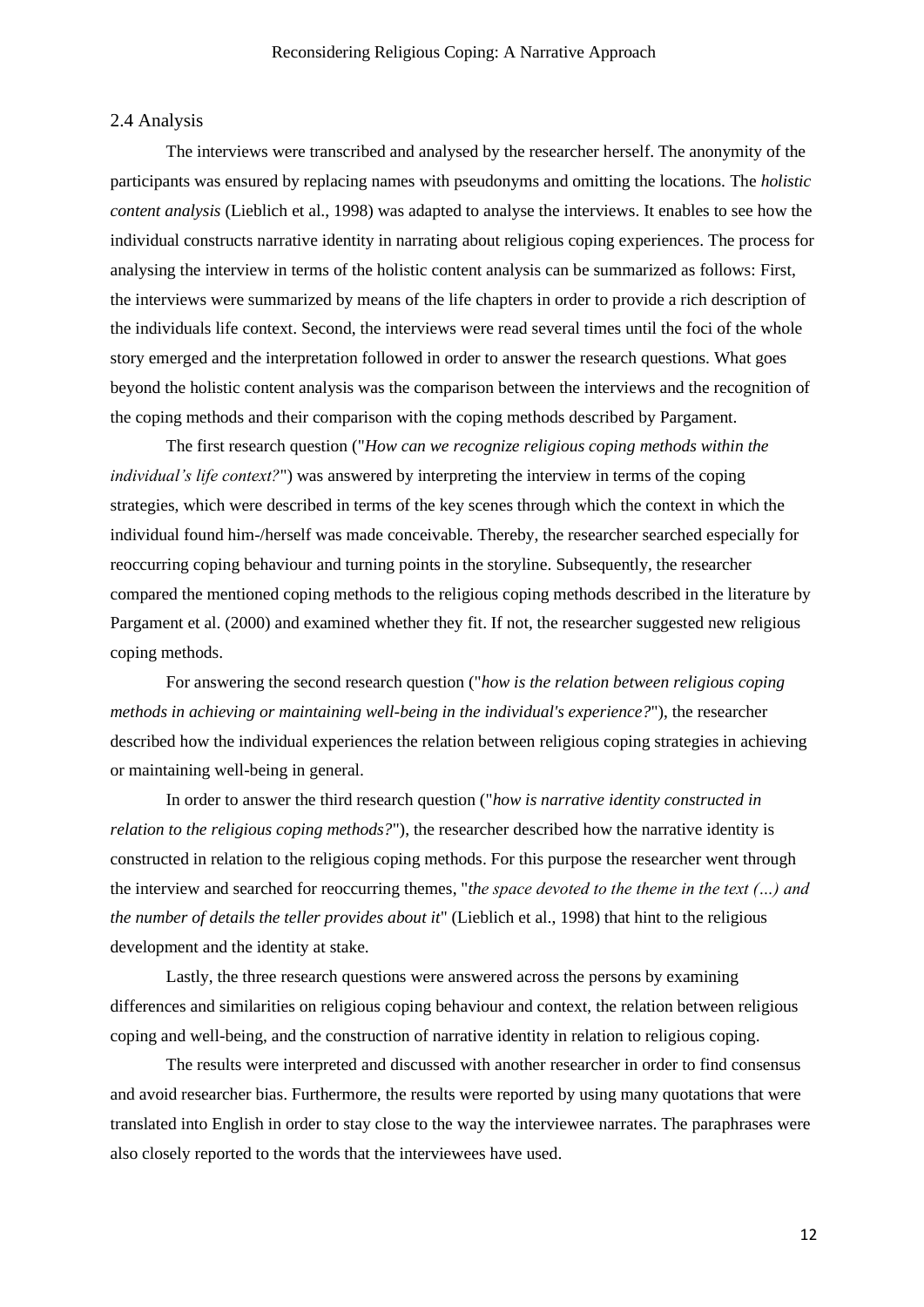### <span id="page-13-0"></span>3. Results

#### <span id="page-13-1"></span>3.1 Developing freedom and creativity through new religious interpretations

Sabine is an 82 years old woman, who lives alone in her private home. The interview with Sabine went very smoothly and good rapport was built very quickly, although the interviewer was not relative to her. Her openness and her desire to talk with younger people about the topic of the research made it very easy to obtain a rich narrative. It seemed that she understood the questions well and appeared to be very reflected on this topic. Hence, she could give reasonable answers to the questions without talking about topics that were not related to the questions asked. This manifested in the duration of the interview, which was the shortest one.

Since Sabine was raised in a very religious catholic family, religion played a key role in her life very early on. Hence, she called her first life chapter "*My childhood*". Her childhood memories are all related to traumatic war experiences. It was coined by experiences of hunger, poverty, and fear. Faith was the only thing that gave her and her family hope. Hunger and poverty were chasing them even after war. This is where her second life chapter starts, called "*The hunger after the war*". After the war, Sabine and her family continued to be hungry. Besides the hunger she reported that her sister was suffering with poliomyelitis. Her sister's situation got worse day by day and one day, her sister was suddenly healed. She said that her family believed that this was a miracle and they believed that they owe this miracle to a saint. The third chapter was called "*The time at school*". She reported that after the second World War many teachers left her school because they needed to undergo denazification. Only two female teachers were left who were very religious. She experienced them as very good Christians and therefore they turned into her role models. Chapter four was called "*Apprenticeship and work*". Sabine was working very hard and very long hours. There was no time left to visit the church, neither did she had the desire to pray, because she felt that her life went well without many complicated situations where she would need the help of God. The fifth chapter was called "*The marriage*". After her apprenticeship, she met her future husband. His family was very religious as well, however, she had no good relationship to her mother in law. Although she had time to visit the church on Sundays, she decided against it because her mother in law was visiting the church on Sundays. This ultimately led to another life chapter where she felt dissociated to the church and God. Contact to God and the church was re-established in the sixth life chapter, where she started to work in the catechesis, called "*The catechesis*". She worked for 18 years there and felt as an important part of the church community, which she experienced as a new family. There she felt accepted and loved, in contrast to the criticising and cold environment she experienced at home with her husband and mother in law. The seventh chapter was called "*The depression*". Sabine's husband was suffering from depression for 30 years. She described this life chapter as the worst chapter of her life. It was very hard for her to accept and empathise with her husband who was not kind to her. However, the religion helped her to see his situation from a different viewpoint. She started to realize that he was not "*just*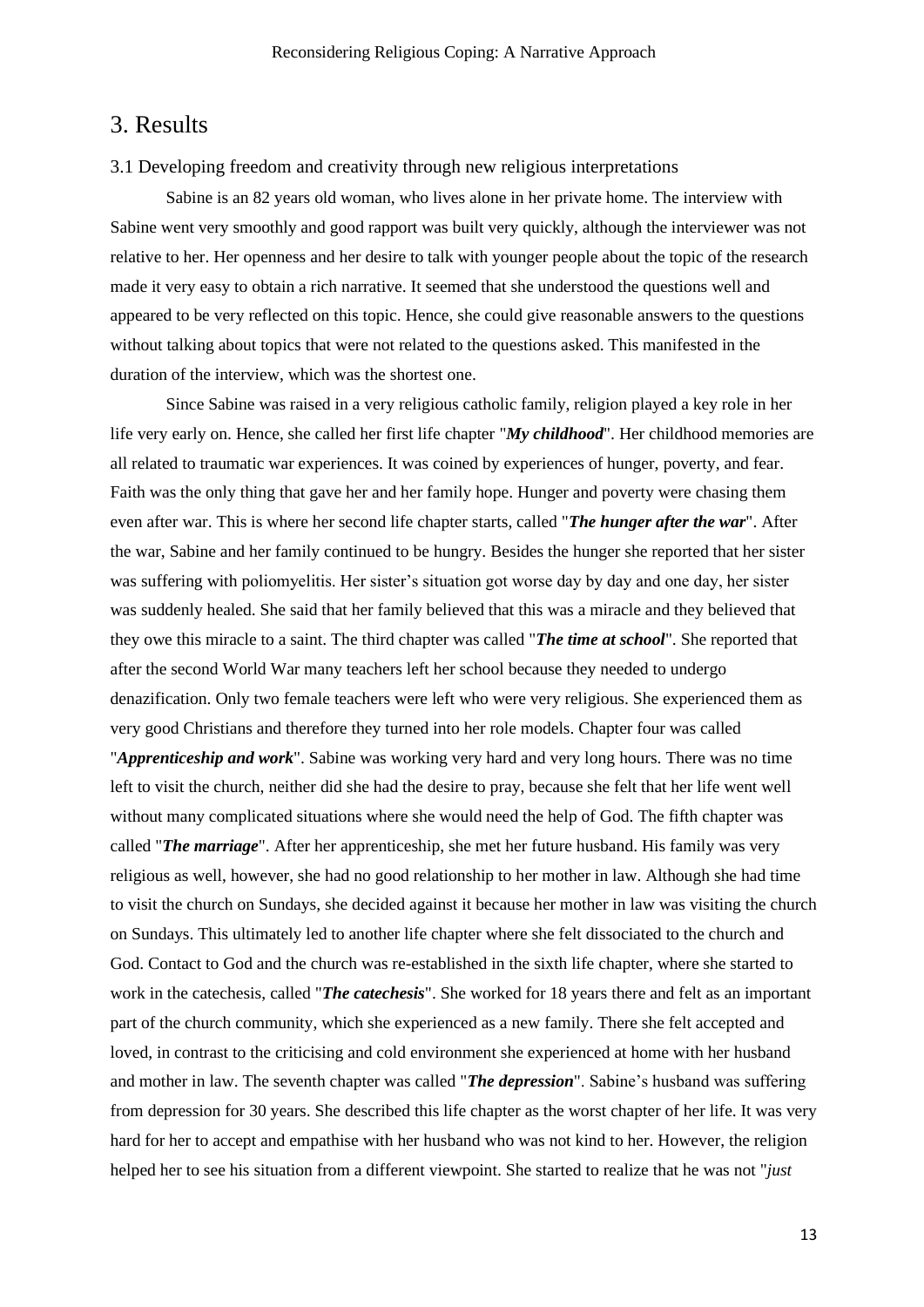*evil*", but as she described, "*mentally ill*". Her last life chapter spans from the death of her husband until today. The last life chapter is called "*Today*". Today, Sabine is an active member of The Catholic Womens Association of Germany (KFD), which stands up for women's interests and their appreciation within the male-dominated catholic church.

As a religious person, Sabine interprets life in general as a path which ends up in heaven. She believes that every situation, as difficult it may be, belongs to that path and is an exercise that is given by God. She interprets God as a "*father who shows me the path and carries people through their lives*". In a key scene form her seventh life chapter she described a situation where her husband left their home in the evening and came back at night. She did not know where he was or what he was doing. She only prayed and thought that this situation is "*another exercise for me*", which belongs to her path that she was meant to go through. This interpretation helps her to see a meaning in every situation that she needs to cope with. She copes with situations by praying alone or going to the church and praying with the other members of the catechesis. Sabine got more and more critical about her religion, this helped her to interpret conflict situations involving her husband and her mother in law differently. Sabine reported that her husband and her mother in law were restricting her freedom and her creativity for a long time. This made her feel very angry and she went to church to meet the catechesis team and pray with them. In church, she felt free and thought that God is free as well when deciding whether to listen or not. She felt calmness through the acceptance and love among the other members. In a key scene from her sixth life chapter, she explains that within the catechesis, Sabine had the opportunity to make "*eye opening insights*" about her religion: "*The more I learned about my religion within the catechesis, the more I got critical about the things I learned as a child. I learned that our religion is not asking of us to be obedient as I once thought. This helped me to become more autonomous in my decisions without being directed by my husband or mother in law* ". Before this insight she prayed "*please God answer to our prayers…* ". As she realized that this praying is an imperative directed to God, which is restricting his freedom to choose whether he wants to answer, she changed the way she prayed into "*please God hear our prayers…* ". She thinks that she cannot demand of God to listen to her, as her husband and her mother in law cannot demand her to obey.

As the faith of Sabine developed over time, her coping style developed as well. Being angry at her husband who restricted her freedom and creativity, Sabine sought shelter and comfort among other members of the catechesis in chapter six. This kind of coping relates to one coping strategy called "*Seeking support from clergy and members*", which was described by Pargament and colleagues. As described in the literature, Sabine found love, acceptance, and reassurance among the other members of the catechesis. As this coping method turned out to bring her comfort, she went to church as often as possible in order to find comfort and her faith was "*reinforced*" through that positive experience, when considering that her faith did not play a significant role in her life before. The more religious she got, the more she tended to redefine future stressful situations as a path or way that had been determined by God, which made it easier for her to accept difficult or stressful situations. She thought that situations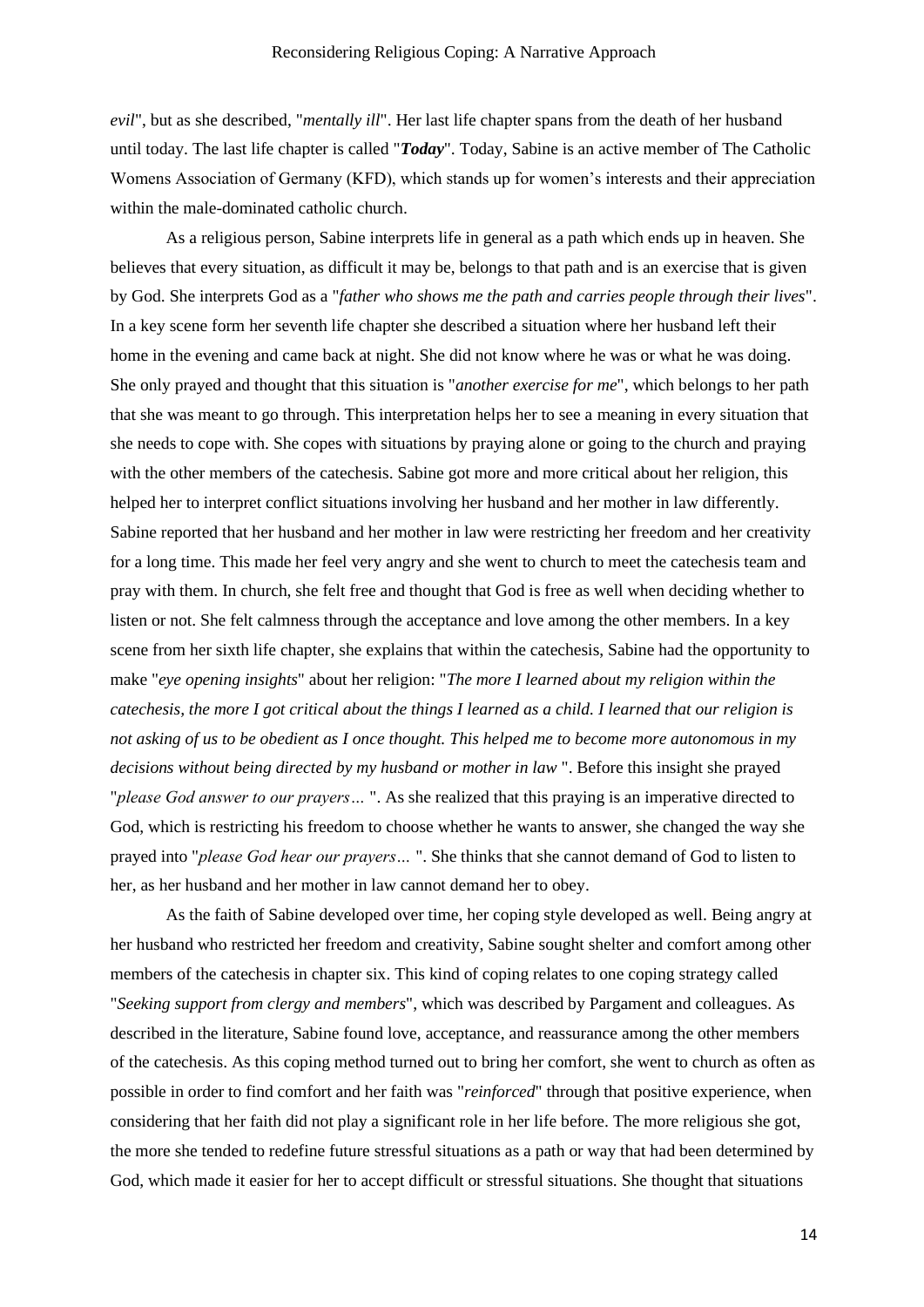were "*exercises*" that she has to "*pass in order to find the way to heaven*". This coping strategy relates to the coping strategy "*benevolent religious reappraisal*". This coping strategy helped her especially during her seventh life chapter to understand her husband's mental issues instead of seeing him as "*evil*" and made it easier for her to accept the situations and find comfort since it is "*part of the way*" God had chosen for her. Sabine sought direction by God in her prayers or during learning sessions in the catechesis. She realized in her sixth life chapter that she does not need to obey to rules, but that she can act freely since she learned in the catechesis that God does not want people to obey blindly as she did to her husband and her mother in law. In the literature, this coping behaviour is known as "*seeking religious direction*". After her husband's death, she used her newfound freedom in order to express her ideas within the church to reform it. For example, in her last life chapter, she helped her church members to become more open minded and accept diversity like greeting woman wearing hijabs. This strategy is called "*religious helping*". Reading Sabine's story, one can see the complexity and the context in which the choice of these coping methods lay. Started out as an obedient person, her faith helped her to find freedom and encouraged her to self-development. The context and identity development that Sabine went through by means of her faith cannot be assessed by for example a questionnaire like the RCOPE.

Generally, Sabine experiences a positive connection between religion and well-being. She describes worship services as the "*petrol station*" of her faith. She reported that she can pray for things and pray negative emotions away. The Catholic Women's Association of Germany (KFD) in which she is active gives her the opportunity to express her creativity (which was restrained from her in the past) and to give her a sense in life by reforming the church with her ideas. For example, she motivated the people in her local church to communicate with refugees and greet women with a hijab. Furthermore, interpreting life as a path which ends up in heaven is giving her sense and meaning in life as well. Hence, the religion with its services and associations helps her to gain and maintain meaning in life.

An important theme in Sabine's interview which gives a hint to the identity at stake is freedom and creativity. According to Sabine's portrayal of her religious development, she had the feeling that she was forced into a particular way of living and religious interpretation. Even being dissociated to the church was not her own choice but was rather due to other reasons like having no time or due to her mother in law who visited the church regularly. In the catechesis she learned to open up and could feel freedom and was able to express her creativity. Her newfound freedom and creativity made her think that she should leave God freedom whether he wants to answer to her prayers. Being an active member of the KFD, Sabine can feel freedom and express her ideas for good aims.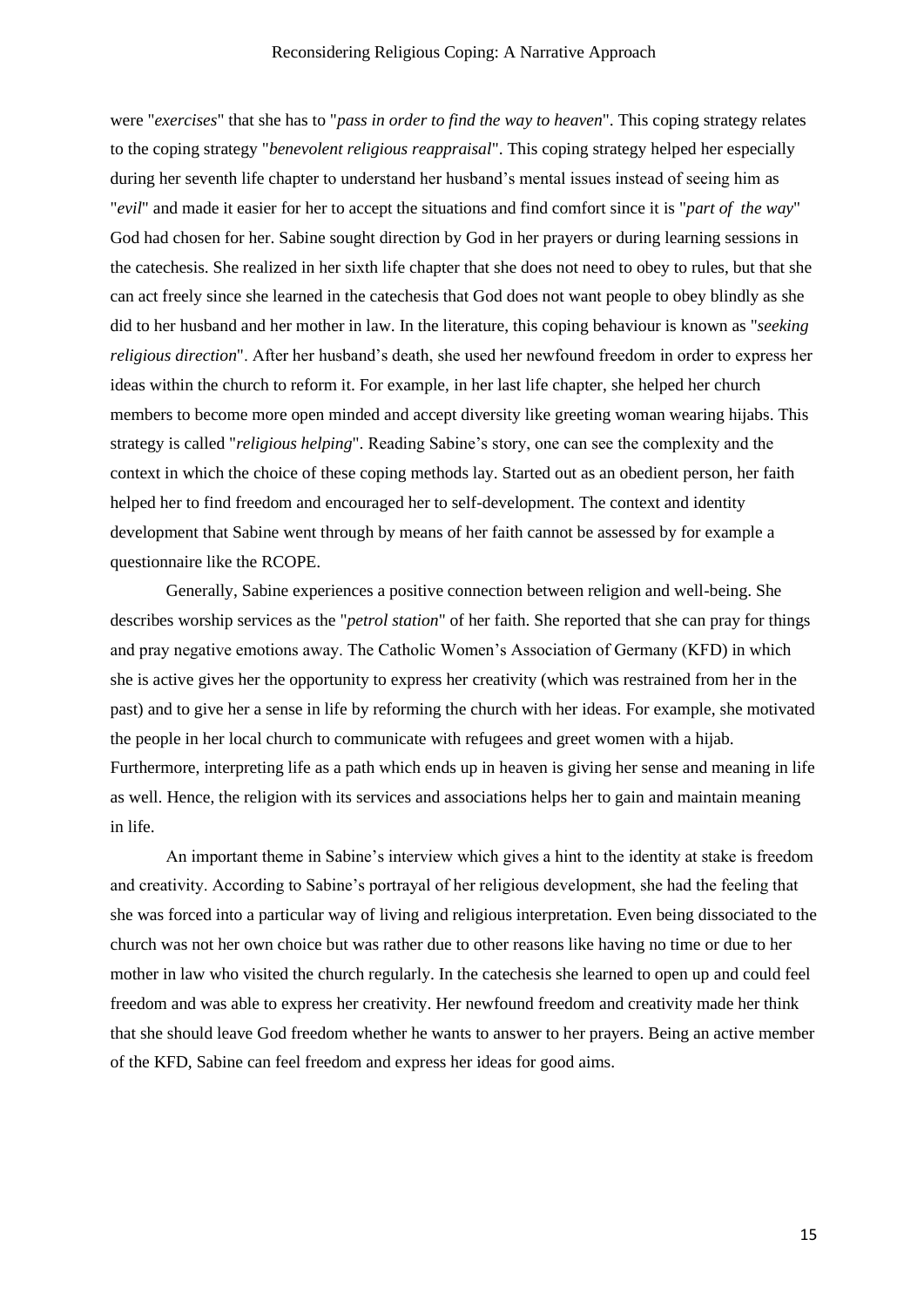#### <span id="page-16-0"></span>3.2 Religion as a background for life

Peter is a 79 years old priest who lives alone in his private home. In contrast to Sabine, it was difficult to build rapport. When being asked about emotions and meaning, Peter equivocated by answering rationally and trying to teach the interviewer about his attitudes. Eventually, talking little about his subjective world and teaching the interviewer allude that he wanted to appear professional and did not want to lose his authority as a priest, which suggests that being a priest who is a person who is representing his religion, plays a huge role in his narrative identity.

As Sabine, Peter was raised up in a very religious catholic family in the time of the second World War. He called his first life chapter "*My childhood and the war*". Peter reported that he could not remember that he and his family had any discussions about their faith. He said that the faith and the religion were part of their everyday life and completely taken for granted. His second chapter he called "*The search for my identity*" and the third "*My studies*"**.** As a child, he dreamed of becoming a lawyer, however, theology was playing a greater role in his life as he grew older, hence he decided to study theology. During his studies in theology, he was confronted with the decision to continue with his studies or to marry and build a family. However, he continued with his studies. A very valuable experience during the time of his studies were the lectures held by a professor who was explaining his faith very understandable, in contrast to the other professors which held lectures where he had difficulties to follow and gain new insights. The fourth chapter was called "*Being a provost*". After finishing his studies, Peter worked in different cities as a provost. He was accompanying many families that were in need of his help as a provost. Moving to his current hometown, Peter worked as an emeritus. He called this fifth chapter "*Working in my hometown*"**.** He was working in a catholic hospital in the personnel office, where he had many responsibilities. His faith helped him to manage and take all the responsibilities he had to take. His last chapter was called "*My retirement*", which was about his life today. The church is still an important part of his life and he still organizes worship services at the local church.

Peter believes that his religion is a "*constitutive element*" in his life. He reported that it plays a role in everyday situations as well as situations that were particularly good or bad. His religion shapes the decisions he makes, his routines, etc: *"I regard my religion a value canon to which I can adjust my life*". Hence, as a continuity, his religion is accompanying him in every situation and every moment in his life. When he prays, he prays "*God give me strength and good people around me*". Praying in the church with the community or alone are important activities in his life and help him to keep his daily routines. He explained "*praying in community can motivate you to pray alone at home. Praying alone at home can motivate you to go regularly to church and pray with the community. One influences the other … and you never forget your daily duties*". He stated that he believes that "*God has no direct influence on the situations that are happening, but rather an indirect influence*". Hence, he thanks God for every good situation and accepts every situation that turns out bad, since he does not believe that "*God directly caused the bad situation*", but that there is "*no rational answer to that*". Hence, he thinks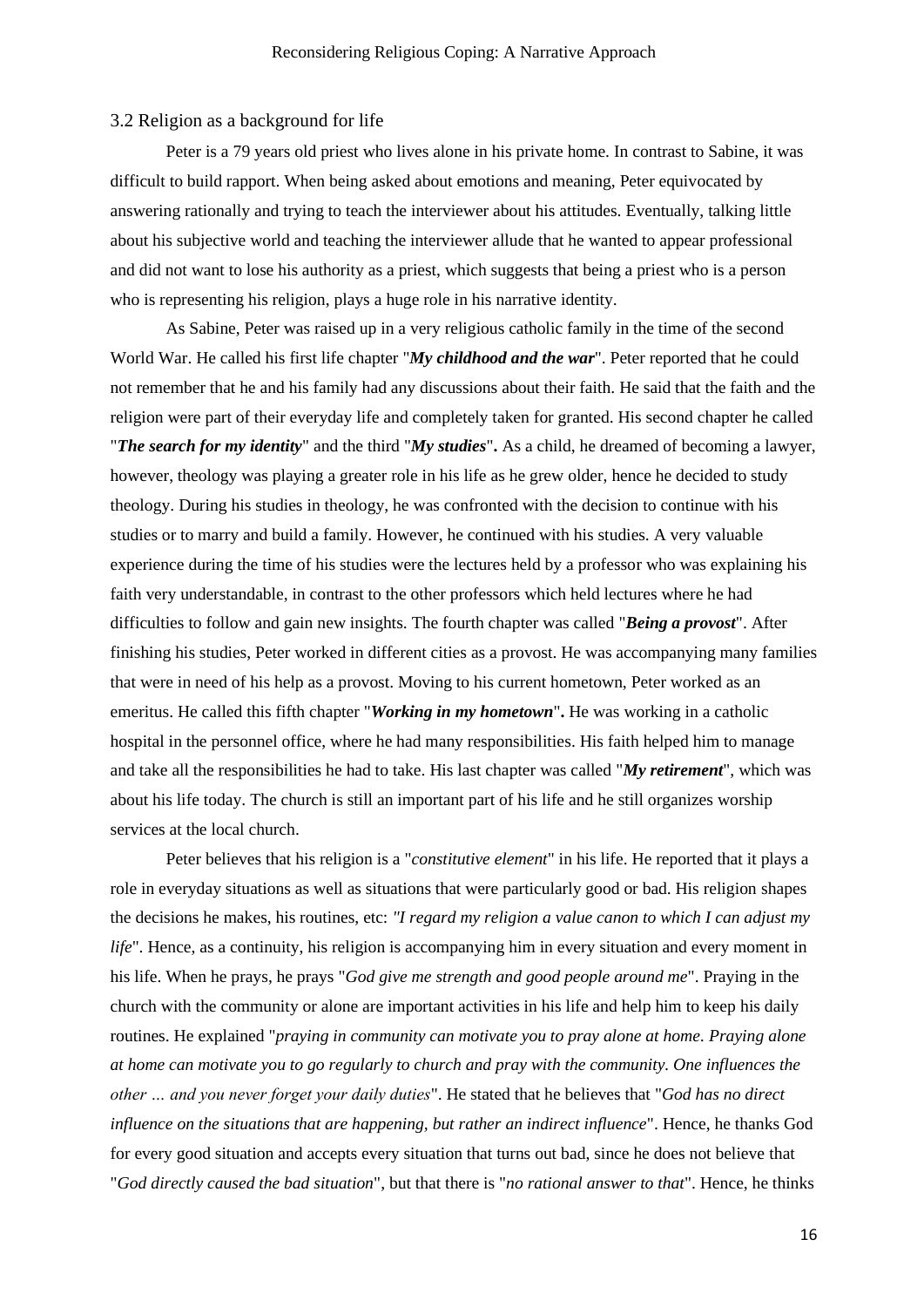that how bad a situation might be, it would be "*wrong to blame God for it*". Rather, he thinks that the people who are involved in a bad situation "*should pray for the help of God*". Peter explained a key scene from his third life chapter where the professor at the university was constituting an authority figure for him. The Professor helped him to understand "*how one should interpret the bible and live according to it*". During the time as an active priest in his fourth life chapter, Peter described a key scene where he assisted a woman and her children who lost her husband through suicide. In comparison to other families he assisted, this family continued to cherish their faith instead of questioning it by asking "*why did God do this?*". Rather, he explained "*it was the right attitude, which the family had... they do not give up on God as it would be his fault. It is never the fault of God. God can only help people to be open for situations. This openness can help them to say 'I can live with that and I can welcome any situation like this in the future'… God shows us the path, we only need to follow the path*".

Peter's life story is very much focused on his profession as a priest. As someone who was raised in a catholic family, it was taken for a granted part, but after he met the professor who was a kind of an authority figure for him, he started to understand his religion and had true insights about how a good Christian could live his life. It was no longer a taken for granted in his life but turned out to be the "*guideline*" or "*value canon*", with which he was able to identify thanks to the explanations of the professor. During his time as a priest, he was trying to be an authority figure to the people he assisted. He was really judging families for no longer believing and praising the family who lost their father for staying religious. It appeared as if he wanted to give the interviewer a morality lesson. As he sees himself as a moral authority in his catholic community, one can see the dynamics between the situations that happen, and the proactive role religion has in coping and well-being as a "*value canon*". Coping, normally, is a reactive process, but as we see in Peter's example, it is a proactive process. It shapes his routines, his daily activities as for example regular prayer in community and individually, and helps him to make decisions. This proactive style of coping has a positive impact on his wellbeing, since it helps him to feel balanced and relaxed since he knows what to do and can be therefore open to every situation. In literature, this kind of proactive coping might partly relate to "*marking religious boundaries*", since Peter has clear boundaries in which his behaviour remains, but it is not only the boundaries that explain his coping behaviour, but the dynamics between the situation and the role of religion. Hence, proactive religious coping was not clearly mentioned in the current model of religious coping.

In essence, Peter experiences his faith as contributing positively to his well-being. He reported "*faith gives me balance in life*". Through that balance, he is "*open to welcome any situation that is about to come*". Since his religion shapes his everyday life as well as extraordinary situations, decisions, etc. he can be calm as he knows how to react, since his religion works for him as a kind of guideline of life: "*The faith is a constitutive element in a Christians life. It determines what you do in your everyday life, in bad situations, on Sundays and so on. Hence, it plays a crucial role in my*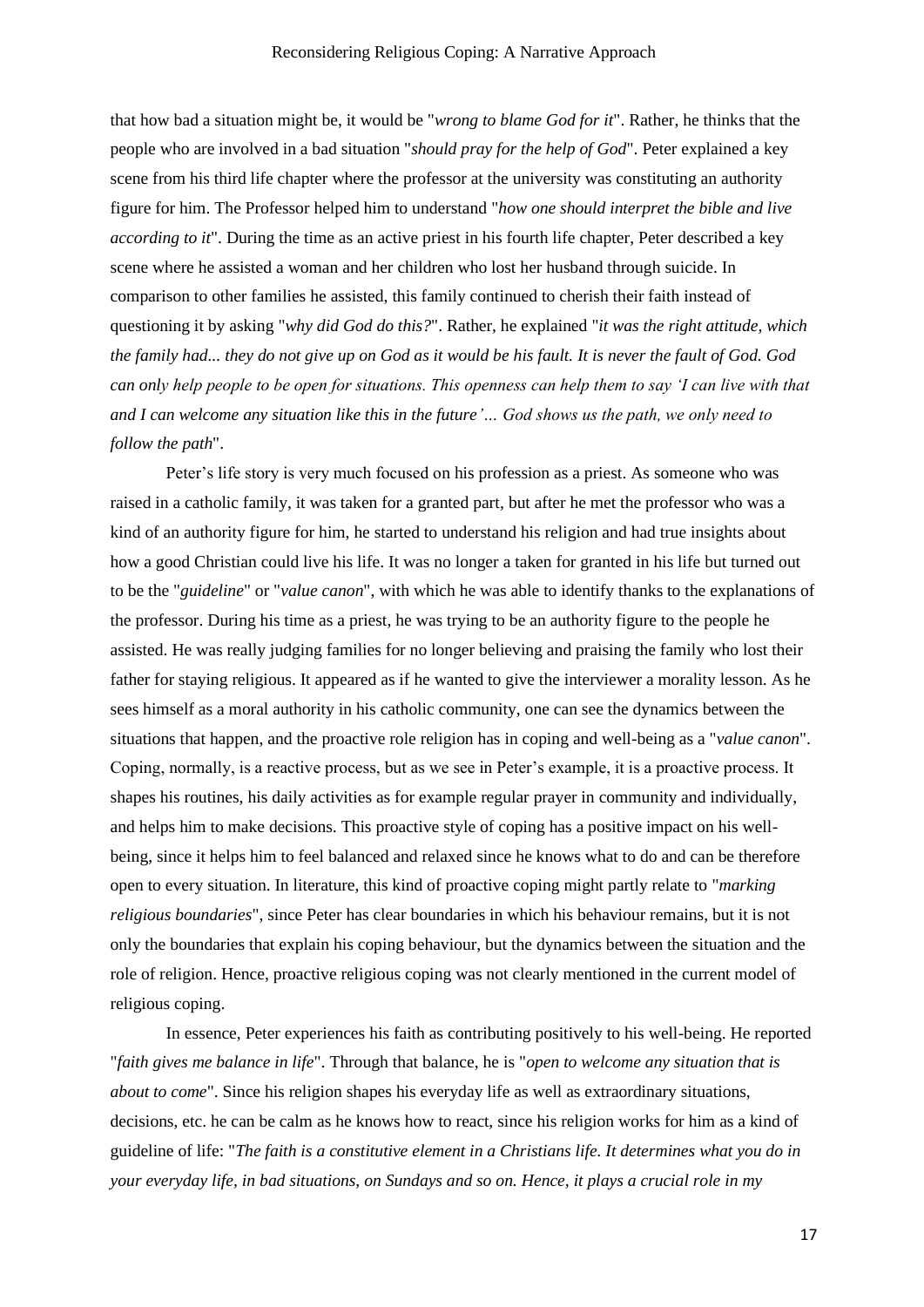*decisions, since you must ask yourself whether the decision fits into your Christian value canon or your Christian guideline of life … so, I do not need to be stressed about a situation or doubt what to do. I can accept every situation and say yes to it since I know what to do thanks to my religion … this leads to a feeling of balance in life*"*.*

A reoccurring theme that hints to the identity at stake within the interview with Peter being an authoritative figure. This was for example conceivable through the way Peter constructed the interview situation. Furthermore, the professor who really described his religion in understandable terms was an authoritative figure which Peter seems to admire. Having made huge insights about his religion through the professor, Peter saw religion as a constitutive part of life. It suggests a way how to approach life and gives an idea about which attitudes are right or wrong. Peter was making valuations about some attitudes (like not going to church anymore, because God has not helped or led this situation happen) by judging whether the attitude was right or wrong. It appears that religion really shaped how Peter approaches life and also his strictness in being an authority figure as a priest.

#### <span id="page-18-0"></span>3.3 New religious interpretations helped me to find my sacred inner strengths

Irmgard is 76 years old teacher, who lives together with her husband in their private home. The interview went rather smoothly, although the interviewer was not acquainted with Irmgard. Irmgard appeared very talkative and motivated to share detailed narratives about how faith played a role in her life and how her faith changed the way how she thinks about herself.

Irmgard was raised in a very religious catholic family, which means that religion played a role in her life from an early age. Her first life chapter starts with her "*Secure childhood*". As other girls in her age, Irmgard saw religion as an obvious part of her live which did not "*stand in her way*" Visiting the church on Sundays and being part of the catholic scout group were activities that were taken for granted in her childhood. Rather than going out with friends on Sunday, she followed her "*duty*" by visiting the church. She stated that she "*participated in every service and celebration which was related to the church without questioning*" since it was taken for granted to take part. Generally, she felt very secure in their local church and had a good relationship to her religious parents. After finishing high school, she moved away from her "s*ecure*" family home to another city where she started her studies to become a teacher. This is where she narrated her second life chapter which was called "*Opening eyes*". At the university, she met a university chaplain who influenced her life and her worldview until today. Influenced by the second Vatican council, the university chaplain was trying to "*open doors*" for the catholic Christians in a modern world. He helped Irmgard to question the "*dogmatic*" belief system with which she was raised with, for which she is very thankful today. The university chaplain raised the awareness in her that "*a Christian should take her responsibilities in the world*"*.* He motivated her and her other catholic fellow students to engage in for example politics. A new life chapter began after finishing her studies. This third life chapter was called "*Collecting*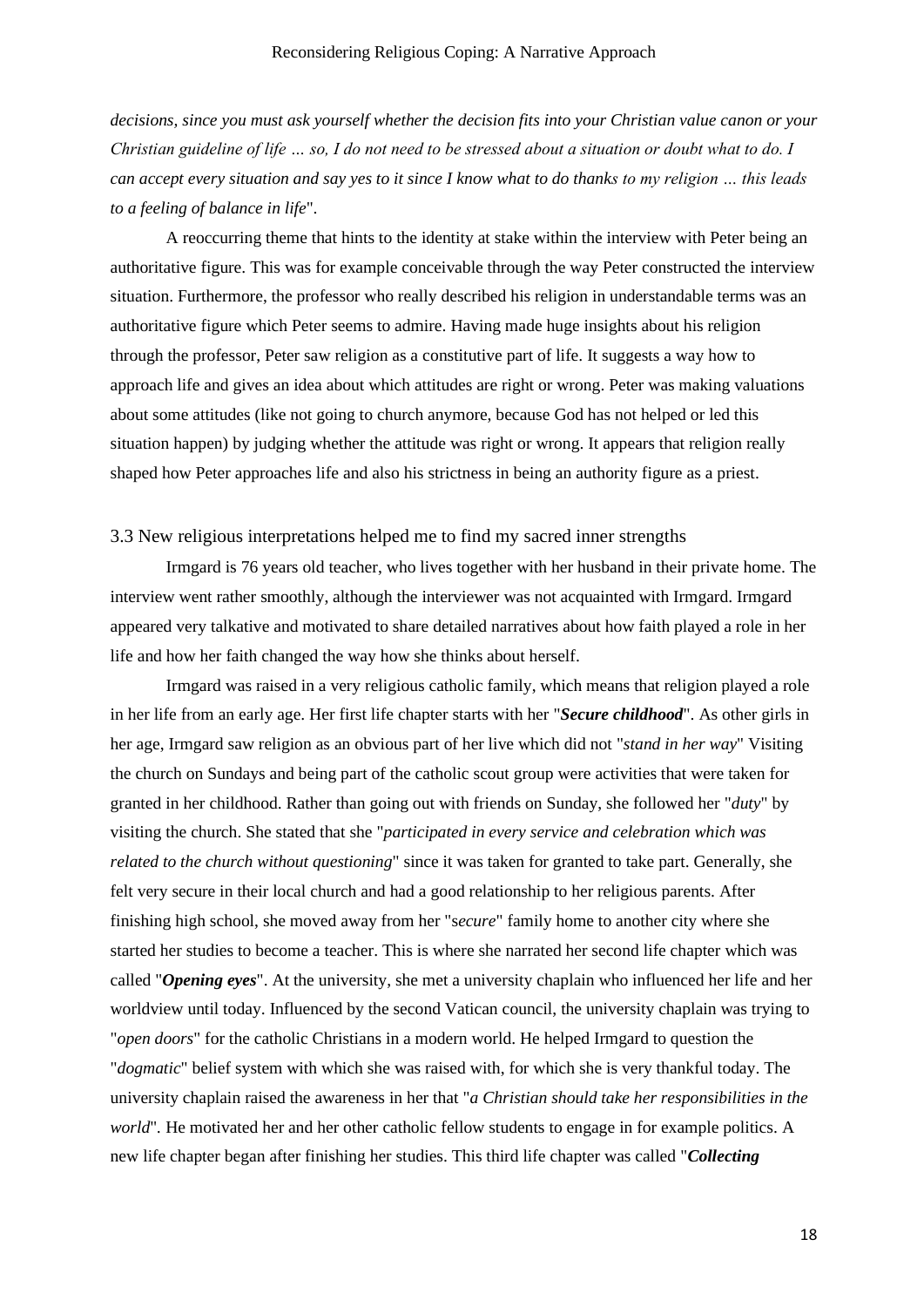*experiences*"**.** Irmgard started to work as a teacher with a very friendly teaching staff. However, she had the impression that there were few religious people in her new environment. Her first husband was not religious as well which dissociated her "*automatically*" from her faith. Sometimes she thought "*you cannot give up on everything you once believed*", but her environment had a big impact on her. She did not go to church on Sunday or participated in the services offered by the church, although she once believed that this was her "*duty*". She never really became an atheist, but religion played a minor role in her life for ten years during her profession as a teacher. After ten years, she left her first husband and met her second and current husband, who is a religious man. Her husband was always very motivated to visit the church, above all on Sundays. The second marriage was a turning point in Irmgard's life, since her second husband was one person who helped her to "*find her way back to church*". "*Finding the way back to church*" is her fourth life chapter. Together with her husband, Irmgard moved to her current hometown where she met a priest who is, as the student chaplain, a very crucial character in her life story. This priest was the second person who helped her to "*find back to church*". Seeing her situation, the priest was encouraging Irmgard to "go on her way". She was feeling guilty for having married a second man, which is prohibited within the catholic church. However, this priest was seeing things very "*different*" or "*advanced*". The priest encouraged Irmgard to work for the church and invited her to several events organized by the church. Religious beliefs were getting more and more important in her life. These beliefs helped her to find decisions within her profession as a teacher as well as they helped her to gain a new understanding about herself. Her last chapter was called "*The retirement*", which narrates her life today. Currently, Irmgard must fight many diseases. Recently, she survived cancer, however, there are still some other diseases that are making things difficult for her. Going to church, working for the church, and praying regularly are helping her to overcome the hard times.

When Irmgard was a child, she believed that religion meant "*nothing but some rules to which people have to stick without questioning*". She can very vividly remember a key scene from her first life chapter, where her father, as a religious man, went to church but not as regularly as the "*rules demanded*" of a good Christian. Irmgard realized that her father was not sticking to the rules as he should, so she blamed him for being a "*hypocrite*". Her father responded with one sentence which became meaningful after years. He stated: "*Child, I go to church with the hope that God might find me once*". The student chaplain and the priest in her home town were making clear to her that rules are not important to become a good human or Christian, but to find one's inner potentials and to focus on the "*here and now*" rather than looking back to someone's "*faults*" like getting married the second time as Irmgard did. After her father's death, her second marriage, and the meetings with the priest and the student chaplain, she went to church in order to "*find God*" for her father and for herself. After being dissociated from the church for years, she found a true attachment to faith. She realized that for finding and living up to one's potentials, one must find God and to live those potentials to their maximum with God's help. There was one key scene from her third life chapter where she, as a person who was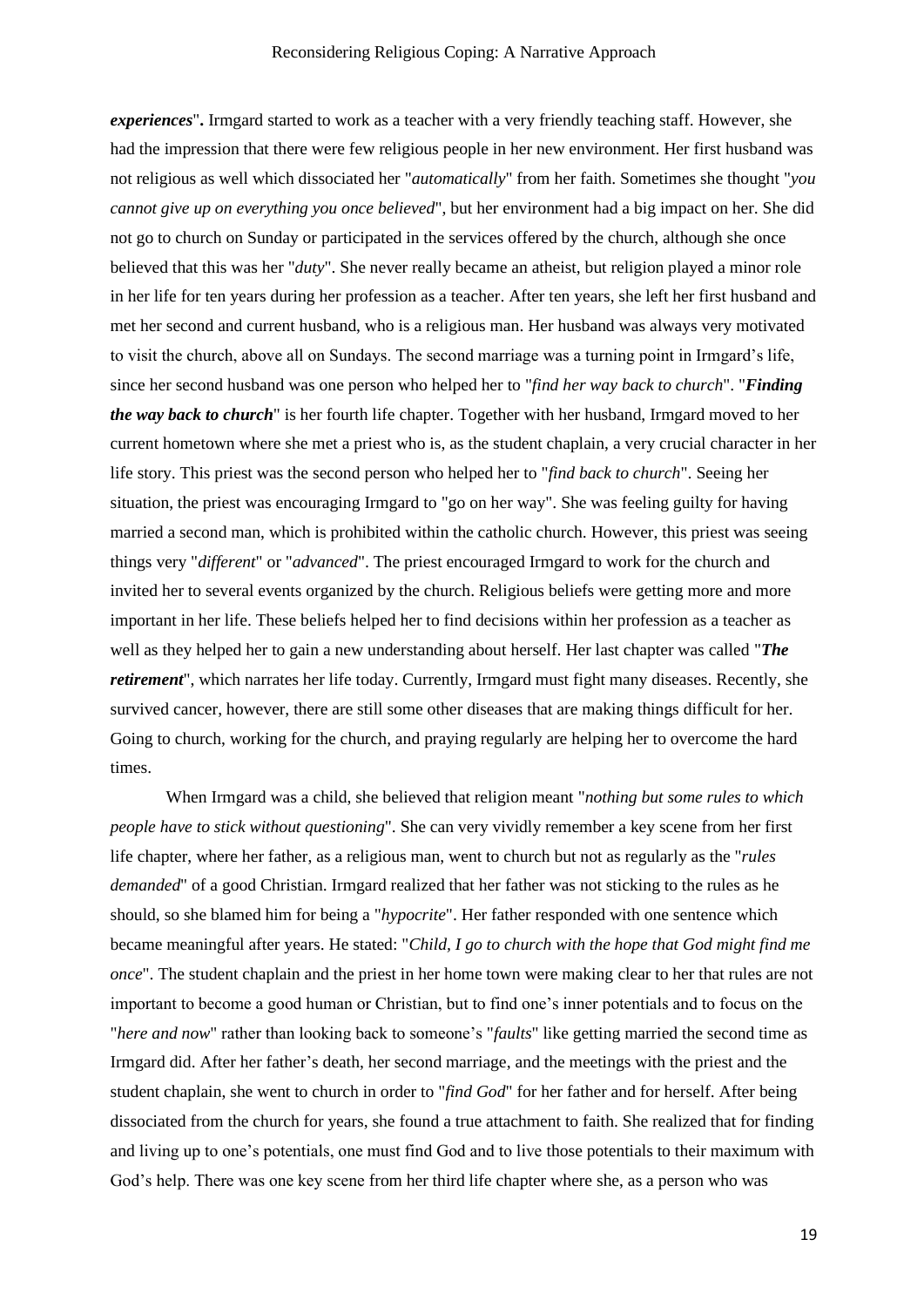described by her colleagues as having a "*helper syndrom*e", sought help from God due to a problematic child within her class. Her colleagues were advising her to exclude him from school, but she wanted to help this child and had an "*emotional dilemma*". Before she decided about the fate of this child, she went to church and read a biblical story about some fishermen fishing for days but without success. According to Irmgard that biblical story has a core message: one fisher asked Jesus for help and Jesus replied, "*Go and try it again*" and the fishermen tried it again after his advice and they were successful. Irmgard learned from this evening in the church, that she should "*try it again and help the child*" after she got the advice from God. Hence, her inner potential as a "helper" was maximized in that moment with the help of God and she found the right decision for that specific problem. It turned out, that she could really help the child by keeping him in her class. This success made her feel, in Irmgard's words, "*more attached to the church and reinforced my believe in God*". Irmgard described another key scene from her last life chapter, which happened four years ago. Irmgard was suffering from cancer. The doctors prognosed that her life might be at an end. Panicking and feeling hopeless due to that prognosis, she went to church in order to seek the help from God. She prayed "*Please Lord I beg you to bless us and to lay your peace on us. Protect us and touch us with your strength*". Irmgard stated that the most important "*gifts*" that she possesses in herself, as "*a child of God*", is peace and strength. She believed that she could maximize inner peace and strengths by "*finding God in his church*" and asking him for help. Going into "*the house of God*" made her feel "*his peace and strength*" which "*we as his children also possess … but in order to receive his peace and strength we have to show him our willingness to find him*"*.* Today, Irmgard has many other health related problems, for which she regularly visits the church to "s*ought God's peace and strengths to handle my inner tensions*".

Irmgard's rich narrative shows how her faith developed over time. Starting out as a child from a religious family, Irmgard took religion as a part in her life that was rather taken for granted. Throughout her young years, she associated religion with "*duties*" and "*rules*". However, the two clergies she described changed her understanding about her religion. Especially the priest in her hometown, from whom she sought help in the fourth life chapter, gave her a new understanding of religion. This help-seeking is called in literature "*seeking support from clergy or members*". As a turning point in her third life chapter, Irmgard went to church in order to get a clue on what to do with her problematic student. From there on, Irmgard was searching for help, strength and peace within herself which she can find only by the attempt to find God and not by asking priests for help. As in the described key scenes from the third and the last life chapter, Irmgard went to church in order to find her inner strengths, like strengthening the inner helper in the situation with the problematic student or the situation where she felt peace and strength through God. The church is therefore a place where she can strengthen her inner qualities. This coping method is not clearly described in the literature but can be suggested as a religious coping method called "*Religious Resource*". Irmgard's developing faith and life context relate to her choice of coping methods as she first sought help from the religious authorities and later sought help within herself by showing the "*willingness to find God*". Her coping style has a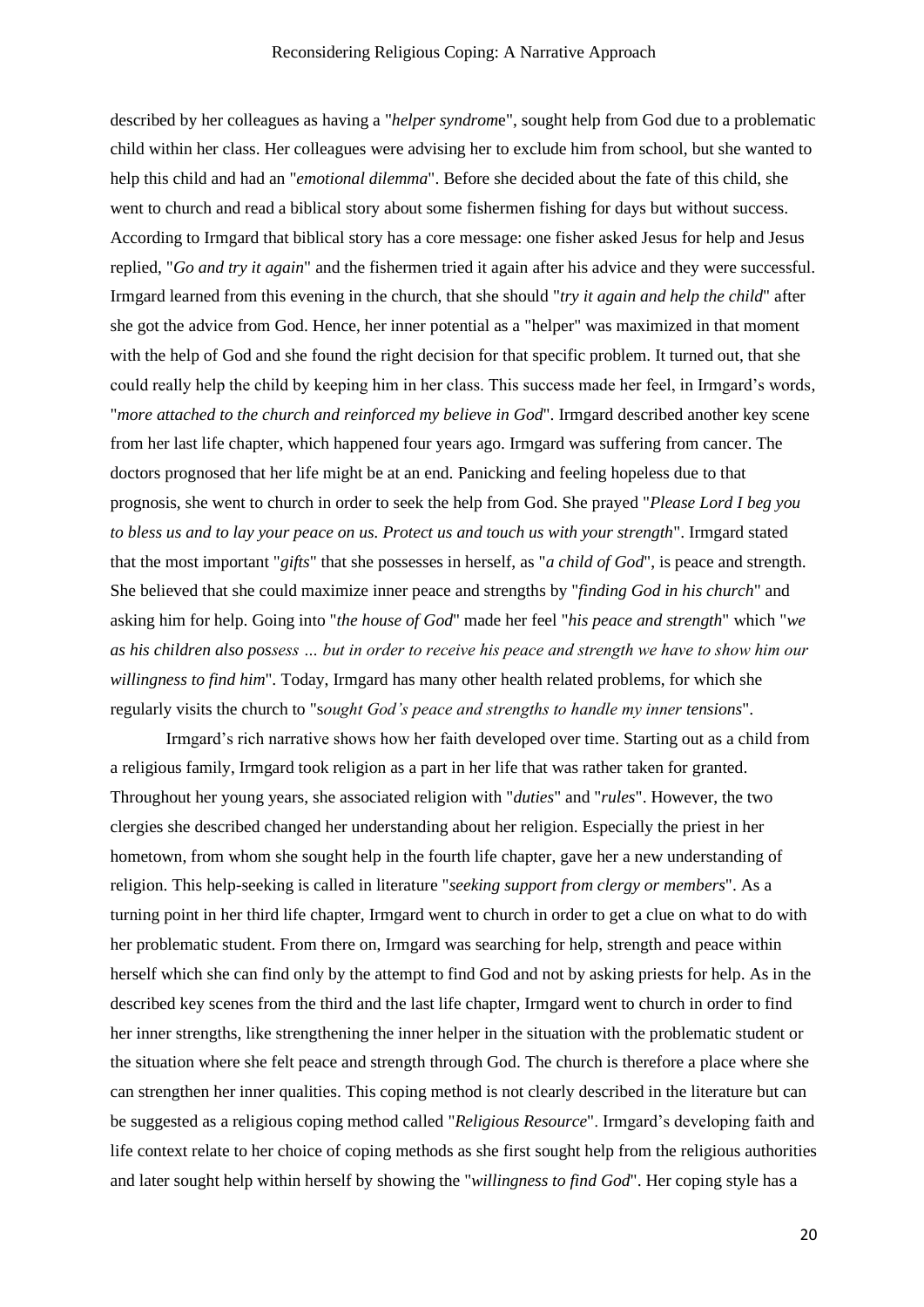good impact on her well-being, since she won a new psychological resource with which she deals with difficult situations.

Irmgard stated, "*faith can only make everything better, never worse*". Hence, she believes that her faith is positively contributing to her well-being. Irmgard participates in many services that are offered by the church and works for the church which she experiences "*as an opportunity offered by the church to use my brain, although I am an old woman. Every time when I work or preach in the church, I am astonished about how good my brain still works and this makes me very happy and I am very thankful to the church that they gave me the opportunity to use my brain*". Besides the experience that she is still mentally fit, she believes that the faith makes her concentrate on the "*here and now*" rather than ruminating about things that she could have done different or better: "*my faith helps me to focus on the here and now rather than ruminating on my past. This gives me the opportunity to not miss anything in my current life and to quit with the past, because if I assume that every situation happens out of the will of God, it must be fine. I am accepting the way God has chosen for me*". Furthermore, Irmgard thinks that "*if it was god's will to make me grow older, than that is fine*"*.* As religion makes her accept aging as a natural process, it helps her to accept that death is natural as well and that *"there is a life after death*". She stated: "*I do not know what will happen when I die, but about one thing I am pretty sure… wherever we will go, it will bring us peace and we will be in good and loving hands. I do not believe that we will leave this world completely, since in the end, there are our strengths that will survive in future generations*".

Very outstanding themes that give a hint to the identity at stake within the interview with Irmgard were new kinds of interpretation and relations. Being raised in a conservative religious family, Irmgard was interpreting her religion as taken for granted and a duty. That is why she was using a rather negative way of coping about being divorced and marrying for a second time, since thereby she did not stick to the catholic rules. As she gained a new interpretation about her religion through the university chaplain and the priest in her hometown, she used a rather positive way of coping. Hence, her identity and religious development had an impact on her coping behaviour.

# <span id="page-21-0"></span>3.4 Recognizing that all I need is the help of a loving and caring mother like Mary, the mother of God

Mechthild is an 80 years old nurse who lives alone in her private home. Mechthild appeared very talkative and open. It appeared that she was trusting the interviewer right away, which made it very easy to build rapport. Although Mechthild was not acquainted with the interviewer before, she said that she was very happy about sharing her religious experiences with younger people, because she believes that her grandchildren are not interested in those kinds of topics. Hence, Mechthild talked a lot, even about topics not relevant to the research questions, which is recognizable in the length of the interview, which was the longest one.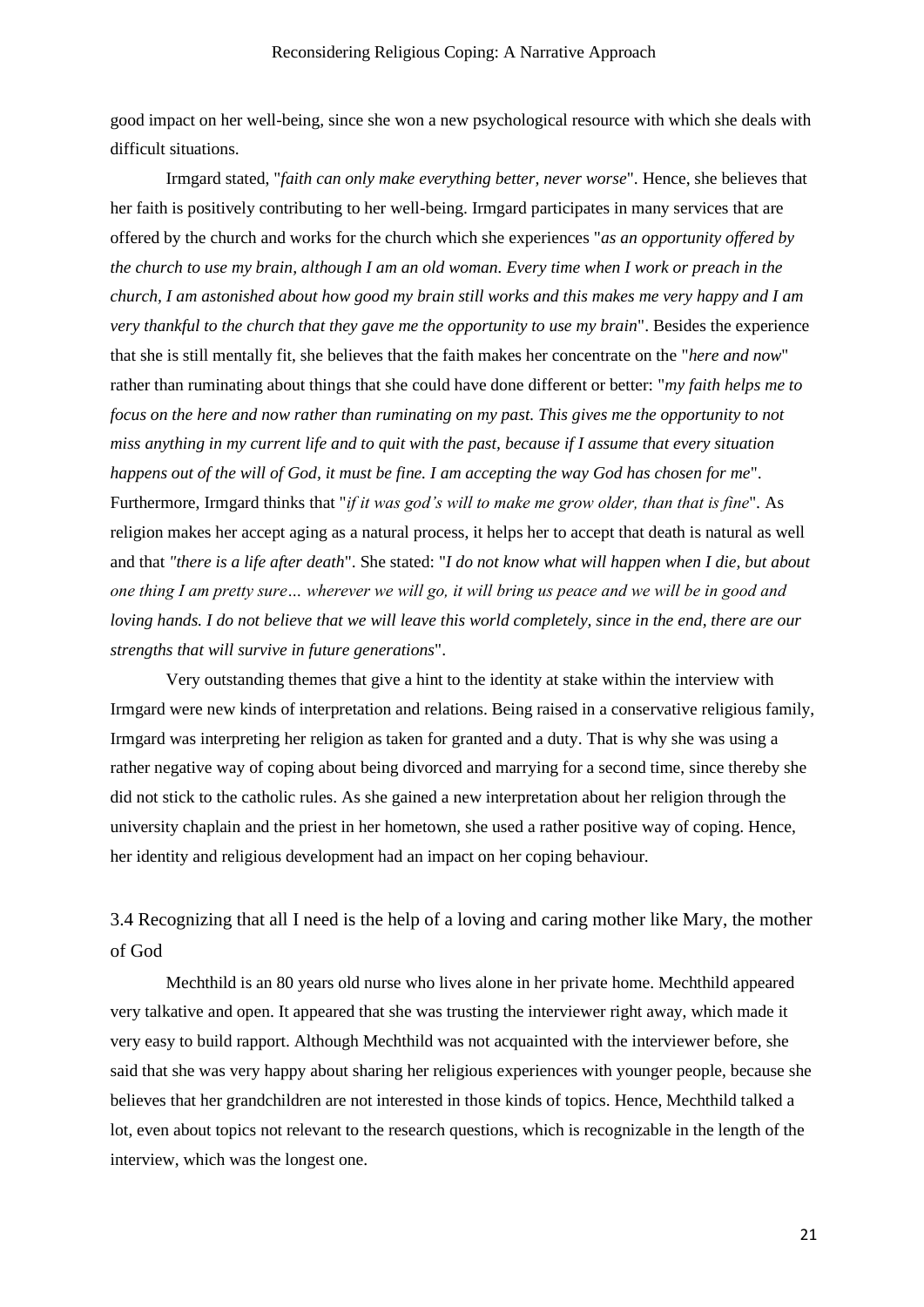As the other interviewees, Mechthild was raised in a very religious catholic family. Her first chapter starts with her childhood, hence the chapter is called "*My childhood*". She grew up in a rural place in Eastern Germany, which today belongs to Poland. Before the second World War, Mechthild's family had a rather good socio-economic status. She remembers that she had a very "*caring*" family and that they "*lacked nothing*". Especially her father had a "*very good reputation*" in their rural hometown. This changed as soon as the war started. Her family fled from their hometown to a city, where she had the impression that the people were treating them "*condescendingly*" and that she had the feeling that they were seen as "*the scum of the earth*". She reported that they their nutrition was rather poor and that they were seized with cooties. She said that she felt "*embarrassed*" for their situation as refugees. Her embarrassment was reinforced by some people who were judging her due to her red hair. She said that she lacked self-confidence and did not "*felt worthy at all*". In all this "*misery*", she felt love und strength through the church. She remembers that her grandmother was mainly taking her and her siblings to church, hence she felt really attached to her grandmother. After the war, they went to another city. There, her second life chapter started when she became a nursing student, which is called "*The nursing school*"*.* She remembers that she nursed many seriously ill people and went to church as much as she could in order to pray for her patients. She remembers that she sometimes only sat on her knees and enjoyed the silent atmosphere in the church. After she finished the nursing school, she moved to her current hometown as a fully educated nurse. A nun, which was acquainted with her family, asked her whether she wanted to work as a nurse in a hospital which was very near to their home and Mechthild accepted this offer. There her third chapter started, which is called "*Working in my hometown*". As a nurse, she continued to go to church, especially on Sundays which was "*taken for granted of a Christian*". She remembers that her mother told her that whenever she needed something, she should ask for the help of the holy spirit "*who can give an advice on what to do*". She also took advice from a nun, who was also working in the hospital, whom she really liked. However, she mostly prayed for the help of the Mother Mary, since she sought a "*caring*" and *"protecting*" mother for herself and her patients. She stated that she was always "*a fan of the Mary*" but during this time she prayed the most for her help. But sometimes, during this life chapter, she sought the help of the holy spirit, as her mother advised, since she believes that he has the *"power to change things"*. Her fourth Chapter starts with her marriage and is hence called "*The marriage*"**.** Mechthild's husband "*was very religious*" like herself. They had four children and baptised them all. After her fourth child, she decided to take birth control pills, which is prohibited within the catholic church, but she took the pills anyways. As the years passed, Mechthild's mother got older and very sick, which lead to her inevitable death. Life continued with the help, "*strength", "care"*, and *"love"* she got from the Mother Mary. Her children grew up and she continued her life by working as a nurse. Her last or current life chapter is called "*My retirement*"**.** Mechthild lost her husband shortly after her retirement, which was a very big loss for her, and she coped with this by praying a lot.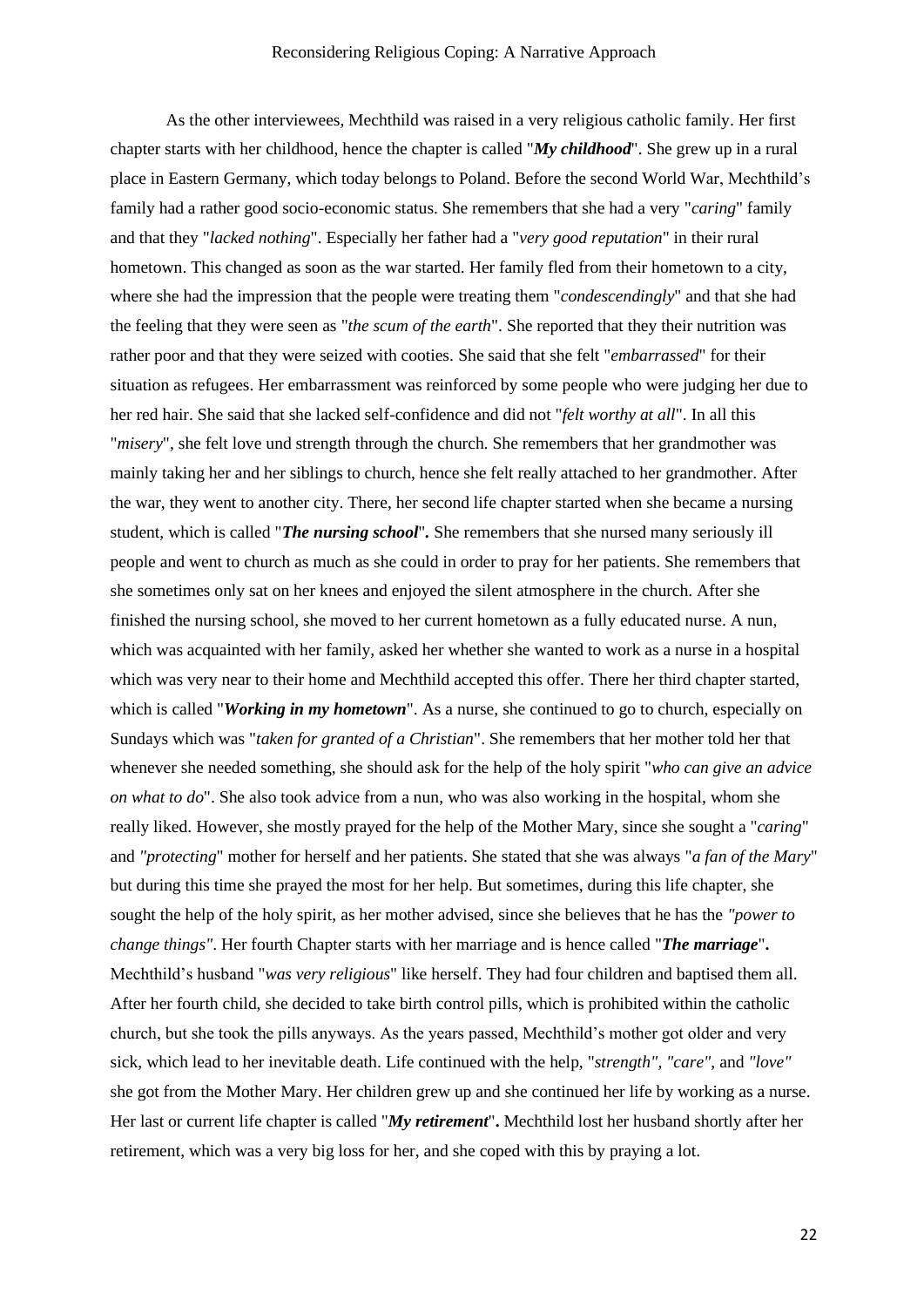Mechthild's memories of her childhood as are still very vivid. Religion was part of her life very early on. Starting from her first life chapter, she stated that as a child, "*I learned my religion from my grandmother … I always observed how she prayed*"*.* She remembers a key scene, where she, her siblings, and grandmother as refugees could drive a horse-drawn vehicle to the church and that she, her siblings and her grandmother were received with roses in the church. In the church she felt "*secure and appreciated*"*.* She said that she felt very "secure after a long time of embarrassment and fear" when saying together with her grandmother a rosary at the church. She said: "*In the church thanked God for still having my mother*". She believes that her prayers helped her through the times being a refugee and made her faith even "*stronger*" and made her personally feel "*confident again*"*.* Realizing how crucial her faith was for her mental health, faith was no longer something taken for granted, but she believed for her own good. In a key scene from her third life chapter, she explains how *"shocked"* she was when they moved to her current hometown about the catholic Christians mentality "*People used to praise my hometown as very catholic … and as I saw that the people here were forced to go to church, especially Sundays, I was disappointed… And I believe that this is the reason why people are not going to church anymore because they feel forced to go".* She further told the interviewer that "*as my daughter once told me 'you do not go to church in order please God, but to please yourself'"*. She thinks: "*It is maybe not okay to say that, but we were told as we were children that going to church was our duty and taken for granted … and we went to church and it helped us, but the duty should not be the motivation to go to church … and Mary was always very important for me. I mostly pray to Mary … she is a mother to me … I even confessed to a priest that I pray to the Mother Mary, because it is not right to pray to her, but to pray to God … I only prayed to God or the holy spirit in situations where I thought he can change things, but mostly I needed the care and love of Mary*"*.* As it is noticeable from her life story, mothers always played a huge role in her life. Her grandmother, her own mother, the mother of Jesus and the mothers she nursed. In a key scene from her second life chapter she explained "*I remember a patient of us who was lying on the death bed. She had one little child. It was horrible for me to imagine how the life of this child would continue without his mother. You can always replace a father but never a mother*"*,* "*I asked God 'why do you let this happen God?*"*.* Here, she prayed to God, but she "*realized that Mary really helps … her love and care … this is what I learned, my mother and my grandmother told me, that Mary will help".* Even today, she prays to the Mother Mary. *"One reason why I like to pray in the church is because we sing 'Marienlieder' … we sing 'Marienlieder' since we were children*". Hence, Mechthild sees Mary as a helper. As a nurse, Mechthild is a helper as well. A key scene from her fourth life chapter shows how she helped a prostitute which she had to nurse "*First, I judged her for her job as a prostitute, but then, I saw the crucifix above her bed, and I thought 'why should God not forgive her'? … I prayed beside her bed for the forgiveness of God, although she was not religious, but one time, we prayed together and she had tears in her eyes and looked at the crucifix above her bed … this was a very meaningful moment for me and my faith, because I helped her to find*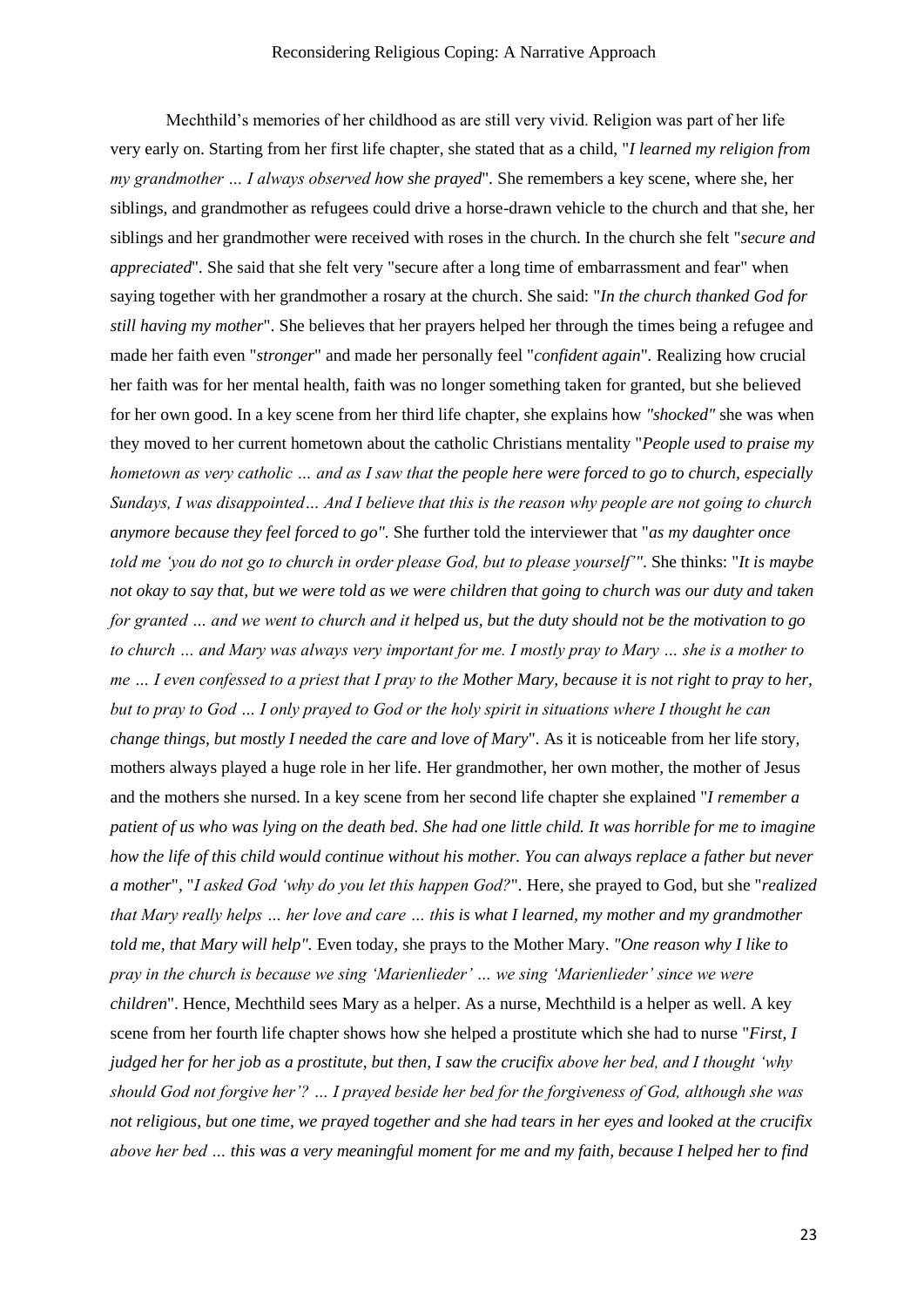*to our religion*"*.* Here, she might act as a helper based on the model of Mary, to help this woman to receive the forgiveness of God.

As Mechthild's faith developed and her life context changed, her coping behaviour developed as well. As refugees in her first life chapter, Mechthild and her family found shelter, care, appreciation, and love within the church. This coping behaviour relates to a religious coping method described in the literature of religious coping by Pargament and colleagues, which is "*seeking spiritual support*". As her mother and her grandmother were significant personalities in her life, who taught Mechthild her religion and helped her through the war, they seem to have especially shaped her understanding of Mary. As Mechthild said "*she (Mary) is a mother to me*", hence it seems that Mary has characteristics that Mechthild found in her mother or grandmother, which gave her love and care throughout the war. She said that when she thinks that somethings about a stressful situation has to be changed, she prays to the holy spirit, which can be recognized as the coping strategy "*pleading for direct intercession*"*,* but mostly, especially during the second until the fourth life chapter she was searching for reassurance through the love and the care of a mother, which was Mary in her eyes. Hence, depending on the situation, Mechthild was praying to either Mary or God/the holy spirit. Furthermore, it appears that Mechthild seems to act as a helper or mother like Mary towards people who she believes they need spiritual support. Hence, she is not only seeking spiritual support but also provides "*religious helping*" (which is also a coping strategy by Pargament et al. (2002) towards other people, like the prostitute in the fourth life chapter, which is also a coping method. This, as she described, was a very meaningful moment for her and her faith, since it confirmed that religion is a good way of coping for her. A reoccurring coping method, like "*seeking spiritual support*", was "*pleading for direct intercession*". Today, in her last life chapter, Mechthild copes with the belief that God can directly intercede by making things happen that make her happy, especially as an older woman. For example, a phone call from her grandchildren. Since she believes in a direct intercession by God, she feels "*hope*" that things will get better. This hope has a good impact on her well-being. One can see that different situations or contexts have an impact on Mechthild's coping style.

Essentially, Mechthild thinks that her faith leads to well-being. "*My religion helps me a lot, I am glad that I was raised as a Christian … without religion, life would be horrible … it is not easy to live without religion, since with religion you can cope with many things*"*.* Mechthild never had the impression that her religion had any negative effects on her well-being *"I do not remember that I had the feeling that it did not helped me … this is why I am very religious, because I believe that it helps me".* Furthermore she said "*when you believe in God, you have hope, you have hope that you will receive help and I received help and therefore I believe. I had many experiences where I thought that religion helps me*"*.* Aging was also a process which she interpreted in a positive light through religion "*I sometimes think, why do I live? I am so old, but God helps me to overcome these thoughts, for example when my grandchildren call and visit me. God makes things happen that will make me feel better*"*.* Religion also helps her to deal with thoughts about death "*I am not afraid of death, why should*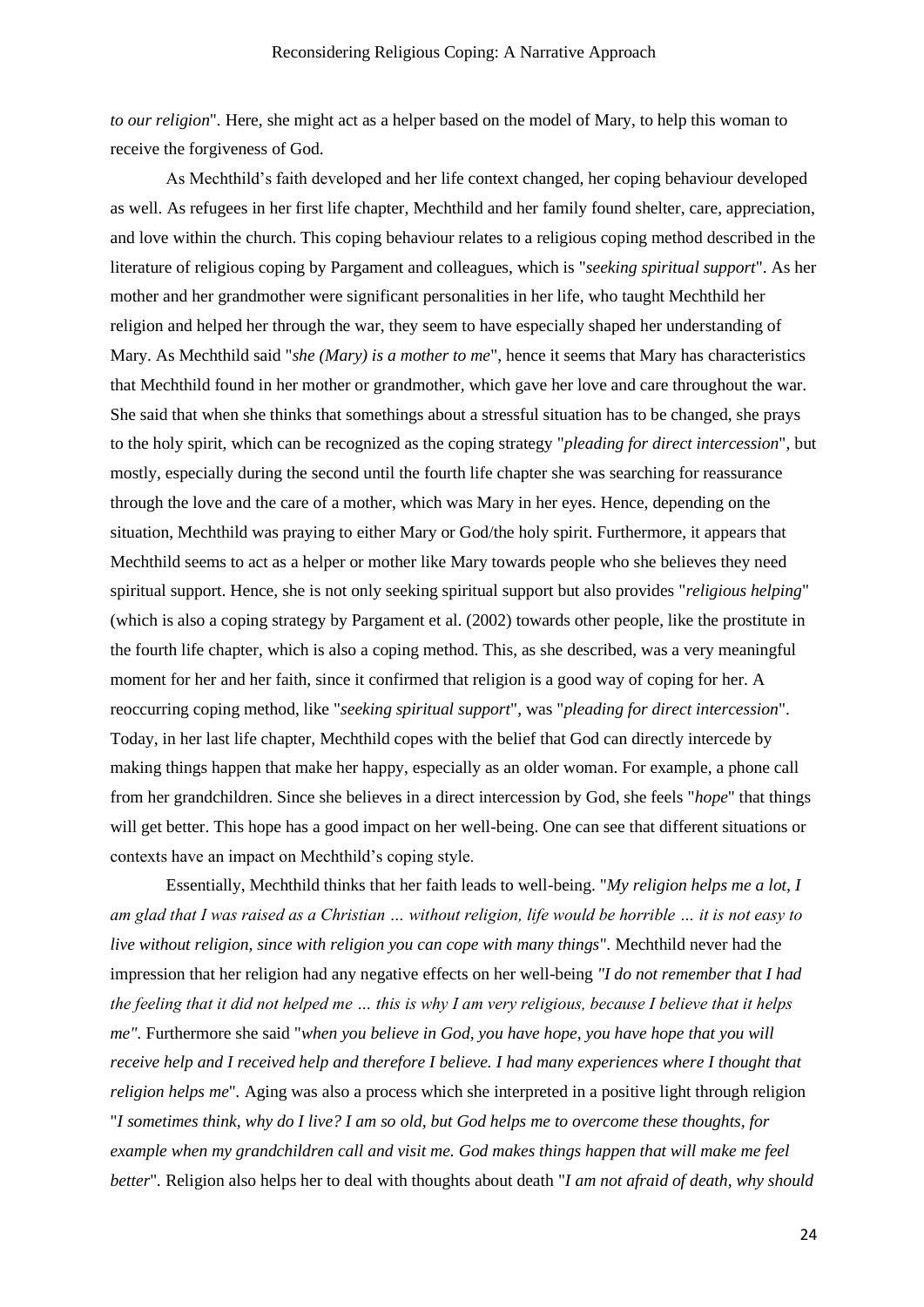*I be? There is something beyond. We will continue to live; we will not really die*"*.* Mechthild is member to The Catholic Women's Association of Germany (KFD) and she really enjoys being a member. "*I enjoy the community we have through the KFD. We go to the church together, we sometimes have a breakfast together, we play together, and all the other services are benefitting us*".

An outstanding theme in Mechthild interview was the love and care of a mother. Growing up as a child of a religious catholic family, Mechthild saw praying and going to the church as something that is taken for granted, but as much as she realized that her faith really helped her to cope with situations, her religion became something very significant in her life. Her grandmother and mother had taught her religion and thereby shaped her understanding of religion. The fact that her grandmother was the person with whom she prayed the most as a child and the care she experienced through her mother have influenced her religious development. It appears that the women in her life, like her mother and her grandmother, had characteristics she attributed to Mary. Whenever Mechthild felt bad, her mother and her grandmother were there to support her with love and care. As they were there for her, she believes that Mary, who is also a mother, is also there for her to give her love and care. Since Mechthild learned much of her mother and grandmother, she could identify with these motherly attributes. She became caring and loving towards others, for example her patients. Realizing that she does good to other people (like the prostitute), it appears that this has confirmed her own coping style as positively contributing to well-being.

<span id="page-25-0"></span>3.5 Realizing that religion was nothing but educational measures: God as a moral authority

Horst is a 74 years old acolyte who lives in his private home with his wife. Although Horst was not acquainted to the interviewer, he appeared very talkative and provided rich and detailed narratives about how he experienced his faith throughout his life. Horst appeared very reflected over this topic, since he developed a critical perspective over his religion. His openness proved that good rapport was established between him and the interviewer.

As all the other interviewees, Horst was raised in a religious catholic family. His first chapter was called "*The schooldays*". As a child, Horst has been educated in a catholic school. Horst remembers that communion lessons and the confirmation were part of the curriculum. Finishing the eight class of school, he started a business management training. There his second life chapter begins, which he called "*The company*". The company he worked for was settled in a predominantly catholic district in North-Rhine Westphalia, therefore he was able to practice his religion: "*It was accepted and even promoted to go to church or to practice religion generally*". His third life chapter was called "*The military*". After he finished his business management training, he did his military service. The company commander was a very religious person, who encouraged him and others at the military to go to church regularly. In church, he and other soldiers got "*morality lessons*" through which "*the military wanted to discipline the soldiers*". His fourth life chapter was called "*My family and the dissociation*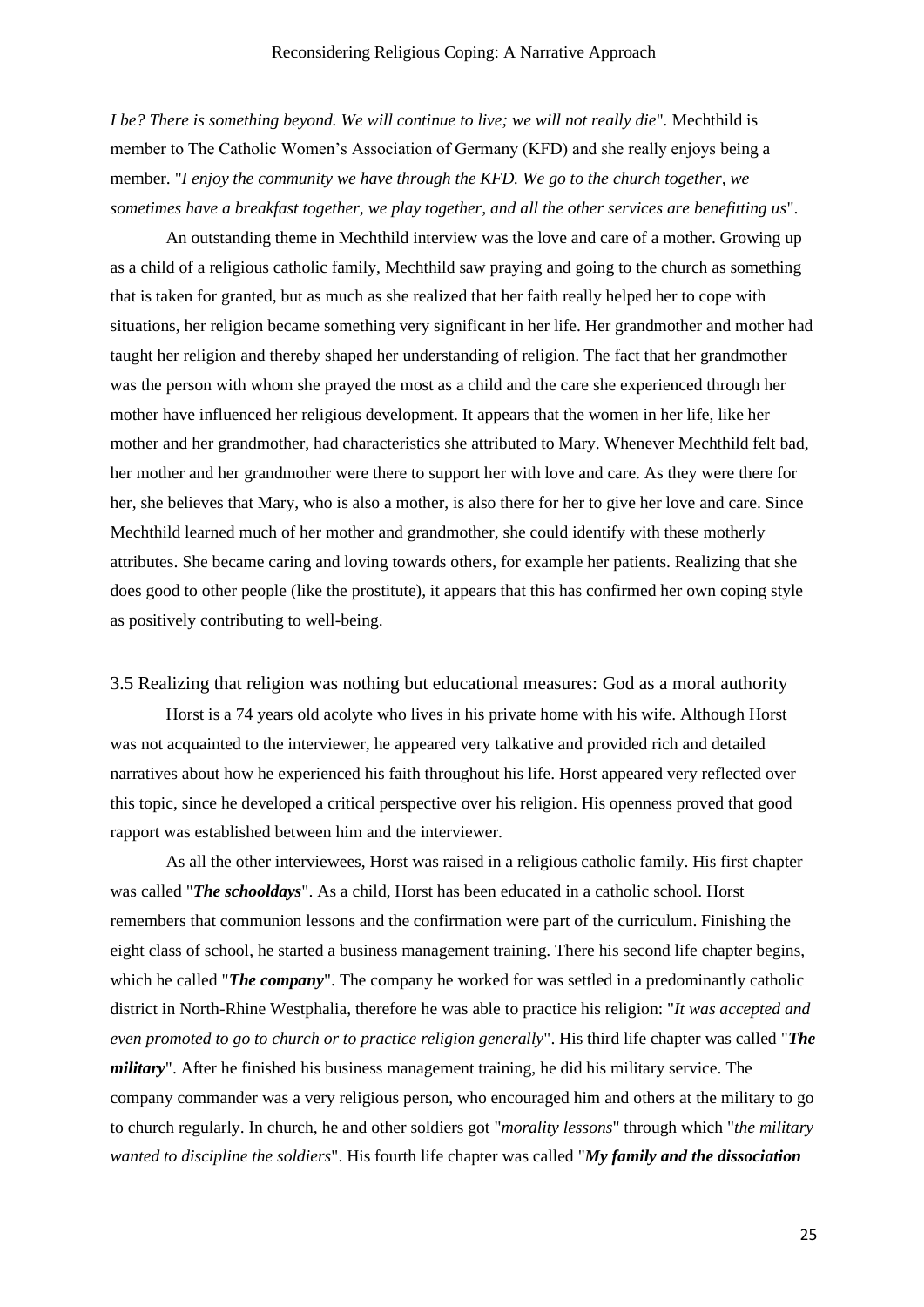*from the church*". After the military, he worked again in the company and married his current wife. His wife comes from a catholic household like Horst himself. They had one miscarriage and later they became parents of two healthy children. They tried to raise them "*as Catholics*". He and his wife lived their life as Catholics. They went to church regularly. The church they visited mostly belonged to one of the two congregations in their hometown. Due to the less amount of church visitors the church, in which Horst and his wife were members, was abolished and only one congregation remained. Consequently, he and his wife lost interest in being involved in the other church which belonged to the other congregation. Another fact that let him and his wife dissociate from the church were the revealed scandals within the catholic church. His last life chapter is called "*My retirement*". Today, Horst has many grandchildren. With regards to their religion, Horst realizes that they are not really interested. He sometimes goes to church with them, but generally, he is not motivated anymore to raise them as Catholics as he did with his children: "*due to the negative headlines the catholic church, we are not really interested in raising our grandchildren as Catholics, neither are their parents … they are baptized, but that is all*".

Horst can remember a key scene from his first life chapter, where he and his friends got into trouble with a nun, who saw him and his friends stealing apples: "*In our school, the nuns were responsible for disciplining us and had to hinder us from doing nonsense. We as children were rather poor and we were hungry, that is why we sometimes snitched some apples and a nun scolded us… I realized that it was not morally correct of us … I felt sorry because of it*". In order to deal with his feelings of guiltiness, he said "*I went to the church and confessed. It was a duty to confess every 4 weeks*". After the confession, he felt *"relieved*". In another key scene from his third life chapter, he describes an event were 4.000 soldiers were foregathered for one reason: "*The regime was interested in supporting our religion as soldiers in order to encourage discipline*". "*I liked that they promoted our religion … I liked discipline and the fact that so many people, who were enemies in the past, were foregathered and this symbolized that religion enhances peace and provides us with community*". A turning point starts in his fourth life chapter, where Horst said that he "*doubted Religion for the first time in my life*". He and his wife had one miscarriage: "*I asked God why? What was our fault? Why was he punishing us? Have I deserved it? I do not know why … I mean we cannot blame others but have to question ourselves*". Later in his fourth life chapter, he and his wife were "*slowly enlightened about the scandals that were going on in the church*". "*First, I could not believe it, but later clear proof was revealed… I asked myself, where is the church better than us? … They declare belief systems but gravely fail in their own lives*". Today, in his last life chapter, he has "*no scruple anymore when we decide against going to the church … in the past I would think that something is wrong with me*". He said: "*Through my grandchildren and children I have started to think critically about religion. In the past, we were left dumb. We were naively sticking to the hierarchy in the catholic church … I mean, where was God when all these children were raped from priests? Where was he during the holocaust?*"*.* He further said "*Can you imagine that priests have blessed panzers during the second*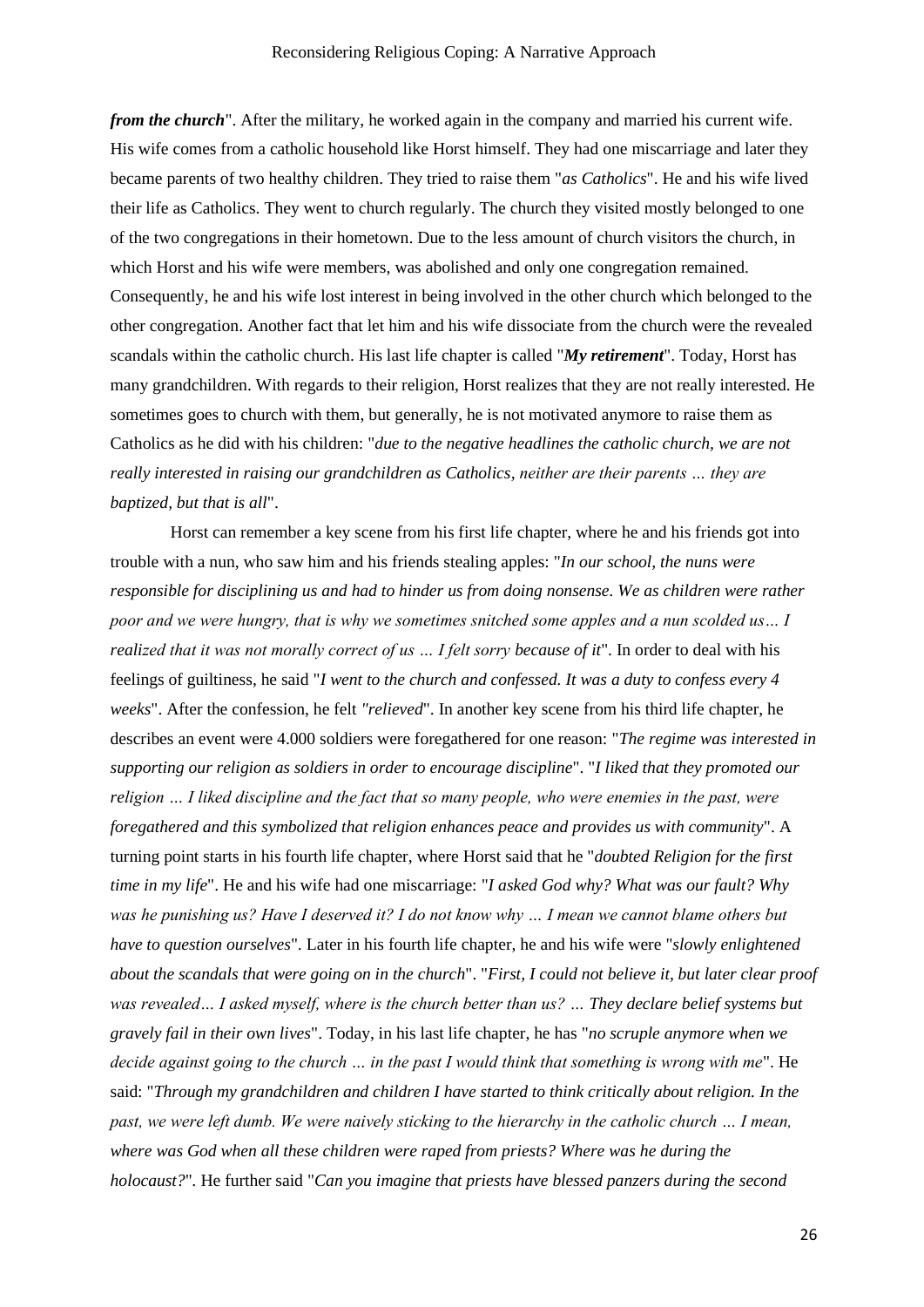*world war? A thing that was only invented to kill people?... We did not know that; we only know such things through our grandchildren and children. They learned it in school … we did not… clearly the church took us for fools".* He said that he can understand when his grandchildren are not interested to go to church: "*that is why I do not judge them … Today I am tolerant*". He regards "*God as a moral authority*": "*the ten commandments are part of our basic law*". Retrospectively, Horst regards the discipline he got from the nuns and in the military as "*educational measures*".

There is a clear line of religious development visible in Horst's coping behaviour. Being born and raised in a religious catholic family in his first life chapter, he went to church in order to confess every 4 weeks. After confession, he said that he felt "*relieved*". This is a coping method described by Pargament et al. as "*Religious Purification*". In his third life chapter, Horst and his wife mourned about their miscarriage and ask themselves why that happened and whether this was a punishment by God. This coping method is called "*Punishing God reappraisal*". A turning point in his fourth life chapter happened where he begins to see religion critically, caused through the scandals within the catholic church and he starts to think about the problem of theodicy by asking why bad things happen while there is a good god ("*where was God when all these children were raped from priests? Where was he during the holocaust?*")*.* This coping method fits to "*reappraisal of God's powers*", since if God was good, he could have hindered the holocaust or the rapes. Till his last life chapter, Horst is very disappointed about the church that was "*taken*" from them, this coping method is called "*Interpersonal religious discontent*". Besides religious purification, all other described coping behaviours are categorized as negative religious coping strategies by Pargament et al. Horst's developing critical view on religion is related to many situations in his life. Hence, his attitude about religion was dependent on the context and developed throughout these contexts: the religious family, the military, his own family, and his current life situation. Starting out as "*naïve*", he went to church and used a coping method like "*religious purification*". He started to "*enlighten*" after the turning point where he and his wife had a miscarriage and after being informed about the scandals. The "*slow enlightenment*" started with questing whether God had punished him and from there on, the course of his life made him a critical thinker by reappraising God's powers and wondering whether his church, where they normally went to, had abandoned him and others from his congregation. Regarding his well-being, he thinks that he is "*happy*" and doing well, as do atheists. In the end, the negative coping methods he used throughout his life seem not to relate negatively to his well-being.

In essence, Horst is "*not sure*" whether there is a relation between well-being and religion: "*Religion can give a certain strength to people who are very sensitive but other people who are atheists can get along pretty well without religion, who are as good people as the religious people"*. He added: *"I believed that there is an authority above that will help, but I believed that in the past*". Horst and his wife are rarely visiting the church because: "*they took our church from us. The other church which is left in our town is not our church. I sometimes help during the worship service or during funerals as an acolyte, but only because I do not want to disappoint the people. I want to give them the*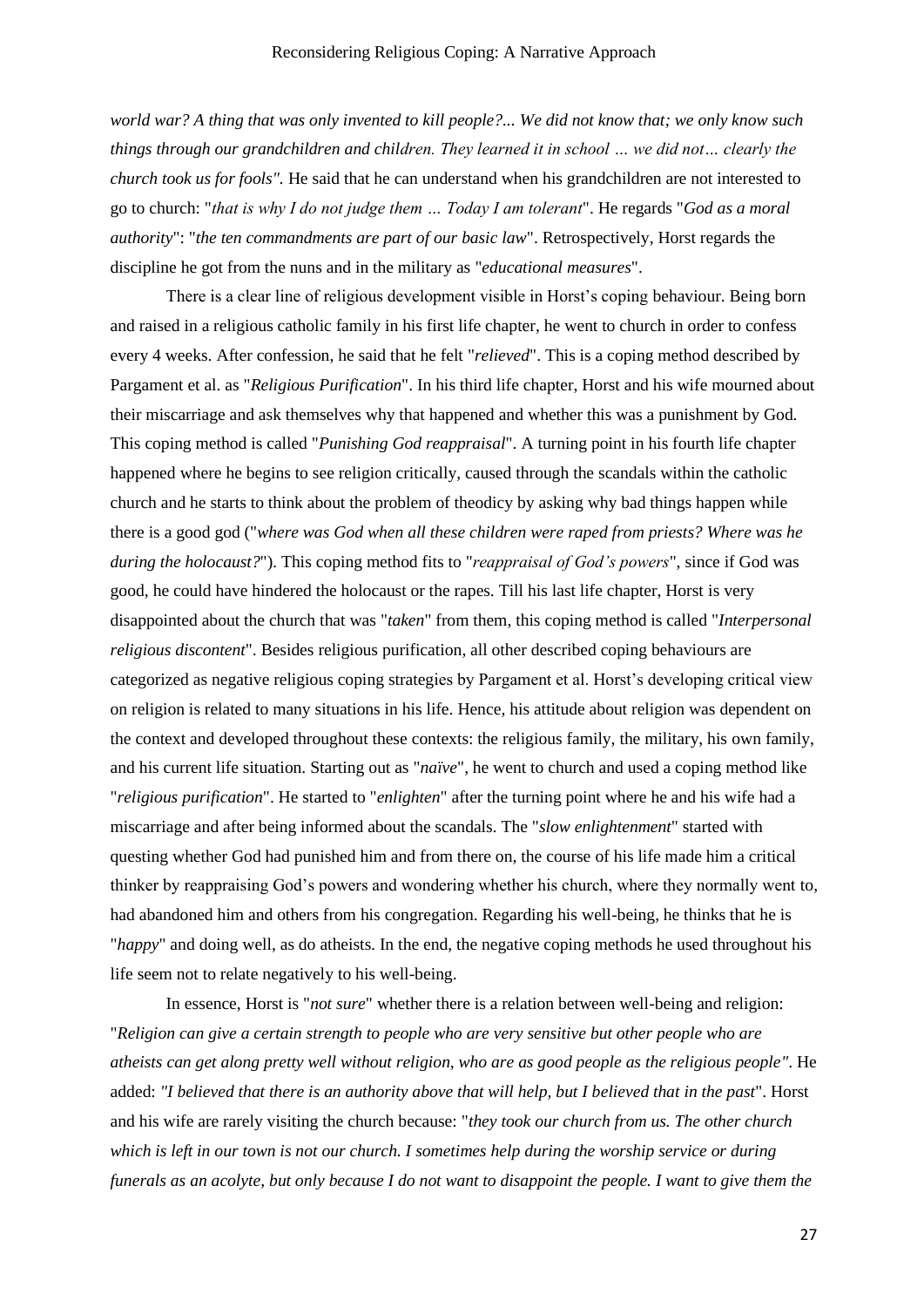*feeling that everything is as it was in the past*". In conclusion, he said: "*I have been married for 50 years and we are very happy. I cannot judge whether it is because of our religion. Other people are as happy as us and are atheists… You only seek something that is familiar to you. If you were not born and bred in a religious family and your neighbours are atheists, you would not seek religion*".

A reoccurring theme in Horst's life story is god as a moral authority, which hints to the identity at stake. Getting "*disciplined*" through the nun in his first life chapter and through the company and the military throughout the second and the third life chapter, Horst had made the experience that he "*liked discipline*". Since receiving discipline from religious authorities is accompanied by religious morality lessons, Horst, retrospectively, realizes that the discipline he received in his past was nothing but "*educational measures*" and sees "*God as a moral authority*". Realizing that the priests are "*no better than us*" and "*fail at their own lives*", he sees that he and others experienced a lack of enlightenment during their past because as he said "*We did not know that; we only know such things through our grandchildren and children. They learned it in school … we did not… clearly the church took us for fools*". Morality is still something important to Horst, but today, he does not believe that it has to be accompanied by a religious institution, because he says that atheists "*are as good people as the religious people*"*.*

#### <span id="page-28-0"></span>3.6 Differences and Similarities across the interviews

#### 3.6.*1 Seeing Religious Coping in the Individuals Life Context*

All interviewees were born and raised in a religious catholic family. Hence, all agree that religion was something taken for granted when they were young, but as they grew older each interviewee developed their idiosyncratic coping behaviour which perhaps depends on the different life context, they found their selves. Table 2 provides an overview on which religious coping methods the interviewee's reported to have used throughout their lives.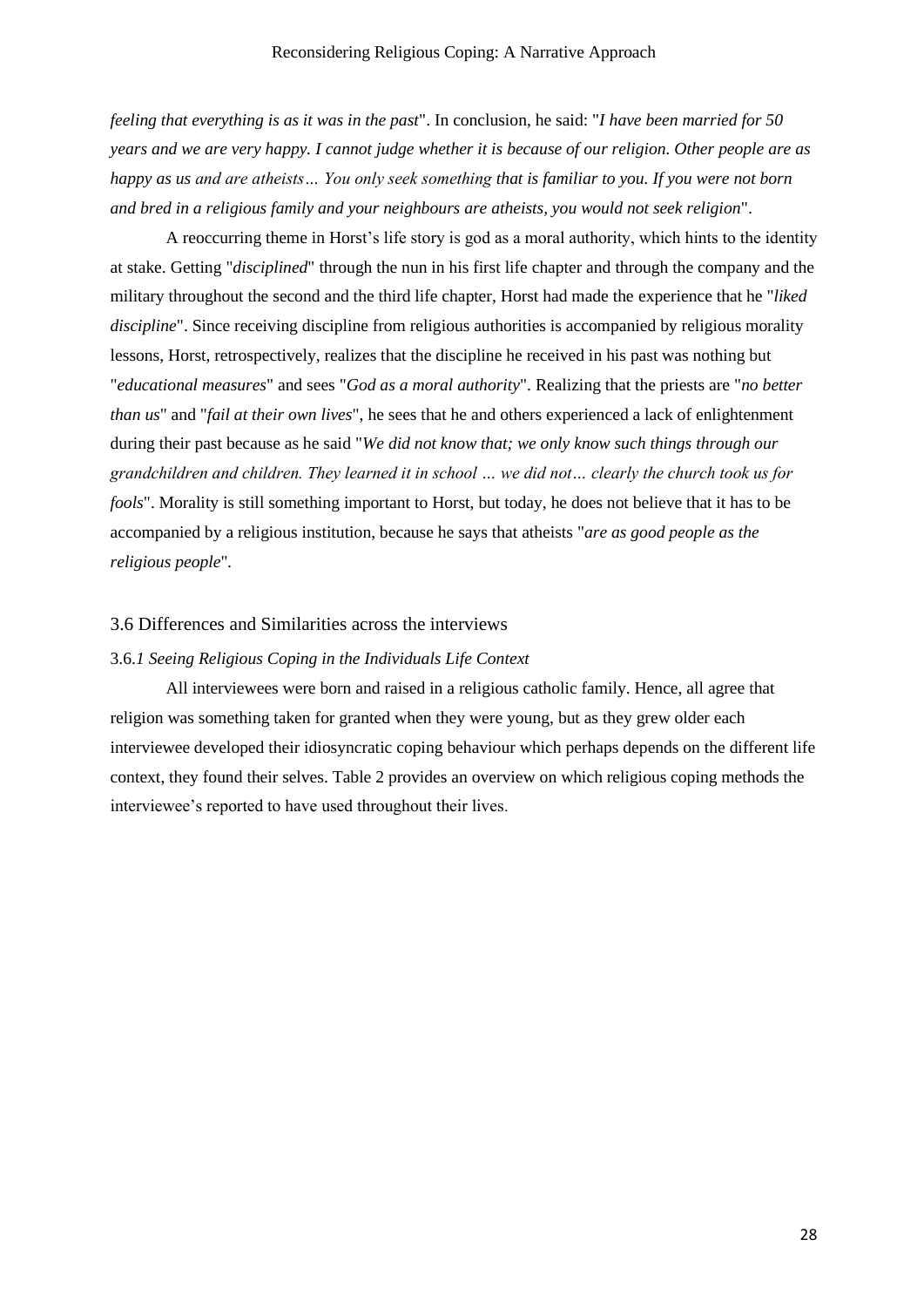| able |  |
|------|--|
|------|--|

| Similarities and Differences in Religious Coping Behaviour |  |  |  |
|------------------------------------------------------------|--|--|--|
|------------------------------------------------------------|--|--|--|

| <b>Religious Coping Methods</b>           | Sabine Peter |             | <b>Irmgard</b> | Mechthild   | <b>Horst</b> |
|-------------------------------------------|--------------|-------------|----------------|-------------|--------------|
| <b>Benevolent Religious Coping</b>        | $\mathbf X$  |             |                |             |              |
| Punishing God Reappraisal                 |              |             |                |             | $\mathbf X$  |
| Demonic Reappraisal                       |              |             |                |             |              |
| Reappraisal of God's powers               |              |             |                |             | $\mathbf X$  |
| <b>Collaborative Religious Coping</b>     |              |             |                |             |              |
| <b>Active Religious Coping</b>            |              |             |                |             |              |
| Passive Religious Coping                  |              |             |                |             |              |
| Pleading for Direct Intercession          |              |             |                | $\mathbf X$ |              |
| Self-Directing Religious Coping           |              |             |                |             |              |
| <b>Seeking Spiritual Support</b>          | $\mathbf X$  |             |                | $\mathbf X$ |              |
| Religious Focus                           |              |             |                |             |              |
| <b>Religious Purification</b>             |              |             |                |             | $\mathbf X$  |
| <b>Spiritual Connection</b>               |              |             |                |             |              |
| Spiritual Discontent                      |              |             |                |             |              |
| <b>Marking Religious Boundaries</b>       |              | $\mathbf X$ |                |             |              |
| Seeking Support from Clergy or Members    |              |             | $\mathbf X$    |             |              |
| Religious Helping                         | $\mathbf X$  |             |                | $\mathbf X$ |              |
| <b>Interpersonal Religious Discontent</b> |              |             |                |             | $\mathbf X$  |
| Seeking Religious Direction               | $\mathbf X$  |             |                |             |              |
| Religious Conversion                      |              |             |                |             |              |
| Religious Forgiving                       |              |             |                |             |              |
| Proactive Religious Coping*               |              | $\mathbf X$ |                |             |              |
| Religious Resource*                       |              |             | $\mathbf X$    |             |              |

\* Religious Coping Methods are from Pargament et al. (2000) except Proactive Religious Coping and Religious Resource. Both are new Religious Coping Methods found and suggested in this interview study.

As conceivable from Table 2, not all religious coping methods by Pargament et al. (2000) were reported to being used in the life stories. Even two new religious coping methods were identified in this study, which were not described in literature before. The reason why some coping strategies were used and some not can be explained by analysing them in their context.

For Horst, Mechthild, Sabine, and Irmgard one can recognize that their coping behaviour has a dynamic nature in relation to context. The situations they narrated about had an impact on their faith and the other way around. For example, growing up in a catholic family, Horst confessed every four weeks in the church and this coping behaviour had a good impact on his well-being, which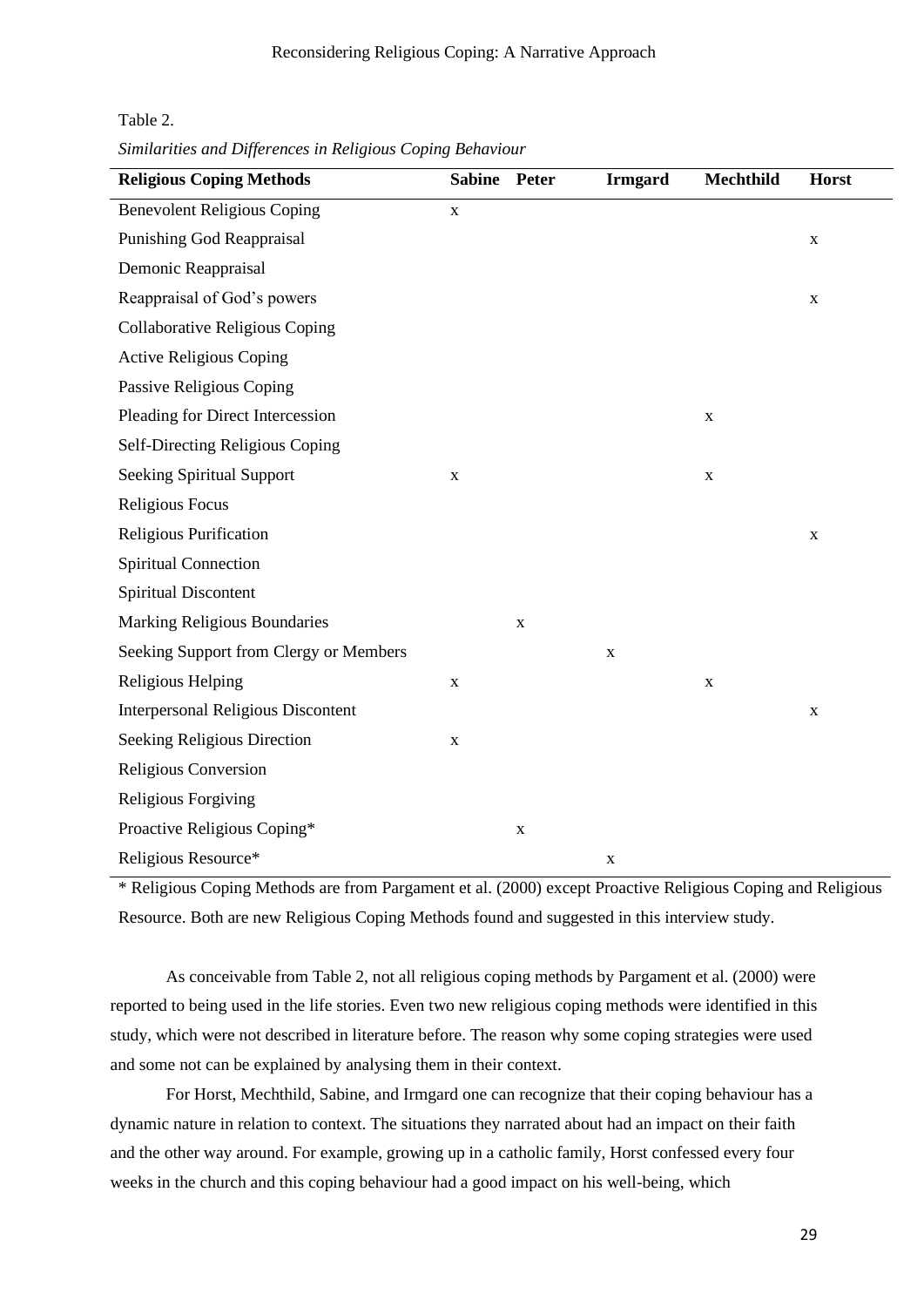strengthened his faith as well as the memories of community during his time in the military. But as Horst and his wife lost their first born due to a miscarriage and were enlightened about the scandals within the catholic church, they used rather negative coping methods like "punishing God reappraisal", "reappraisal of God's power" or "interpersonal religious content". These negative coping methods were used because of the circumstances that made Horst sceptical about his religion. Like Horst, Mechthild, Irmgard, and Sabine took religion for granted throughout their youth, however, their faith was reinforced through the coping strategies that helped them throughout difficult situations. Depending on the context and their personal development, they used different or reoccurring coping behaviours. Hence, these four interviewees prove that the situation and context have an impact on their faith and coping behaviour as well as their coping behaviour has an impact on how they interpret and deal with the situation and context.

However, for Peter, faith and context have a rather static relationship. "Marking religious boundaries" and "proactive religious coping" are coping behaviours that help him to shape his life with religion in a proactive, rather than reactive way like the other four interviewees. The interviews show that it depends on the person and the context which kind of coping methods they use and how the nature of religious coping in relation to context looks like.

The first research question *(*"*how can we recognize religious coping methods within the individual's life context?*") can be answered as follows: Pargament and colleagues have already mentioned that context plays a role in religious coping behaviour. They, however, did so by mainly reporting that context relates to religious coping. This study adds to this by providing the insight that religious coping and context can have a bidirectional, but also a one-directional relationship. Furthermore, it adds to Pargament's work by providing how the individual him-/herself constructs the dynamic or static relation between religious coping and context. Overall, depending on the context and its static or dynamic relation to religious coping, the interviewees reiterated the same coping behaviour or used different ones.

#### *3.6.2 Religious Coping and Well-Being*

Four of the interviewees constructed a positive relationship between faith and well-being. Sabine, Irmgard, and Mechthild reported that religion helped them to interpret difficult situations rather as benefitting or as a new lesson from which they can learn. Hence, these three experienced growths through their faith and their experience this growth as contributing to their well-being. It is also the other way around since as they saw the positive effects of religious coping on their well-being, their faith was reinforced, and they continued to use religious coping. Some religious coping methods reoccurred throughout their life story because they had the impression that this coping behaviour really helped them. For example, Mechthild had the impression that "*seeking spiritual support*" from Mary helped her to deal with difficult situations and she continued to pray to Mary and even became "*a fan of Mary*". Hence, there seems to be a dynamic nature between religion and well-being as well.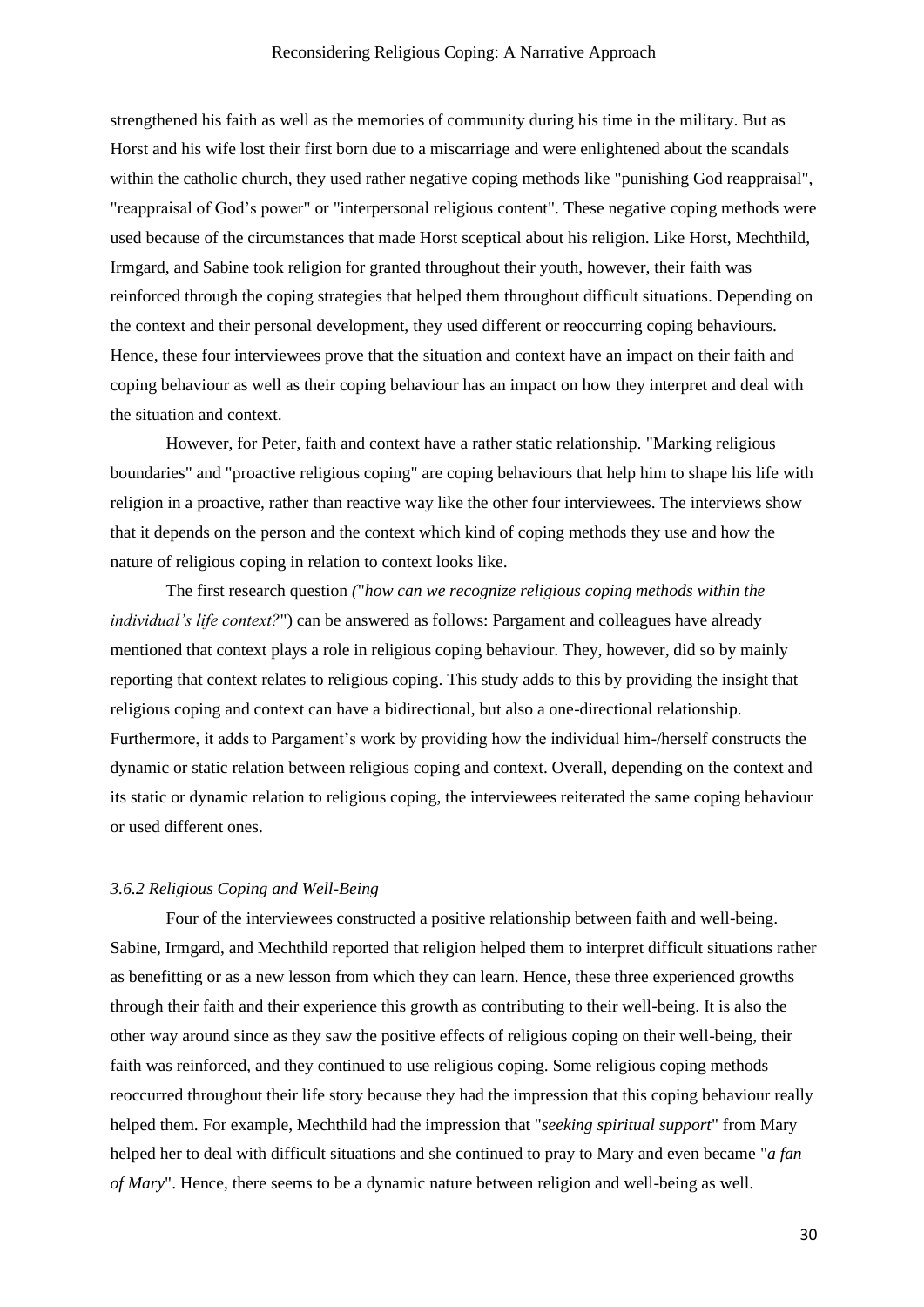However, Peter, as someone who shapes his life through his religion, sees a rather static positive relationship between well-being and faith. For example, regarding religion as a constitutive element in his life, he can "*welcome*" any situation that happens, since he argues that he knows what to do and cannot be negatively surprised.

Horst is the only interviewee who cannot construct a relationship between religion and wellbeing. Interpreting religion as a moral guideline, he cannot argue why having religion should be contributing to well-being when we also have other "*good*" moral guidelines like the basic laws. Hence, it is up to the persons context and personal development, whether s/he constructs a dynamic, static, or no relationship between religious coping and well-being.

The second research question ("*how is the relation between religious coping methods in achieving or maintaining well-being in the individual's experience?*") can thereby be answered as follows: Pargament and colleagues have mostly informed about how religious coping could affect well-being. This study shows that the relation between religious coping and well-being could be dynamic, but also static (as Pargament describes it) and that some people even do not see any relation.

#### *3.6.3 Narrative Identity Constructed in Relation to Religious Coping*

For each interviewee one can recognize certain recurrent motivational themes which hint to how religion helped them either to construe or restrict their lives. The concepts agency and communion will help to provide an understanding which role religion and religious coping play in the narrative of the individuals. As illustrated in table 2, every interviewee has more or less a different religious coping style which not only depends on the context, but also on the individual's development.

Peter's faith was described as rather static and shapes his life. Since his childhood, religion played a huge role in his identity development. First, it was taken for granted but he chose to follow the professional way by becoming a priest. Themes that hint to his professionality and moral authority as a priest seem to be important for his narrative identity. For example, themes that revolve around the authority figures at university (like the professor) or being himself an authority figure as a priest, and lecturing the interviewer like a moral authority. The static nature of his faith also points to being a moral authority that "knows what to do" and therefore shapes his life according to the moral rules of religion. Hence, relevant recurrent themes in his life story as "moral authority" and "religion as a constitutive element" seem to execute his agency. Peter has the feeling that he can handle life and welcome any situation because he feels that he knows what to do (being the moral authority) and that his religion provides him a ground on which he can orient (religion as a constitutive element) and execute power over maybe uncontrollable or unwelcome situations. This example shows that narrative identity and religious coping could have a static relationship in the experience of some people.

For Horst, the aspect of religion as a moral authority is also very outstanding in his narrative. However, this aspect led to a decline in his religious affiliation rather than an increase as with Peter.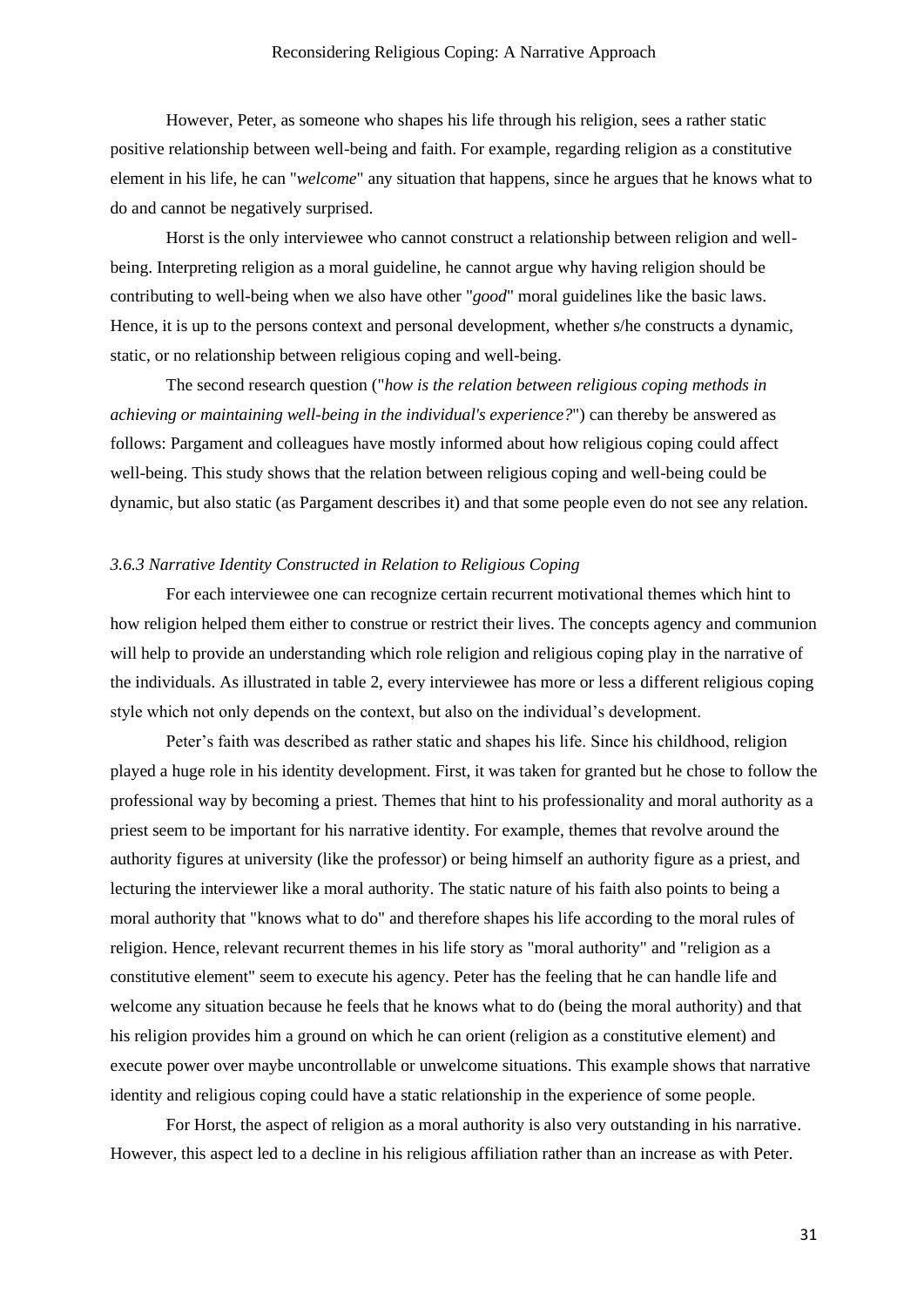Compared to his past self, Horst believes that he is now enlightened and not as "naive" as he was in his past by following the rules of the church although the religious authorities are "no better than us". Relevant reoccurring themes in his life story seem to be "god as the moral authority" and "becoming enlightened", which rather show that religion restricts his agency. Horst feels that he was blinded by church and their scandals. This made him realize that the moral authorities in his life, like the nuns and other authorities in the church, have preached a morality which they even cannot follow (God as a moral authority). After being enlightened, he dissociated himself from the church and developed different opinions which made him more "tolerant". Hence, his feeling of being "blinded" by the church yields to the notion that he did not have the autonomy to build up his own opinions. He "opened his eyes" when he dissociated from church which shows that religion restricted freedom of opinion and his agency. A development from more communal themes (like the community he appreciated a lot during the time where his religious affiliation was strong) to more agentic themes is very outstanding in Horst's narrative.

Irmgard and Sabine experienced a decline in their religious affiliation as well, but for Irmgard it was due to the influence of her atheist peers and for Sabine the external conditions that left her no time for going to church as well as the bad relationship with her husband and mother-in-law. The most important reoccurring themes in Irmgard's story are "the peers" and "the sacred inner strength". For Irmgard, "Finding God in his church" means finding one's sacred inner strengths given by God. As a reoccurring theme, it shows that Irmgard executed agency through her religion, as she believes that her inner strengths get empowered through God, which help her to deal with difficulties autonomously. Irmgards identity developed from more communal themes (like adapting to her peers) to more agentic themes (the sacred inner strength).

Compared to Irmgard who found a new connection to faith through inner orientation, Sabine's faith increased through social orientation, like helping and being helped as well as learning new interpretations in the catechesis and her work in the KFD. Important themes in her life story are "obedience", "the congregation", "freedom and creativity", and "new interpretations". Sabine developed from an obedient person to a free and creative person through religion. Through new religious interpretations, the congregation and her engagement in the KFD gave her the power and autonomy to act free and creative. Hence, as Irmgard, religion seems to be crucial in Sabines identity, since it developed dynamically from more communal themes to agentic themes.

Irmgards and Sabines life stories show that identity development could be dynamic in the experience of some people. However, Mechthilds life stories contains predominantly communal themes. Her narrative has reoccurring themes as "being a loving and caring mother like Mary" and "appreciation", which hint to the importance of communion in her life. She tries to be the loving and caring mother to other people through her job as a nurse like she receives love and care through Mary ("being a loving and caring mother like Mary"). Furthermore, she explained that she felt much "embarrassment" during the war for being a refugee and losing social status. She did not feel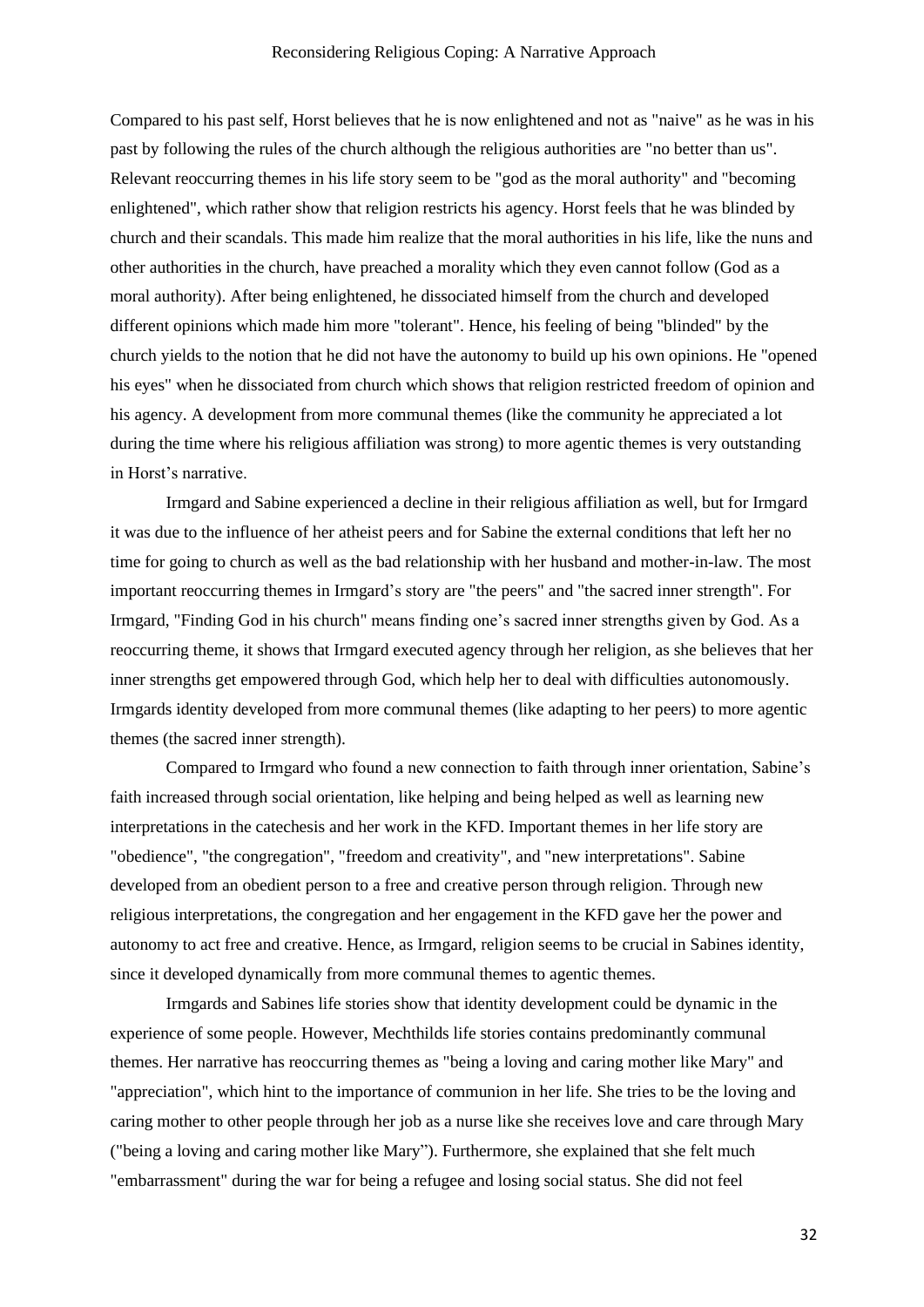appreciated by the people, but she felt appreciation in Church ("appreciation"). This again hints to the dominance of communal themes, since social status seemed to be an important topic in her narrative.

The third research question ("*how is narrative identity constructed in relation to the religious coping methods?*" ) can thereby answered as follows: There is some individual variation in identity construction and how they attribute meaning to religion, but all interviewee's have in common that their narrative identity, motivated by communion or agency, shaped their faith and their religious coping behaviour and the other way around, as can be seen in the narratives of Sabine, Irmgard and Horst whose identity developed in a dynamic way.

### <span id="page-33-0"></span>4. Discussion

The purpose of this study was to get an understanding about religious coping from the point of view of older individuals. Based on Ganzevoort's (1998a; 1998b) criticism, which is still relatable to the current state of literature about religious coping, it was explored how religious coping methods can be recognized within the individual's life context and how the older individual sees the relation between religious coping and well-being. Furthermore, it was explored how the narrative identity is constructed in relation to the religious coping methods.

The narratives made conceivable that the diverse and individual contexts of some participants dynamically relate to the situation, the coping behaviour and their faith. However, the results show that the context and religious coping can also have a rather static relationship through a rather proactive style of coping in comparison to the other participants who reported a dynamic and reactive style of coping. The results show that well-being and religious coping can have a dynamic relationship, but that it can also be static, and some people even cannot construe any relation. All interviewees were able to construe a narrative identity in relation to religious coping. The individual variation in how the persons construed their narrative identity in relation to religious coping shows that their narrative identity, either motivated by agency or communion, can shape their faith and their religious coping behaviour. But this can also be the other way around, since it was found out that some people can experience a dynamic relation between religious coping and narrative identity.

If we put these findings in the light of previous scientific work, there are certain aspects which accompany the experiences of older adults, and certain aspects which do not. Relating the results to Pargament's theory of religious coping, many religious coping methods described by Pargament were found in the interviews, but not all (see Table 2). Adding to his theory, this study proposes two new religious coping methods, namely "Religious Resource" and "Proactive Religious Coping". These new religious coping methods can enrich the list of religious coping methods described by Pargament et al. (2000) and show that every person might find an idiosyncratic religious coping method not yet known in literature.

As reported in previous literature on religious coping (Pargament, 1997; Krägeloh et al., 2012), the religious coping behaviour reported by the interviewees seems to be neither a problem-focused nor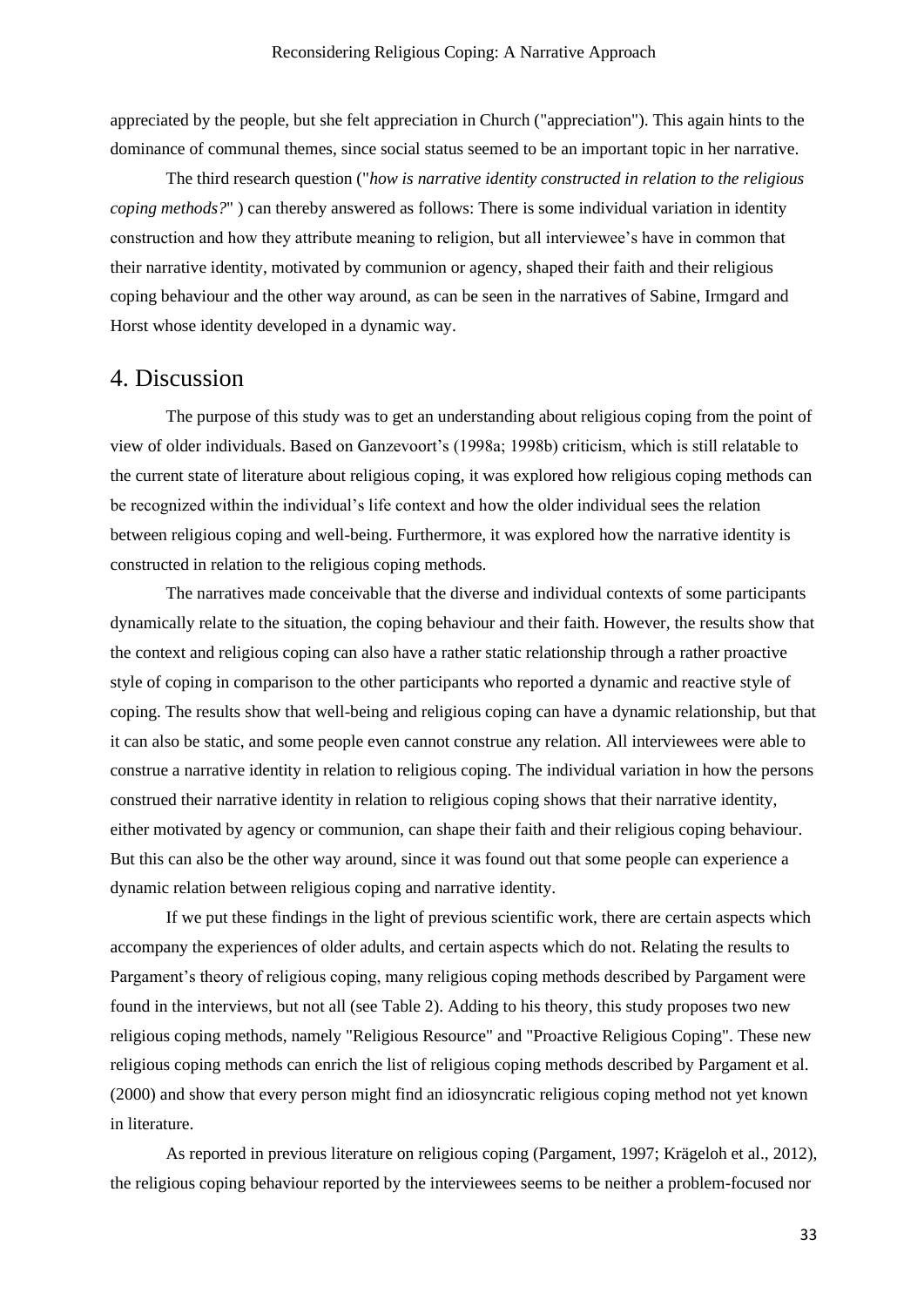an emotion-focused coping strategy. The interviewees were reporting some religious coping methods that could be both. The "Religious Resource" coping, for example, proved to be both. It can be a solution seeking behaviour, but it can also bring emotional comfort. Therefore, religious coping might be considered as a higher order coping factor, like emotion-focused or problem-focused coping.

Some of the found religious coping methods (which were relatable to the one's described in the literature) were classified as positive or negative religious coping methods by Pargament and colleagues (1998). As described in literature (Pargament et al., 1998), some people used predominantly positive religious coping strategies. These people generally see religion as more of a resource of support rather than punishment, like reported by Pargament et al. (1998). Furthermore, the results show that religion has indeed a rather complex relation with well-being (Pargament et al., 2004; Ano, & Vasconelles, 2005). Positive religious coping methods do not necessarily relate to positive well-being and neither do negative religious coping methods relate to poor well-being. The findings show, as described in literature (Pargament et al., 2004; Ano, & Vasconelles, 2005) that it depends on the chronicity of the negative or positive religious coping methods (Pargament et al., 2004) and its success in coping (Ano, & Vasconelles, 2005). For example, Horst used predominantly negative religious coping methods throughout his life span like "Punishing God Reappraisal, Reappraisal of God's powers, Religious Purification and Interpersonal Religious Discontent". Through his coping style, Horst experienced a decline in religious affiliation, an experience of good mental health and subjective personal growth rather than subjective spiritual growth. These results yield to the notion that he experienced his coping style as successful. Subjective spiritual growth and good subjective well-being was mainly found in chronicity of successfully experienced positive religious coping behaviour. What this study probably adds to the findings of the mentioned literature (Pargament et al., 1998; Pargament et al., 2004; Ano, & Vasconelles, 2005) is that the complex relation between religious coping and wellbeing is because of its dynamic nature. Success might add to the subjective well-being of the person which could reinforce the positive religious coping style, which would explain the chronicity of the coping behaviour.

Relating the findings to Ganzevoort's (1998a; 1998b) criticism on religious coping it appears that his arguments can be applicable to the experience of some people. Regarding one criticism, the results show that depending on the person, religious coping behaviour can depend on the context and the other way around. However in the experience of some people (who use a rather proactive style of coping rather than a reactive style) religion seems to be a background for life rather than a help for reacting to difficult or stressful situations. Regarding another criticism about the dynamism of religious coping and well-being, the results show that religious coping can be experienced as having a dynamic relation to well-being but also static as Pargaments research shows (Pargament et al., 1998; Pargament et al., 2004; Pargament, 1997). Furthermore it was found that some people even do not experience a relation at all which shows that both the research results of Pargament and Ganzevoort's theory do not have to apply to the experience of people. Regarding the aspect of identity that Ganzevoort criticized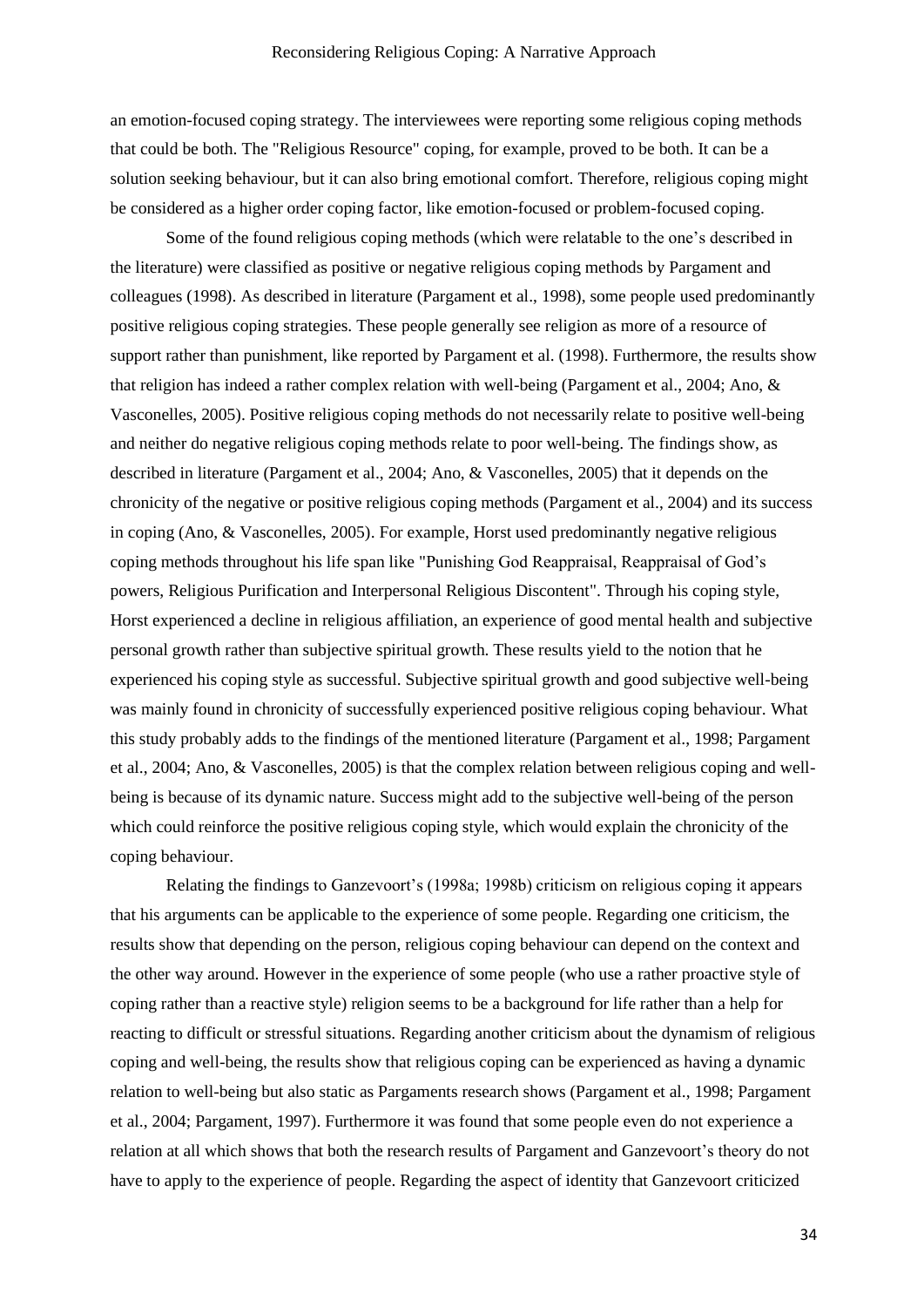about Pargament's research it can be stated that the importance of identity in religious coping behaviour seems to match with all interviewees. The narrative identity either motivated by communion or agency seems to shape the faith and the religious coping behaviour of the person in static way but also the other way around.

Looking at the findings, it seems that Ganzevoort's construction of religious coping might be more complex than assumed, since it depends on the person whether religious coping has dynamic relations to well-being, or context, or rather static, or none at all. Hence, depending on the person, it can be that religious coping can be experienced as having a static relation to well-being or context (as Pargament's research shows) but Ganzevoort's theory of the dynamism can also be applicable.

Investigating phenomena like religious coping through a narrative approach turned out to be indeed very helpful. The life story interview which is based on McAdam's life story model (2001; 2008) helped to provide a rich context through the life chapters, in which the religious coping behaviour could be understood in its context. The dynamism or static relation between religious coping and context, well-being and identity were construed by the people in their idiosyncratic ways and helped to understand religious coping from the lens of the older individual rather than generalizing it through quantitative methods. By using the life story model by McAdams (2001; 2008) as the base of this explorative study, it came out that one can see religious coping as a constituting narrative identity motivated by either communion or agency. Furthermore it was shown that religious coping processes can help to ensure coherence in identity by changing situations or reinterpreting in a way which fits to one's story line.

#### <span id="page-35-0"></span>4.1 Strengths and Limitations

This study has some strengths and limitations. The life story interview based on McAdams (2008) combined with an approach which is based on holistic content approach (Lieblich et al., 1998) seems to be one strength of this research design, since it enabled to study religious coping from a bottom-up approach. Insights about the dynamic nature of religious coping and its importance in constituting narrative identity could be gathered from the rich and idiosyncratic narratives. Since there is few research on the dynamism between religious coping and well-being and context and its importance for the construction of narrative identity, this exploratory approach was necessary to broaden current knowledge on this topic. Qualitative coding was not seen appropriate for the means of this study, since this study avoided the quantifiability of the data in order to cover the complexity of the dynamic religious coping processes with context, identity, and well-being. Hence, this study preferred a qualitative way of explaining religious coping, which is regarded as a strength, since it provides a new perspective on this topic. When it comes to validity and reliability, some actions have been taken. Firstly, the researcher discussed the interpretations with another researcher. The interpretations were adjusted until a consensus was found between the researchers. Secondly, the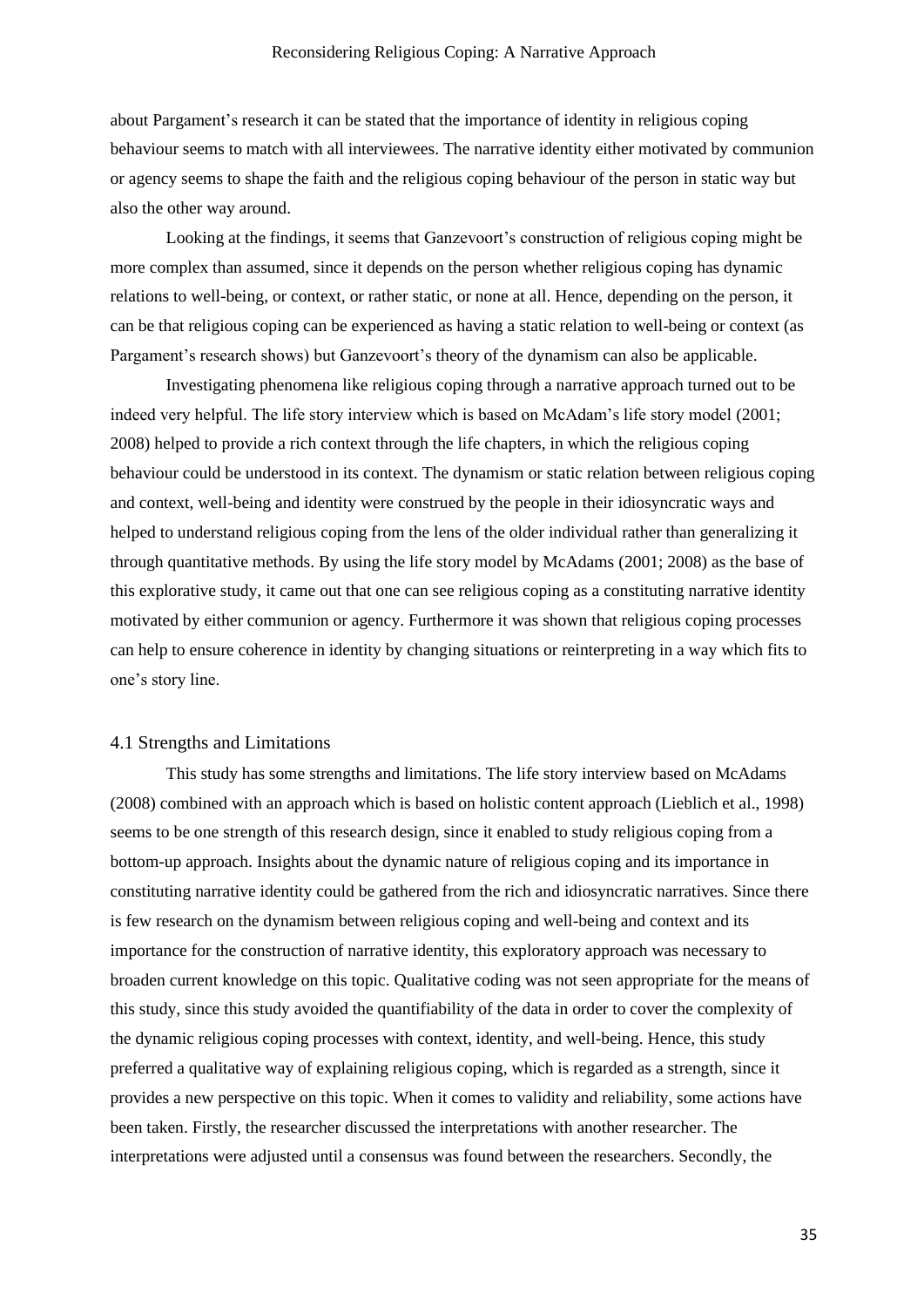number of steps that were taken in the interpretation of the interviews (first providing a rich description of the context through the life chapters, then continued with how the person interprets the relation with well-being, and the description of how the person construes narrative identity with religious coping) provides help to follow the line of the researchers reasoning, which also adds to reliability and validity.

The target group (older adults of at least 65 years of age) seems to have a generational issue when it comes to their attitude towards the catholic church and its religion. The interviewees reported that religion was "taken for granted" when they were young. It seems that the cultural surroundings (including the changes the catholic church went through after the second World War) have coloured their stories.

The researchers frame of reference might have shaped the statements of the interviewees, which can be regarded as a weakness. The interviewer sometimes acted suggestive and directed the interview into a preferred direction which fits to the interviewer's expectations. Specifically, the researcher had the implicit idea that coping has to do with dealing with stress which involves emotions. This idea of course comes from a psychological point of view and clashed sometimes with the religious interpretations that people had. For example, Peter, who is a priest, responded rather rationally to questions with emotional content and tried to teach the researcher Christian morality lessons, which was not expected by the researcher. Hence, the researcher tried to pull emotions out of the person, because of the implicit idea that coping has to do something with emotions and subjective experiences. This behaviour could have contaminated the results in a wished direction and shows that the researcher was biased with the implicit subjective norm that the interviews should contain emotional content. Another clash with Peter's perspective on religion was that he had the feeling that the researchers reduced religion to certain situations. Other than the researcher, the person saw religion as a background of his life, rather than something he "uses" when needed.

The clash between the researcher's perspective and Peter's perspective on religion reminds of a discussion in the psychology of religion about the functional approach to religion. Robert Segal (Idinopulos, & Yonan, 1994) criticizes the social sciences for analysing religion "*in secular rather than religious terms*" (Idinopulos, & Yonan, 1994, p. 4). He mainly argues that social scientists "*reduce religion to something nonreligious, transforms it into something other than what it is*" (Idinopulos, & Yonan, 1994, p. 4). Religionists feel that the reductionist or functional approach to religion reduces religion to its functions in life which does not match with the religious experience people have (Idinopulos, & Yonan, 1994). This could explain why Peter felt misunderstood by the researcher since the researcher used a framework that he might experience as a reduction of religion to a coping behaviour. Furthermore it could explain why Horst could not construe any relation between religious coping and well-being because he might interpret religion rather through its content and essence in contrast to the functionalistic framework of religious coping through which the researcher made sense of their experiences.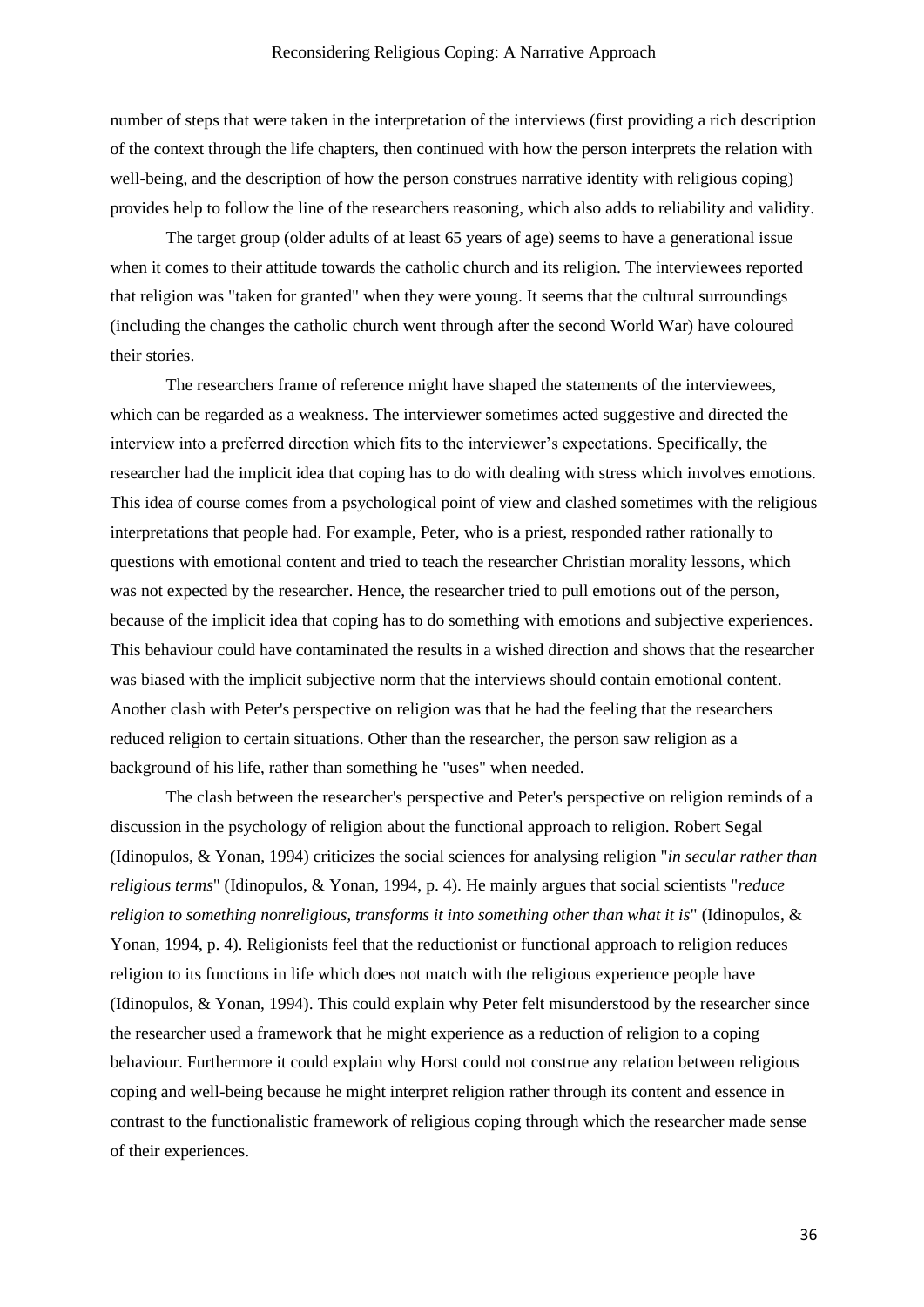Other interviewees, as described in the beginning of the interview descriptions, where experienced as rather open and good rapport was established. This good relation was maybe established because the implicit ideas about religious coping of the interviewer and the interviewees did not clash as so much as with Peter. Sometimes, of course, the interviewer helped with giving directions, when the interviewees were confused about where to start telling or had difficulties to explain something, which was rather suggestive. However, the researcher tried to give the direction back to the interviewee by asking many open-questions and by attuning to the interviewee's perspective. Eventually, giving direction to the interview could also be a strength, since it encouraged the interviewee to talk. Attuning to the interviewee ensured trust and the interviewee could open up. Ultimately, this facilitated the establishment of good rapport, which can also be regarded as a strength. The personal information which was gathered in the interviewee's through the establishment of trust was useful in order to gather a rich description of the context, identity and well-being in relation to religious coping.

#### <span id="page-37-0"></span>4.2 Future Research and Implications

Although generalization was not the aim of this qualitative study, the approach could be generalizable to other people in other times and settings. For example, the dynamics that have been found in this study could also be found in interviews with younger adults, but it could be that the younger generation experiences other kinds of dynamics. Other than the older generation, this group did not grew up in a religious context. Hence, it could be, for example, that the understanding of one's gender roles are different (Diehl, Owen, & Youngblade, 2004) and perhaps not so much determined by the catholic church. The women of this interview study have been raised in a time where they were expected to focus on other people rather than their own growth (Diehl et al., 2004). This could be why some of the interviewee's (Sabine and Irmgard) experience dynamism by starting out from a communal identity towards an agentic identity. Whereas Mechthild's identity is mainly motivated by communal themes. In contrast, the men from this generation are mainly motivated by agentic themes (Diehl et al., 2004), as can be seen in the example of Peter. Even tough Horst experiences a shift from communal to agentic themes, his life story is very much focused on how he executed his agency by dissociating himself from the church. Younger generations could perhaps experience dynamism through a shift from agentic to more communal themes. However, this is something which could be investigated in the future.

Future studies could also build up on the findings of the current study. For example, researchers could, in a systemic way, analyse the same interviews and see whether they come up with similar kind of interpretations, which would strengthen the validity and reliability of the results even more. A next step in research would be achieved by deriving a coding scheme from these kinds of stories that is based on the different patterns of relations between religious coping and well-being. A

37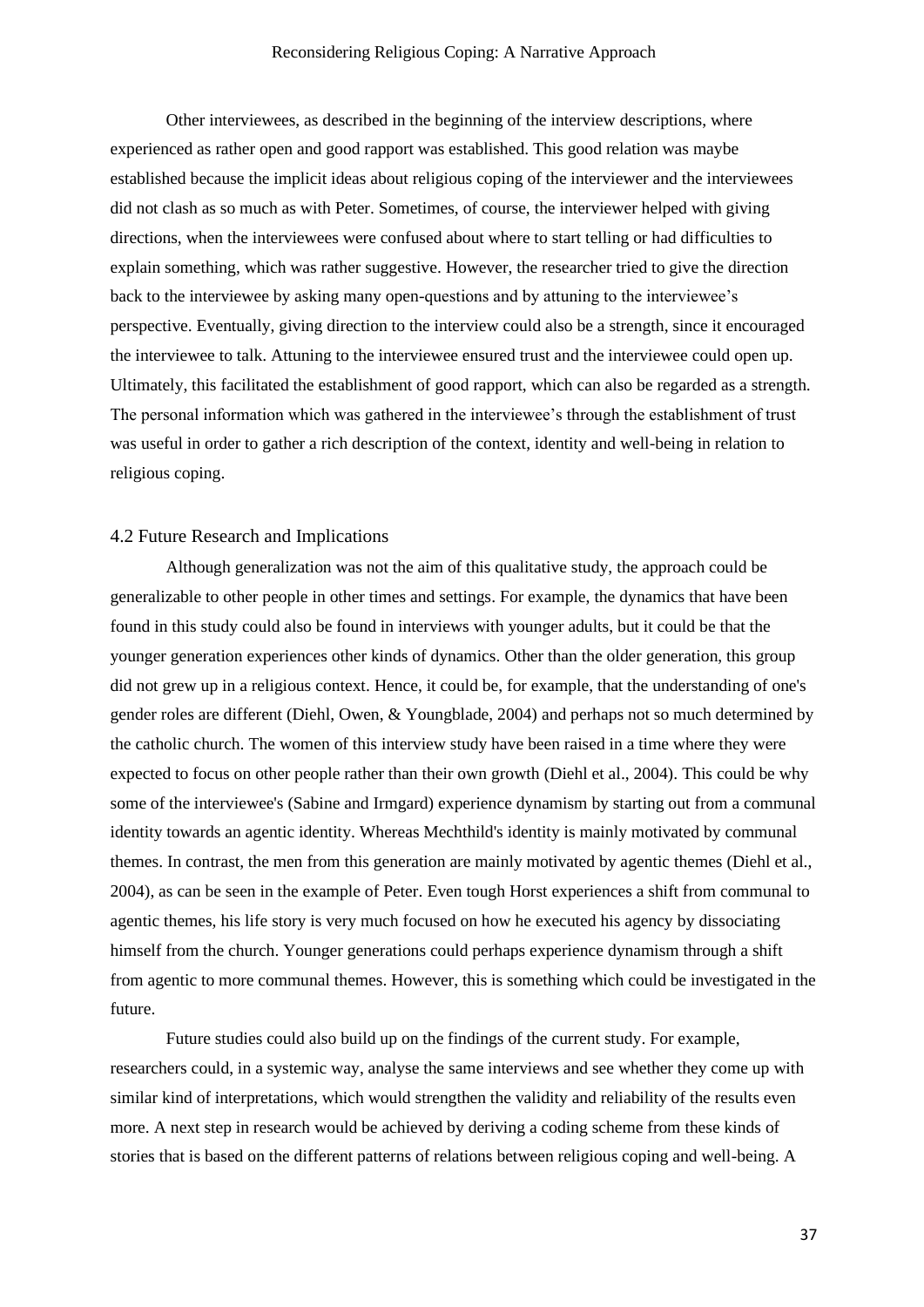further step would be to derive a coding scheme that can be applied to a larger number of interviews. Further studies with the scope of this study could be done in other religious groups, like Islam, or in other settings. Since the target group of this study is probably biased about their views on the catholic church and its religion due to aspects of cultural surroundings after the second world war, future studies could focus on younger generations (e.g. middle aged people), who maybe do not have the same biases as the older generations, because they started out from a different perspective where e.g. religion was not taken for granted anymore. Comparative studies between younger and older generations religious coping styles would be an interesting direction for future research.

Since this study found that the nature of religious coping in relation to context and well-being is person-depended and construes identity, it would be interesting to investigate the relation between personality, context, well-being, and religious coping in future research. This would maybe clarify to what extent personality plays a role in determining the nature of religious coping in relation to other constructs as context or well-being. A mixed methods approach would be a suited for that scope. The strength of such an approach would be to that both approaches make up for each other's weaknesses. For example, quantitative research is weak in providing knowledge about the context or the setting in which the behaviour takes place, something which qualitative research offsets. On the other hand, quantitatively researching the correlations with personality would offset potential biased interpretations of the researcher and would help generalizing the outcomes to larger groups. Another exciting area of future research would be to investigate the relationship between religious coping, coherence and wellbeing. Emery and Pargament (2004, p.7) claim that religion can provide a "*sense of coherence*" in late life. Although some researchers like McAdams and Barger (1999) claim that a coherent life story is serving well-being, there is some research which suggests that incoherence may serve well-being as well (Sools, 2012). Hence, this relationship could be clarified in relation with religious coping in future research.

The outcomes of this study and of future studies can inform interventions to help religious older individuals to deal with stressful life events. In everyday settings, religious older people might take advantage of pastoral care which is offered by the congregation. Furthermore, religious coping can be helpful in the psychotherapeutic setting. Either way it has been shown that religious coping interventions can facilitate "*positive interactions with God"* (Wilt, Harriott, Exline, & Pargament, 2018, p. 287) which results *"in improved psychological and spiritual health*" (Wilt, Harriott, Exline, & Pargament, 2018, p. 287). The results of this study show that religious coping interventions should not only be individually tailored, but also tailored in accordance with the narrative identity the older individuals have construed throughout their life's through religious coping. This might give them a sense of coherence as Pargament and Emery (2004) proposed.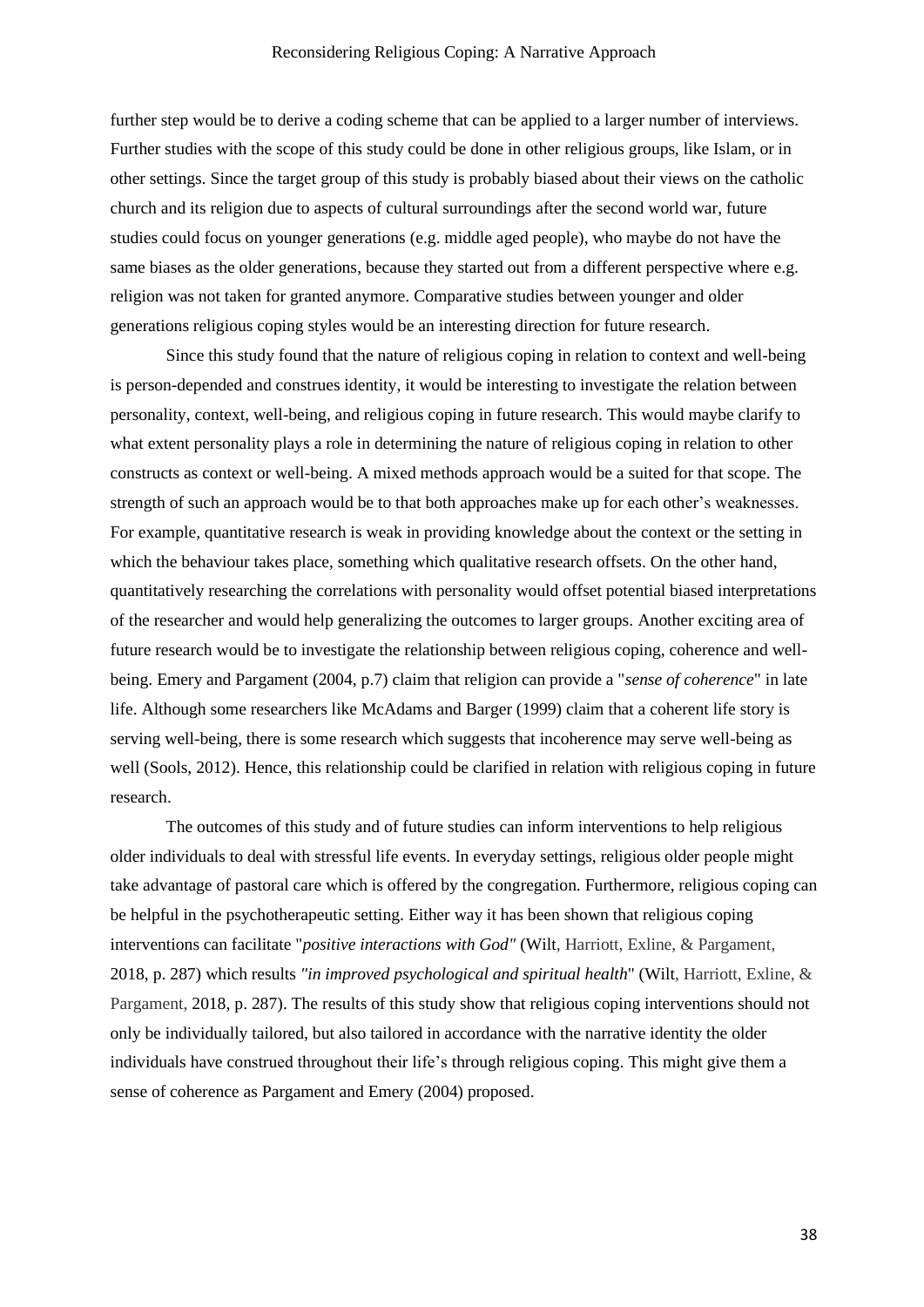## <span id="page-39-0"></span>5. Conclusion

The current study has opened a starting point for further research through its approach that can be generalized for future studies. Furthermore this qualitative study appreciated the experiences and subjectivity older adults. This could complement the rather objective and quantitative empirical data that we have. It provided more clarity about how older individuals experience the nature of religious coping in relation to context and well-being and narrative identity, which appears to be person depended. Hence, the experienced relation can be dynamic but also static or can be experienced as having no relation at all. Another aspect which this study contributed to the current state of research is that religious coping is that religious coping can (in the experience of older adults) either motivate the person to develop autonomy or a strive for social connectedness.

There are some directions for future research on religious coping in late life. For example, the relationship between religious coping, coherence and well-being in late life could be investigated. Another exciting investigation for the future could be a comparison between younger and older generations and their coping styles. To what extent personality plays a role in determining the nature of religious coping in relation to other constructs as context or well-being could be investigated in the future as well.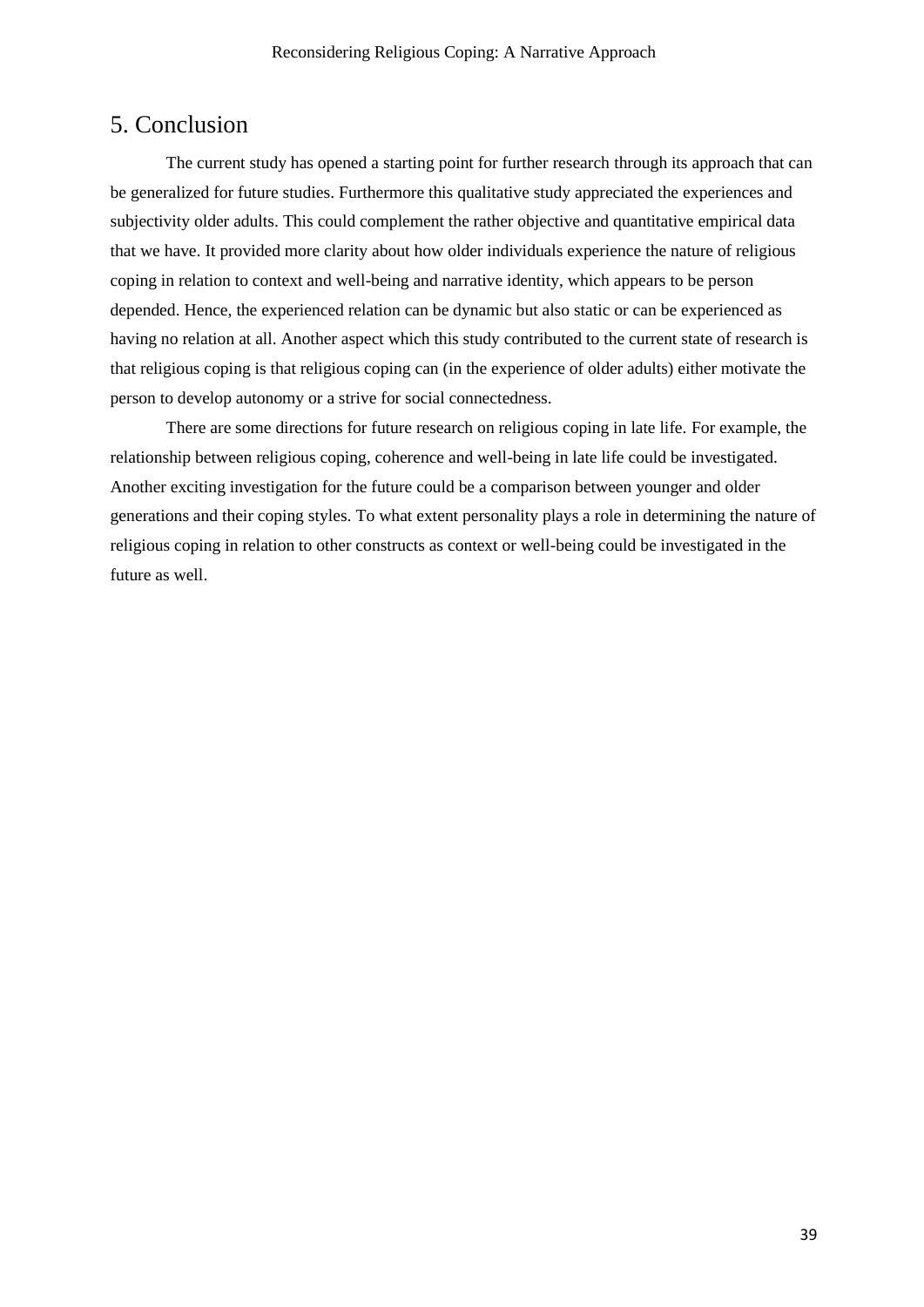## Literature

- <span id="page-40-0"></span>Abu-Raiya, H., Pargament, K. I., & Krause, N. (2016). Religion as problem, religion as solution: religious buffers of the links between religious/spiritual struggles and well-being/mental health. *Quality of Life Research, 25*(5), 1265–1274. doi:10.1007/s11136-015-1163-8
- Ano, G. G., & Vasconcelles, E. B. (2005). Religious coping and psychological adjustment to stress: A meta-analysis. *Journal of Clinical Psychology*, *61*(4), 461–480. doi:10.1002/jclp.20049
- Atkinson, R. (2012). *The Gift of Stories: Practical and Spiritual Applications of Autobiography, Life Stories, and Personal Mythmaking*. Westport: Greenwood Publishing.
- Baerger, D. R., & McAdams, D. P. (1999). Life Story Coherence and its Relation to Psychological Well-Being. *Narrative Inquiry*, *9*(1), 69–96. doi:10.1075/ni.9.1.05bae
- Bulman, R. J., & Wortman, C. B. (1977). Attributions of blame and coping in the "real world": Severe accident victims react to their lot*. Journal of Personality and Social Psychology*, *35*(5), 351– 363. https://doi.org/10.1037/0022-3514.35.5.351
- Conway, K. (1986). Coping with the stress of medical problems 86 among black and white elderly. *International Journal of Aging and Human Development*, *21*(1):39-48.
- Diehl, M., Owen, S. K., & Youngblade, L. M. (2004). Agency and communion attributes in adults' spontaneous self-representations. *International Journal of Behavioral Development*, *28*(1), 1– 15. doi:10.1080/01650250344000226
- Ellison, C. G. (1991). Religious Involvement and Subjective Well-Being. *Journal of Health and Social Behavior*, *32*(1), 80. doi:10.2307/2136801
- Emery, E. E., & Pargament, K. I. (2004). The many faces of religious coping in late life: Conceptualization, measurement, and links to well-being. *Ageing International*, *29*(1), 3-27.
- Folkman, S., & Lazarus, R. S. (1980). An Analysis of Coping in a Middle-Aged Community Sample. *Journal of Health and Social Behavior*, *21*(3), 219. doi:10.2307/2136617
- Folkman, S. (2010). Stress, coping, and hope. *Psycho‐oncology*, *19*(9), 901-908.
- Ganzevoort, R. R. (1998a). Religious coping reconsidered, part one: An integrated approach. *Journal of Psychology and Theology*, *26*(3), 260-275.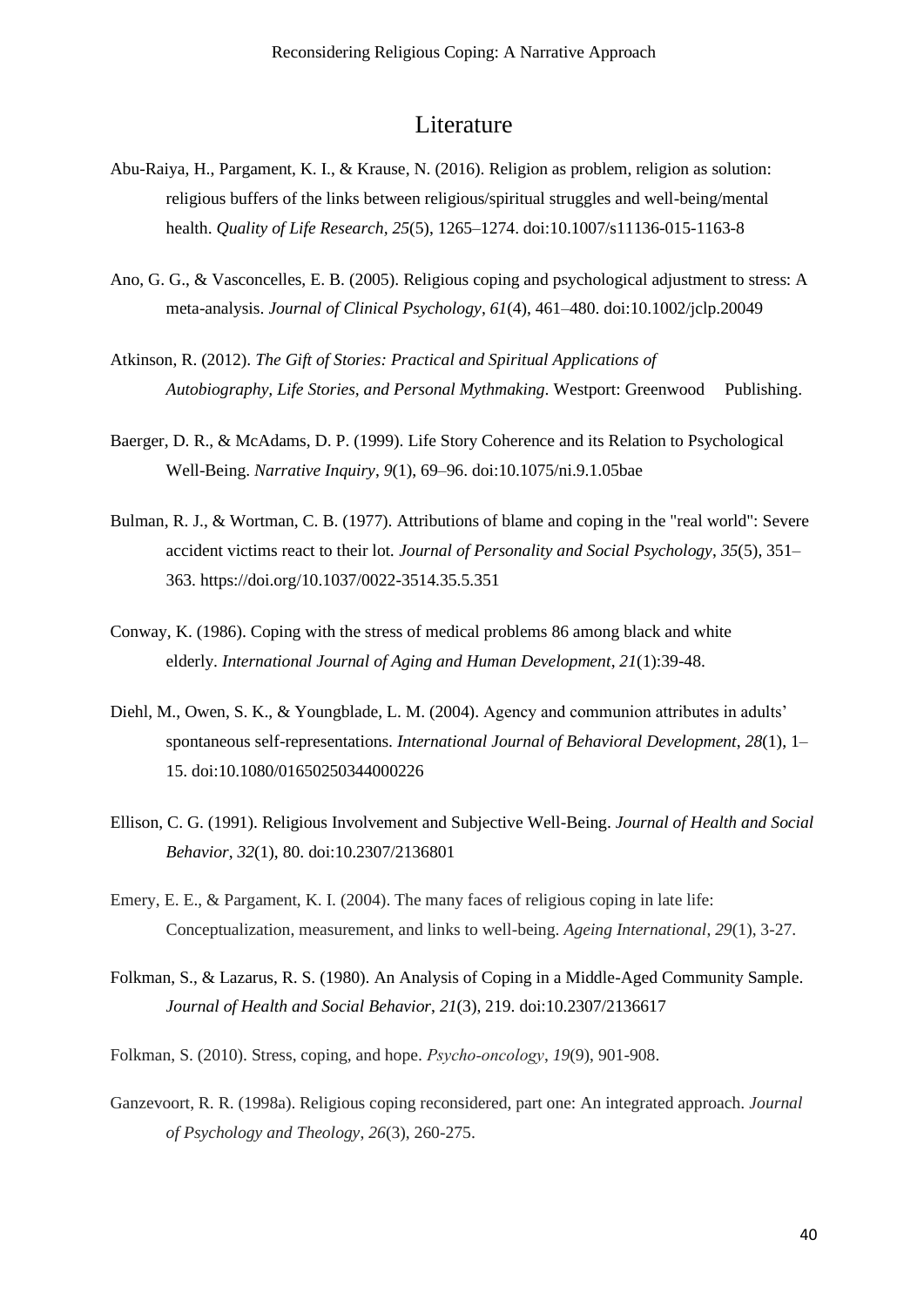- Ganzevoort, R. R. (1998b). Religious coping reconsidered, part two: A narrative reformulation. *Journal of Psychology and Theology*, *26*(3), 276-286.
- Idinopulos, T. A., & Yonan, E. A. (1994). *Religion and Reductionism: essays on Eliade, Segal, and the challenge of the social sciences for the study of religion* (Vol. 62). Leiden, The Netherlands: Brill.
- Krägeloh, C. U., Chai, P. P. M., Shepherd, D., & Billington, R. (2012). How religious coping is used relative to other coping strategies depends on the individual's level of religiosity and spirituality. *Journal of religion and health*, *51*(4), 1137-1151.
- Lazarus, R. S., & DeLongis, A. (1983). Psychological stress and coping in aging*. American Psychologist*, *38*(3), 245–254. doi:10.1037/0003-066x.38.3.245
- Lieblich, A., Tuval-Mashiach, R., & Zilber, T. (1998). The Holistic-Content Perspective. *Narrative Research: Reading, Analysis and Interpretation (pp. 62-87). Thousand Oaks, Calif:* Sage Publications.
- McAdams, D. P., Hoffman, B. J., Day, R., & Mansfield, E. D. (1996). Themes of Agency and Communion In Significant Autobiographical Scenes. *Journal of Personality*, *64*(2), 339–377. doi:10.1111/j.1467-6494.1996.tb00514.x
- McAdams, D. P. (2001). The psychology of life stories. *Review of general psychology*, *5*(2), 100-122.
- McAdams, D. (2008). The Life Story Interview. Retrieved from http://www.urbanlab.org/articles/McAdams\_2008\_LifeStoryInterview.pdf
- McFadden, S. H. (1995). Religion and well‐being in aging persons in an aging society. *Journal of Social Issues*, *51*(2), 161-175.
- Morrison, V., & Bennett, P. (2016). *An introduction to health psychology*. Pearson Education.
- O'brien, B., Shrestha, S., Stanley, M. A., Pargament, K. I., Cummings, J., Kunik, M. E., & Amspoker, A. B. (2019). Positive and negative religious coping as predictors of distress among minority older adults. *International journal of geriatric psychiatry*, *34*(1), 54-59.
- Pargament, K. I., Koenig, H. G., & Perez, L. M. (2000). The many methods of religious coping: Development and initial validation of the RCOPE. *Journal of clinical psychology*, *56*(4), 519- 543.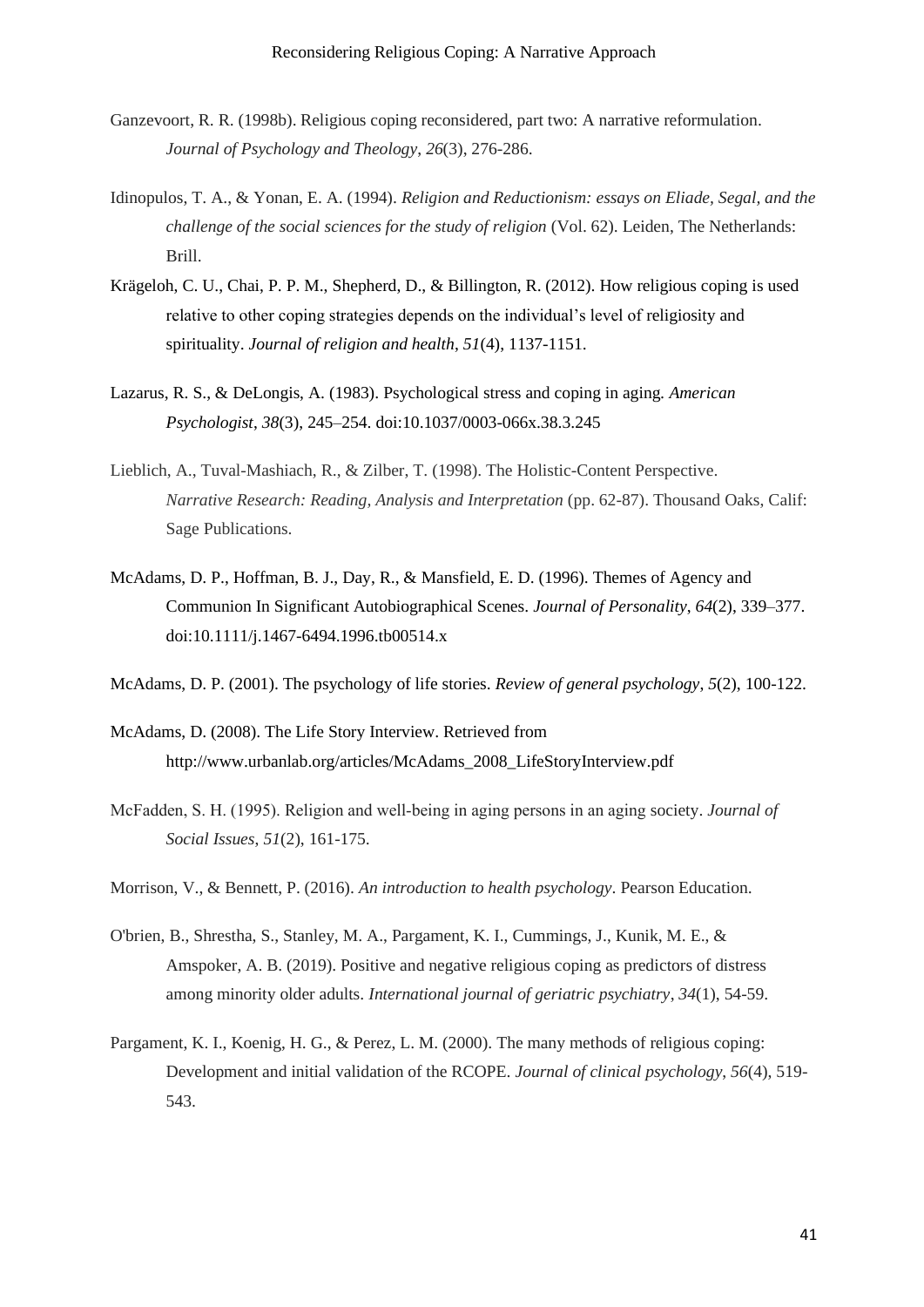- Pargament, K. I., Koenig, H. G., Tarakeshwar, N., & Hahn, J. (2004). Religious coping methods as predictors of psychological, physical and spiritual outcomes among medically ill elderly patients: A two-year longitudinal study. *Journal of health psychology*, *9*(6), 713-730.
- Pargament, K. I., Smith, B. W., Koenig, H. G., & Perez, L. (1998). Patterns of Positive and Negative Religious Coping with Major Life Stressors. *Journal for the Scientific Study of Religion*, *37*(4), 710. doi:10.2307/1388152
- Pargament, K. I. (1997). *The psychology of religion and coping: Theory, research, practice*. New York: Guilford Press.
- Pargament, K. I., & Raiya, H. A. (2007). A decade of research on the psychology of religion and coping: Things we assumed and lessons we learned. *Psyke & Logos*, *28*(2), 742–766.
- Park, C. L., & Adler, N. E. (2003). Coping Style as a Predictor of Health and Well-Being Across the First Year of Medical School. *Health Psychology*, *22*(6), 627–631. doi:10.1037/0278- 6133.22.6.627
- Rice, V. J., Overby, C., Boykin, G., Jeter, A., & Villarreal, J. (2014). How Do I Handle My Life Now? Coping and the Post Traumatic Stress Disorder Checklist - Military Version. *Proceedings of the Human Factors and Ergonomics Society Annual Meeting*, *58*(1), 1252– 1256. doi:10.1177/1541931214581261
- Sools, A. (2012). Narrative health research: Exploring big and small stories as analytical tools. *Health: An Interdisciplinary Journal for the Social Study of Health*, *Illness and Medicine*, *17*(1), 93–110. doi:10.1177/1363459312447259.
- Westerhof, G. J., & Barrett, A. E. (2005). Age identity and subjective well-being: A comparison of the United States and Germany. *The Journals of Gerontology Series B: Psychological Sciences and Social Sciences*, *60*(3), 129-136.
- Wilt, J. A., Stauner, N., Harriott, V. A., Exline, J. J., & Pargament, K. I. (2018). Partnering with God: Religious coping and perceptions of divine intervention predict spiritual transformation in response to religious−spiritual struggle. *Psychology of Religion and Spirituality*, *11*(3), 278– 290. https://doi.org/10.1037/rel0000221
- Xu, J. (2015). Pargament's theory of religious coping: Implications for spiritually sensitive social work practice. *British journal of social work*, *46*(5), 1394-1410.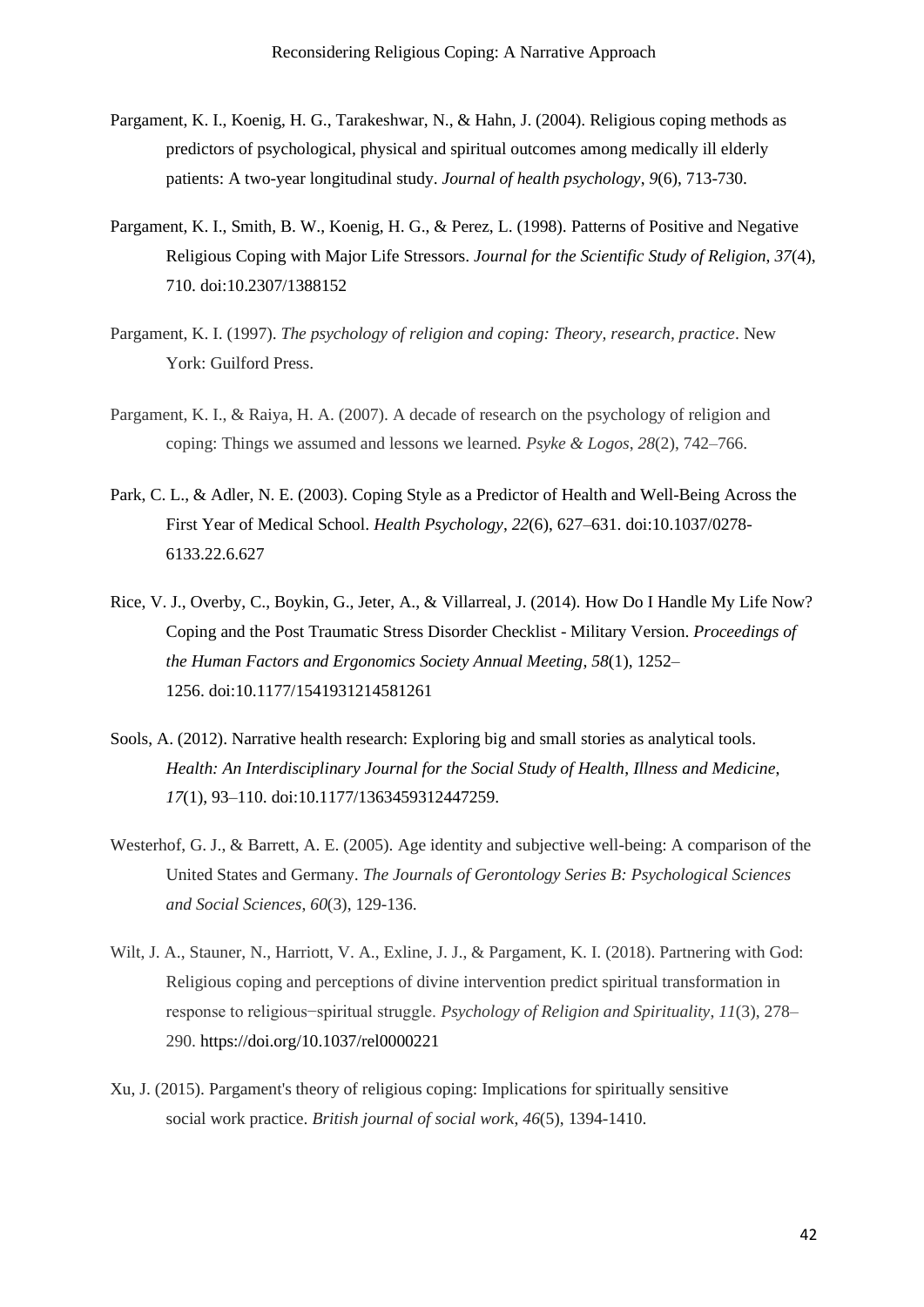# Appendix A: Interview Scheme

#### <span id="page-43-0"></span>**Interview Leitfaden: Überdenken der religiösen Bewältigung**

Basierend auf McAdams (2008)

#### **1. Einführung**

Dies ist ein Interview über die Geschichte Ihres Lebens, welches darauf abzielt zu verstehen, wie Sie Ihren Glauben unter bestimmten Lebensumständen erleben. Während dieses Interviews werde ich Sie bitten, darüber nachzudenken, wie Sie Ihren Glauben in bestimmten Kapiteln Ihres Lebens in Schlüsselszenen erlebt haben. Es gibt keine richtigen oder falschen Antworten, da es um Ihr subjektives Verständnis, Ihre Erfahrungen und Ihre religiösen Ansichten in bestimmten Situationen geht. Dieses Interview wird aufgezeichnet und transkribiert, um zu analysieren, wie Ihr Glaube Ihre persönliche Entwicklung und Ihr Verständnis über bestimmte Situationen geprägt hat und auch anders herum: wie Ihre persönliche Entwicklung und wie bestimmte Situationen Ihren Glauben geprägt haben. Die Dauer dieses Interviews beträgt etwa eine Stunde. Sie können sich jederzeit entscheiden, das Interview zu beenden, falls Sie nicht mehr teilnehmen möchten.

*Frage 1: Haben Sie Fragen?* 

#### **2. Lebenskapitel**

Wenn Sie zustimmen, können wir mit einem chronologischen Überblick über die verschiedenen Kapitel Ihres Lebens beginnen, in denen Ihr Glaube eine Rolle gespielt hat. Sie können sich Ihr Leben wie ein Buch oder eine Serie mit mehreren Episoden vorstellen. In jedem Kapitel oder in jeder Episode befinden Sie sich in einer anderen Lebensphase. Diese kann zum Beispiel eine Altersphase, prägende Umstande wie zum Beispiel Krieg oder Zeiten wo Sie ihr Leben in verschiedenen Umfeldern gelebt haben also mit verschiedenen Menschen und verschiede Rollen annehmen mussten (e.g. Kind sein, Vater oder Mutter sein, Oma oder Opa sein). Jedes Kapitel erzählt von positiven und negativen Erlebnissen, an die Sie sich erinnern können.

*Bitte nennen Sie in chronologischer Reihenfolge den Titel der Hauptkapitel Ihres Lebens und geben Sie eine kurze Beschreibung der einzelnen Kapitel an.*

#### **3. Schlüsselszenen**

Nun, da wir einen Überblick über die Hauptkapitel Ihres Lebens haben, denken Sie bitte an eine prägende Schlüsselszene für jedes Kapitel Ihres Lebens, die eine bestimmte Situation (positiv oder negativ) ist, bei der Ihr Glaube eine Rolle gespielt hat. Diese Situation sollte auch einen prägenden Einfluss sowohl auf Ihren Glauben als auch auf Sie als Person aufweisen. Während Sie mir die Schlüsselszene erläutern, werde ich Ihnen einige Fragen zur Aufklärung stellen.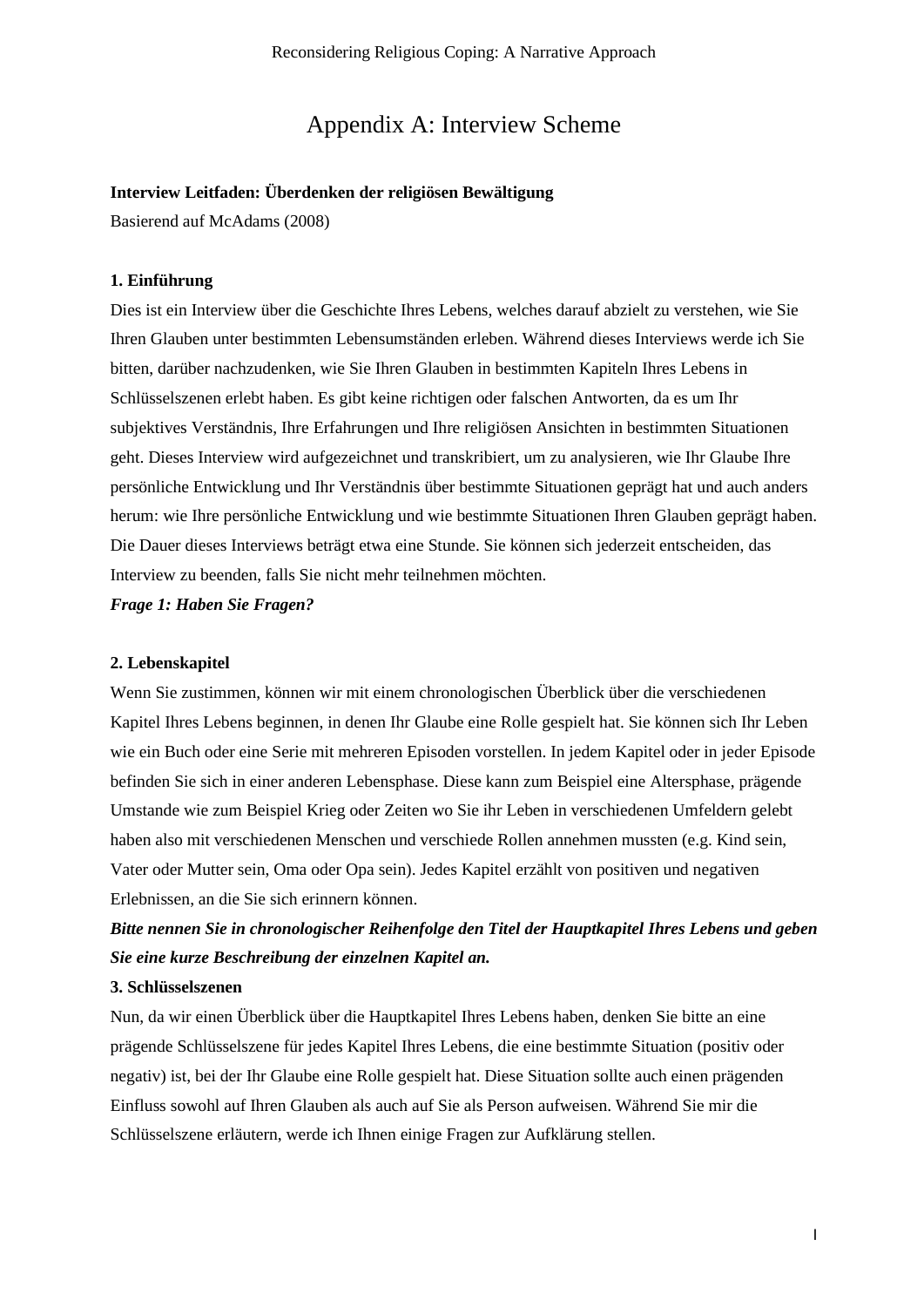#### **Detaillierte Beschreibung der Situation**

*Frage 2: Können Sie die Situation beschreiben? Was ist passiert?*

**Unterfragen:**

**- Wo und wann ist das passiert?**

**- Wer war in dieser bestimmten Situation verwickelt?**

**- Ganz allgemein, wie haben Sie sich in der Situation gefühlt und was waren Ihre Gedanken (Höhepunkt oder Tiefpunkt)?** 

**- Hat diese Situation Ihr Leben, Ihren Glauben und Sie persönlich verändert?**

## **Detaillierte Beschreibung welche Rolle Religion spielte und wie der Glaube durch die Situation beeinflusst wurde**

*Frage 3: Können Sie beschreiben, wie Ihr Glaube in der Interpretation und Bewältigung dieser Situation eine Rolle gespielt hat in dem Sie genau beschreiben wie sie mit der Situation umgegangen sind oder was Sie gemacht haben um mit der Situation umzugehen? Das kann zum Beispiel beten, in die Kirche gehen oder beichten sein.*

**Unterfragen:**

**- Während sie \_\_\_\_\_\_ getan haben, welches Gefühl oder welcher Gedanke hat ihnen den Umgang mit der Situation einfacher gemacht? (e.g. Kontrolle, Trost, Reinigung) - Hat Ihre Religion Ihnen geholfen, einen Sinn in der Situation zu finden? Welchen?**

*Frage 4: Können Sie beschreiben, wie Ihr Glaube durch die Interpretation und Bewältigung dieser Situation beeinflusst worden sein könnte?*

**Unterfragen:**

*- Haben Sie das Gefühl gehabt, dass es Ihren Glauben gestärkt oder geschwächt hat?* 

*-Gestärkt: Welche Gefühle und Gedanken haben zu dem gestärkten Glauben beigetragen? (e.g. Hoffnung, Dankbarkeit zu Gott)*

*-Geschwächt: Welche Gefühle und Gedanken haben zu dem geschwächten Glauben beigetragen? (e.g. Misstrauen, Hinterfragen)*

*- Wie sahen Sie Ihre Beziehung zu Gott? (e.g. Partnerschaft, Gott hat mich verlassen, Gott stellt mich auf die Probe)*

**- Was war zu dem Zeitpunkt Ihr Bild oder Verständnis von Gott? Wie groß seine Macht oder Güte?**

#### **Interpretation und Bedeutung für das Individuum**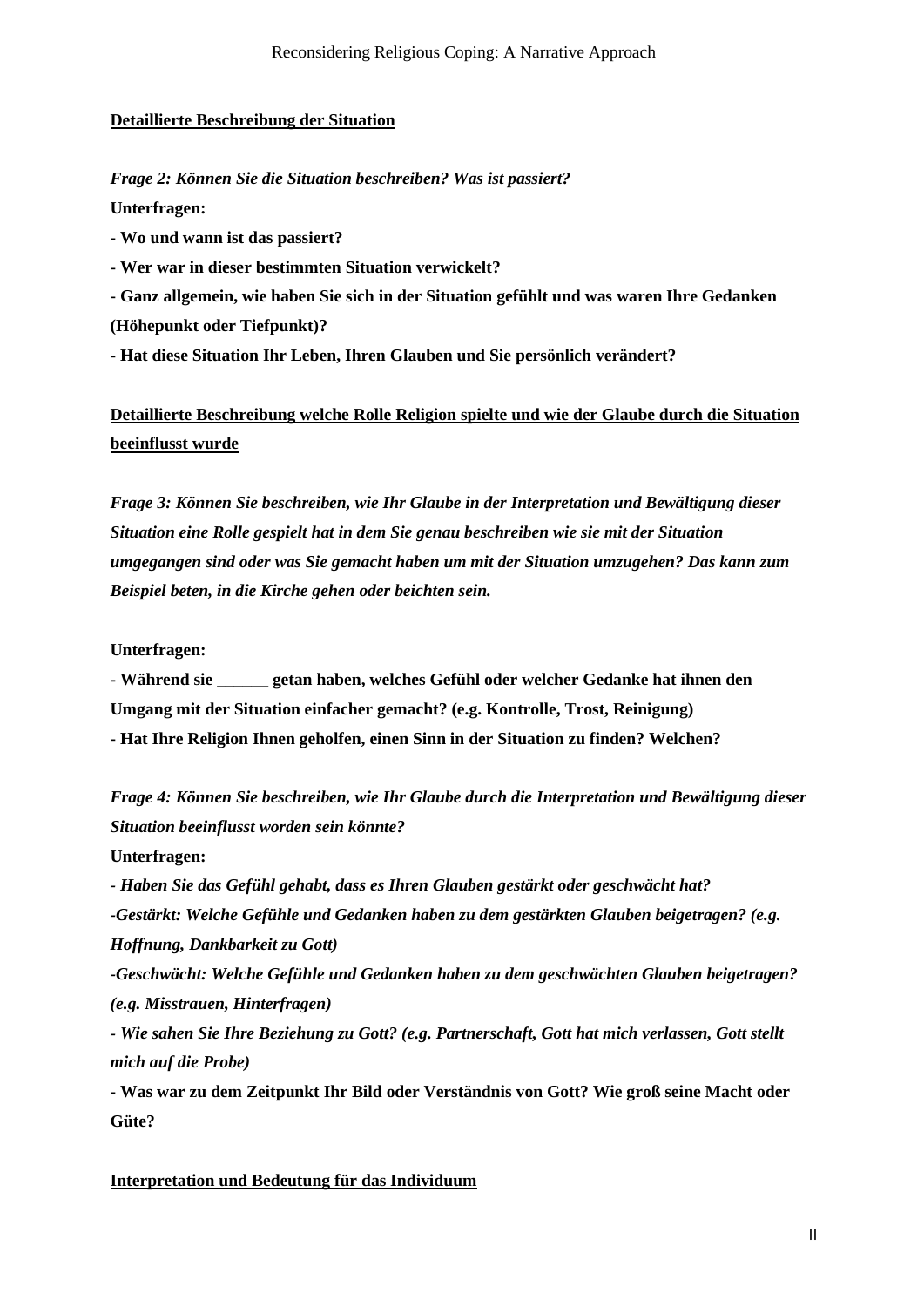*Frage 5: Warum haben Sie diese Situation als Schlüsselszene gewählt? Was bedeutet diese Situation für Sie?*

**Unterfragen:** 

**- Was haben Sie aus dieser Situation gelernt? Hat sich etwas für Sie in Ihrem Weltbild verändert?**

**- Was sagt diese Situation über Sie als Person aus?**

#### **4. Glaube und Wohlbefinden**

Nachdem wir nun damit fertig sind, verschiedene Kapitel in Ihrem Leben zu benennen und über wichtige Schlüsselszenen gesprochen haben, möchte ich Ihnen einige Fragen stellen, wie hilfreich Sie Ihren Glauben an das Erreichen oder Erhalten von Wohlbefinden erleben.

*Frage 6: Zusammenfassend, wie hilfreich haben Sie Ihre Religion erlebt bei dem Umgang der genannten Situationen?*

**Unterfragen**

**- Gibt es bestimmte Zeiten, wo Sie sich dachten, dass Ihre Religion Ihnen nicht weiterhilft und Sie sich schlechter fühlten?**

**- Gibt es bestimmte Zeiten, wo Sie sich dachten, dass Ihre Religion Ihnen geholfen hat und Sie sich dank deines Glaubens viel besser fühlten?**

*Frage 7: besuchen Sie regelmäßig Gottesdienste und nehmen Sie die Angebote kirchlicher Verbände (wie z.B. Caritas oder KFD) regelmäßig wahr?*

*JA:* Welche Vorteile sehen Sie in Gottesdiensten und Angeboten der Kirche für ihr Wohlbefinden? Gibt es Nachteile, die Sie sich vorstellen könnten?

**Nein:** Wieso nicht? Was hat Sie zu der Entscheidung geführt, Gottesdienste und Angebote der Kirchenverbände nicht wahrzunehmen?

*Frage 8: Viele religöse Menschen berichten, dass Sie dank ihrer Religion einen Sinn im Leben sehen. Glauben Sie, dass dieser Sinn maßgeblich zu dem Wohlbefinden der Psyche beiträgt? Wie? Frage 9: Mit dem Begriff altern verbinden viele Menschen negative Dinge, wie z.B. Schwierigkeiten mit dem Gedächtnis oder körperliche Probleme. Nun wissen wir ja, dass die Religion einen anderen Blickwinkel auf das Altern werfen kann, indem die Religion im Menschen eine unsterbliche Seele sieht. Was denken Sie darüber? Glauben Sie, dass wir durch die Religion ein anderes Verständnis über das altern gewinnen können?* 

**Unterfrage:** 

**- Was bedeutet das für Sie? Was für ein Gefühl bietet Ihnen das, wenn Sie nun darüber nachdenken? Gewinnen Sie dadurch Lebensfreude and Kraft**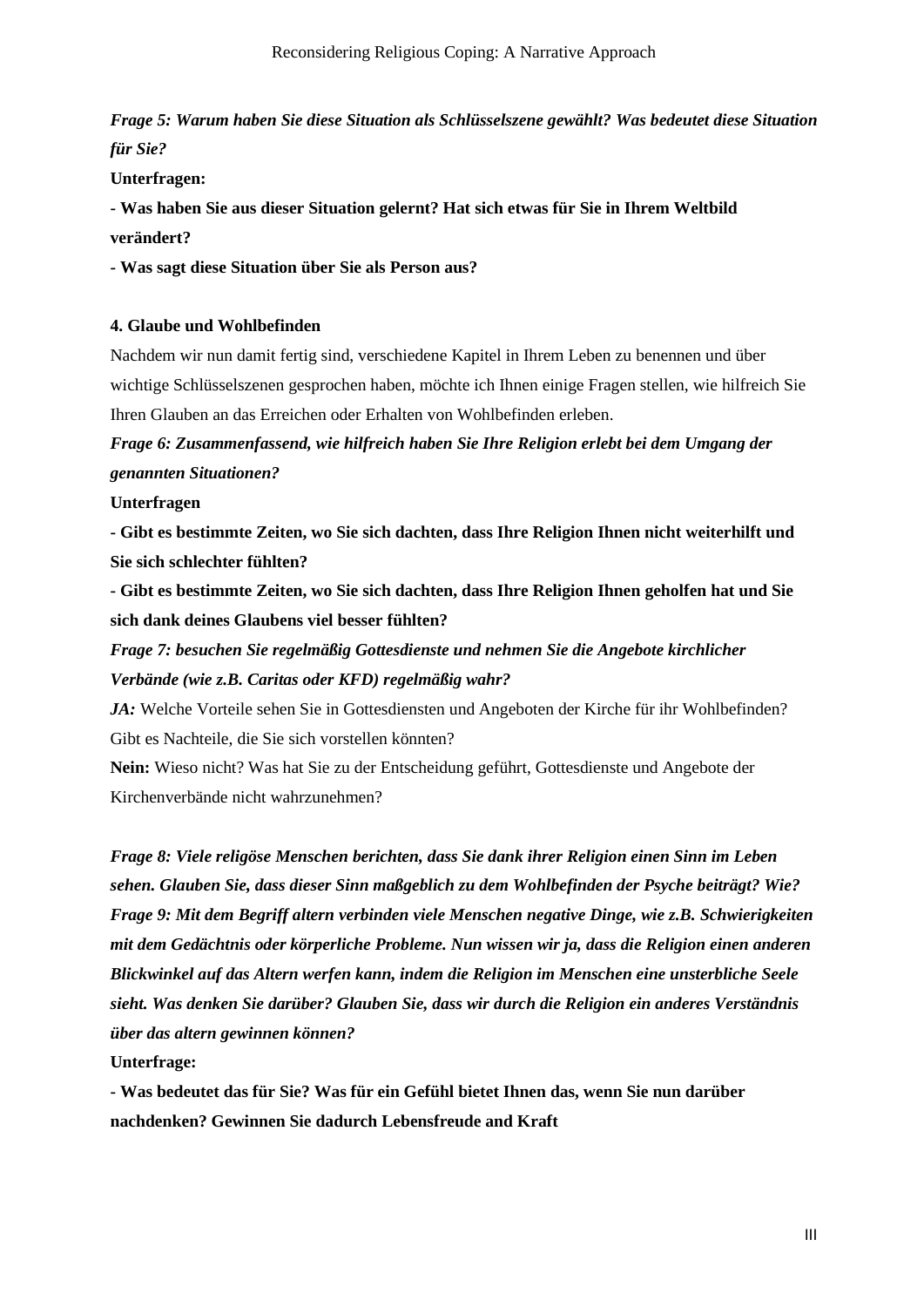# Appendix B: Informed Consent

| Einverständniserklärung |  |  |
|-------------------------|--|--|
|                         |  |  |

<span id="page-46-0"></span>

| Forschungsprojekt:                | Religiöse Bewältigung: Ein narrativer Ansatz |
|-----------------------------------|----------------------------------------------|
|                                   |                                              |
|                                   |                                              |
| <b>Institution:</b>               | University of Twente                         |
|                                   | Drienerlolaan 5                              |
|                                   | 7522 NB Enschede, The Netherlands            |
| Betreuer des Forschungsprojektes: | Prof. Dr. Gerben Westerhof,                  |
|                                   | Dr. Anneke Sools                             |
|                                   |                                              |
| Befrager:                         | Yasemin Bulut                                |
|                                   | Tel.: +4915229655064                         |
|                                   | Email: y.bulut@student.utwente.nl            |

Ziel dieser Interviewstudie ist es, die Religion aus der Sicht des Einzelnen zu verstehen, z.B. wie der Einzelne seinen Glauben erlebt und wie er/sie Lebensereignissen (in einem dynamischen Lebenskontext und einer dynamischen Identität) aus religiöser Sicht interpretiert und mit ihnen umgeht. Darüber hinaus zielt es darauf ab zu verstehen, wie der Einzelne den Zusammenhang zwischen Glauben und Wohlbefinden sieht. Das Interview wird für akademische Zwecke aufgezeichnet, gespeichert, transkribiert und zitiert. Die Dauer des Interviews beträgt 1 Stunde.

Um die Anonymität zu gewährleisten, werden personenbezogene Daten über den Befragten, wie Name und Ort, weggelassen. Darüber hinaus wird der Befragte nur auszugsweise zitiert, um das Risiko der Identifikation (durch die im Interview geäußerten persönlichen Meinungen) von Bekannten sowie Mitgliedern der Kirchenverbände zu verringern.

Es besteht ein gewisses Risiko, dass der Befragte nach dem Interview emotionales Unbehagen empfinden kann, da eventuell belastende Ereignisse ins Bewusstsein gerufen und thematisiert werden können. Der Befragte hat das Recht, sich jederzeit innerhalb des Interviews aus der Studie zurückzuziehen. Die Teilnahme an dieser Forschung hat keinen direkten Nutzen für den Befragten.

Um sicherzustellen, dass keine Dritten Zugriff auf die Audiodatei des Interviews haben, wird die Audiodatei mit einem von Windows 10 bereitgestellten Verschlüsselungsverfahren verschlüsselt und mit einem Passwort geschützt. Nach der Transkription wird die Audiodatei zerstört.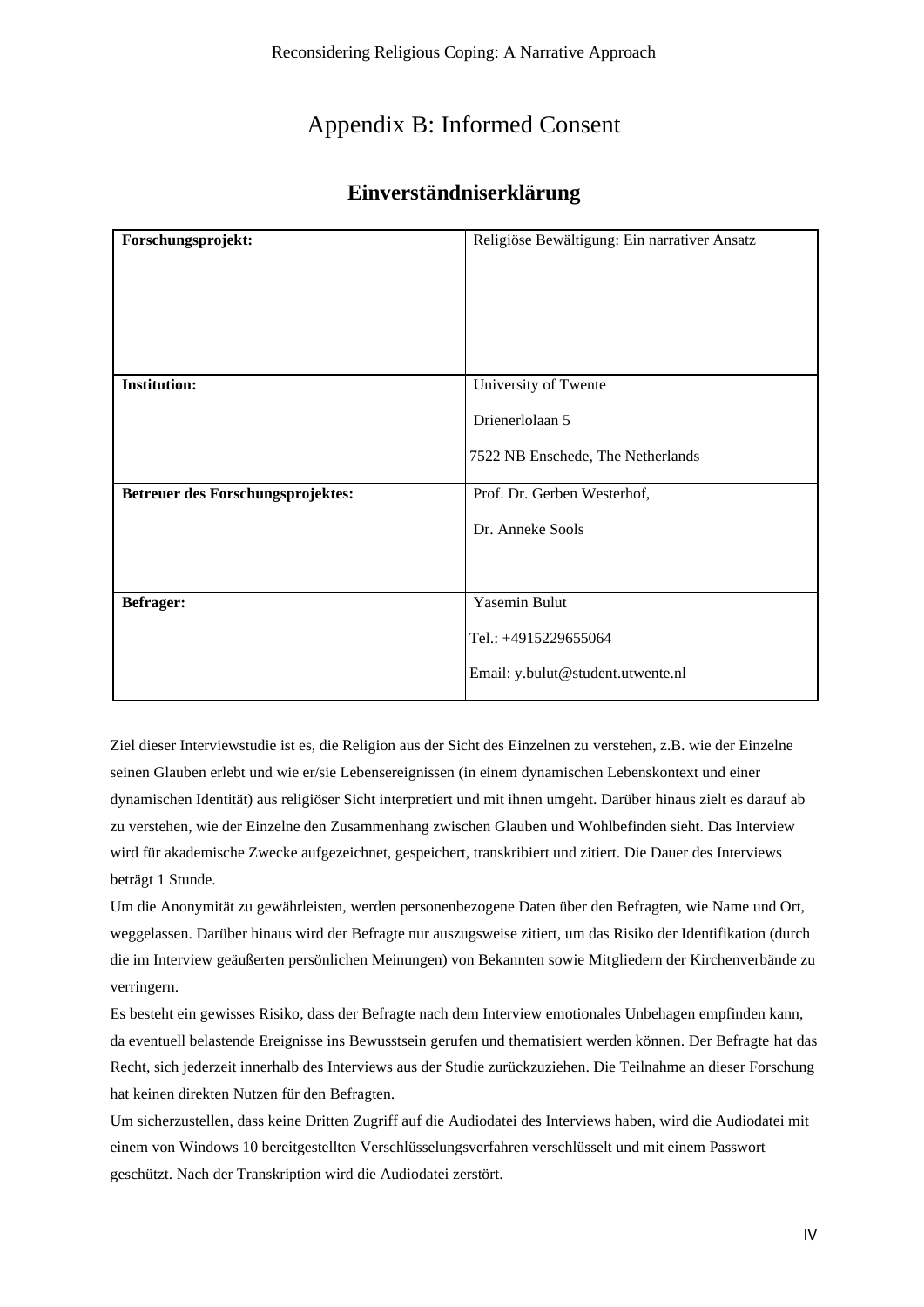| Einverständniserklärung zur Teilnahme an der Studie "Religiöse Bewältigung: Ein narrativer<br>Ansatz"                                                                                                                                           |        |             |
|-------------------------------------------------------------------------------------------------------------------------------------------------------------------------------------------------------------------------------------------------|--------|-------------|
| Bitte kreuzen Sie die entsprechenden Kästchen an                                                                                                                                                                                                | Ja     | <b>Nein</b> |
| Teilnahme an der Studie                                                                                                                                                                                                                         |        |             |
| Ich habe die Studieninformationen vom [TT/MM/YYYYY] gelesen und verstanden, oder sie wurden mir<br>vorgelesen. Ich konnte Fragen zur Studie stellen und meine Fragen wurden zu meiner Zufriedenheit<br>beantwortet.                             | $\Box$ | $\Box$      |
| Ich stimme der Teilnahme an dieser Studie freiwillig zu und verstehe, dass ich die Beantwortung von<br>Fragen ablehnen kann und mich jederzeit ohne Angabe von Gründen aus der Studie zurückziehen kann.                                        | $\Box$ | $\Box$      |
| Ich verstehe, dass die Teilnahme an der Studie ein audioaufgezeichnetes Interview beinhaltet, das als<br>Text transkribiert und nach der Transkription zerstört wird.                                                                           | $\Box$ | $\Box$      |
| Risiken im Zusammenhang mit der Teilnahme an der Studie                                                                                                                                                                                         |        |             |
| Ich verstehe, dass die Teilnahme an der Studie folgende Risiken der Identifikation durch nahe Verwandte<br>und Mitglieder der Kirche (trotz Anonymisierung) und potenzielle emotionale Unannehmlichkeiten nach<br>dem Interview mit sich bringt | $\Box$ | $\Box$      |
| Verwendung der Informationen in der Studie                                                                                                                                                                                                      |        |             |
| Ich verstehe, dass die von mir zur Verfügung gestellten Informationen für wissenschaftliche Zwecke<br>verwendet werden, z.B. für wissenschaftliche Publikationen und Berichte.                                                                  | $\Box$ | $\Box$      |
| Ich verstehe, dass personenbezogene Daten, die über mich gesammelt wurden und die mich identifizieren<br>können, wie z.B. mein Name oder mein Wohnort, nicht außerhalb des Studienteams weitergegeben<br>werden.                                | $\Box$ | $\Box$      |
| Ich stimme zu, dass meine Informationen in Forschungsergebnissen zitiert werden können.                                                                                                                                                         | $\Box$ | $\Box$      |
|                                                                                                                                                                                                                                                 |        |             |
| Ich stimme einer Audioaufnahme zu.                                                                                                                                                                                                              | □      | $\Box$      |
| Unterschriften                                                                                                                                                                                                                                  |        |             |
| Name des Teilnehmers Unterschrift<br>Datum<br>Ich habe dem potenziellen Teilnehmer das Informationsblatt genau vorgelesen und nach bestem Wissen<br>und Gewissen sichergestellt, dass der Teilnehmer versteht, was er freiwillig zustimmt.      |        |             |
| Name des Forschers<br>Unterschrift<br>Datum                                                                                                                                                                                                     |        |             |
|                                                                                                                                                                                                                                                 |        |             |

#### **Kontaktinformationen für Fragen zu Ihren Rechten als Forschungsteilnehmer**

Wenn Sie Fragen zu Ihren Rechten als Forschungsteilnehmer haben, oder wenn Sie mit jemand anderem als dem/den Forscher(n) Informationen einholen, Fragen stellen oder Bedenken bezüglich dieser Studie